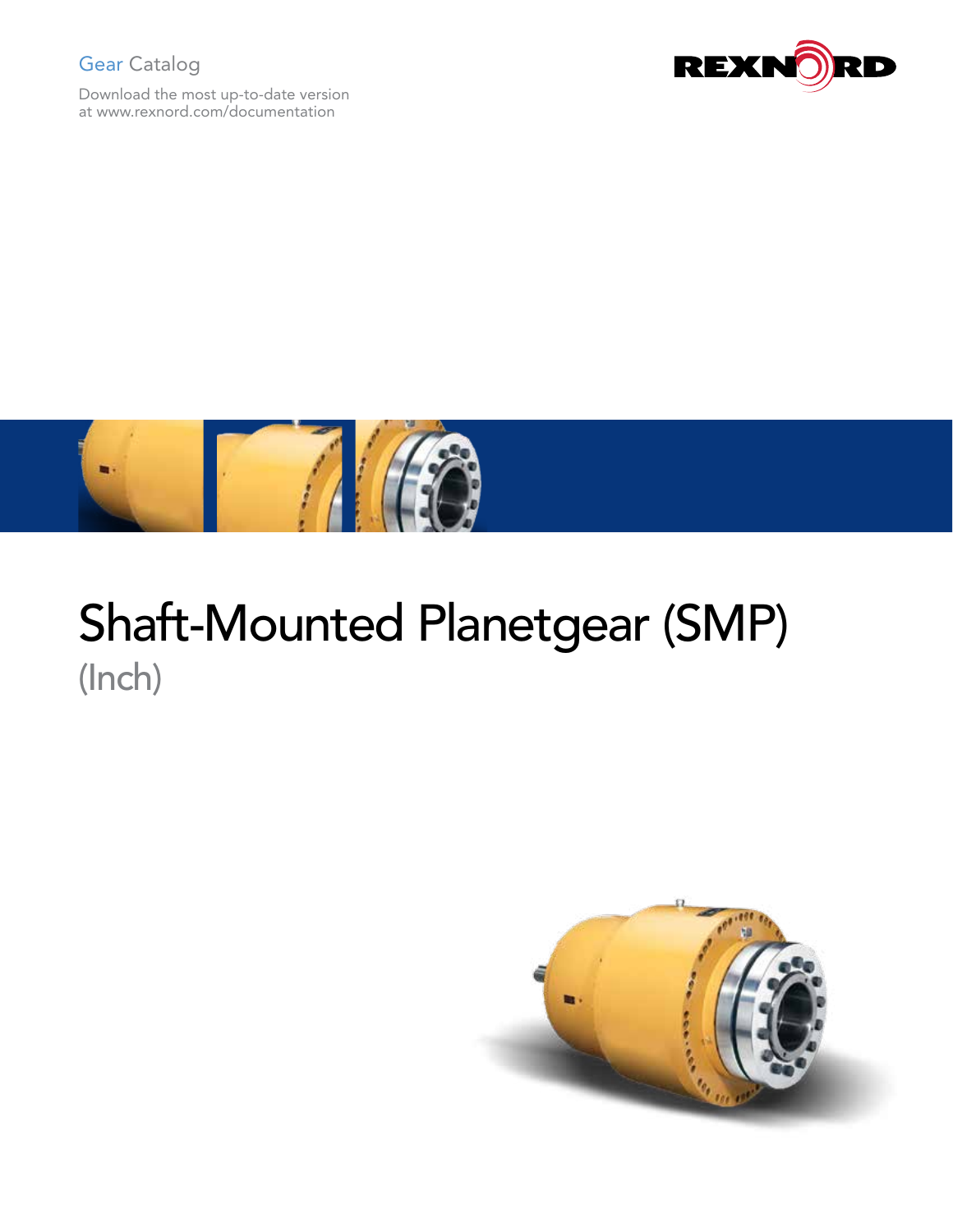# Shaft-Mounted Planetgear (SMP)



To learn more about the Rexnord® Shaft-Mounted Planetgear™ (SMP), visit www.rexnord.com, where you'll find: Product information • Brochures • Catalogs • Manuals 866-REXNORD/866-739-6673 (toll-free within the U.S.) or 414-643-2366 (Outside the U.S.)





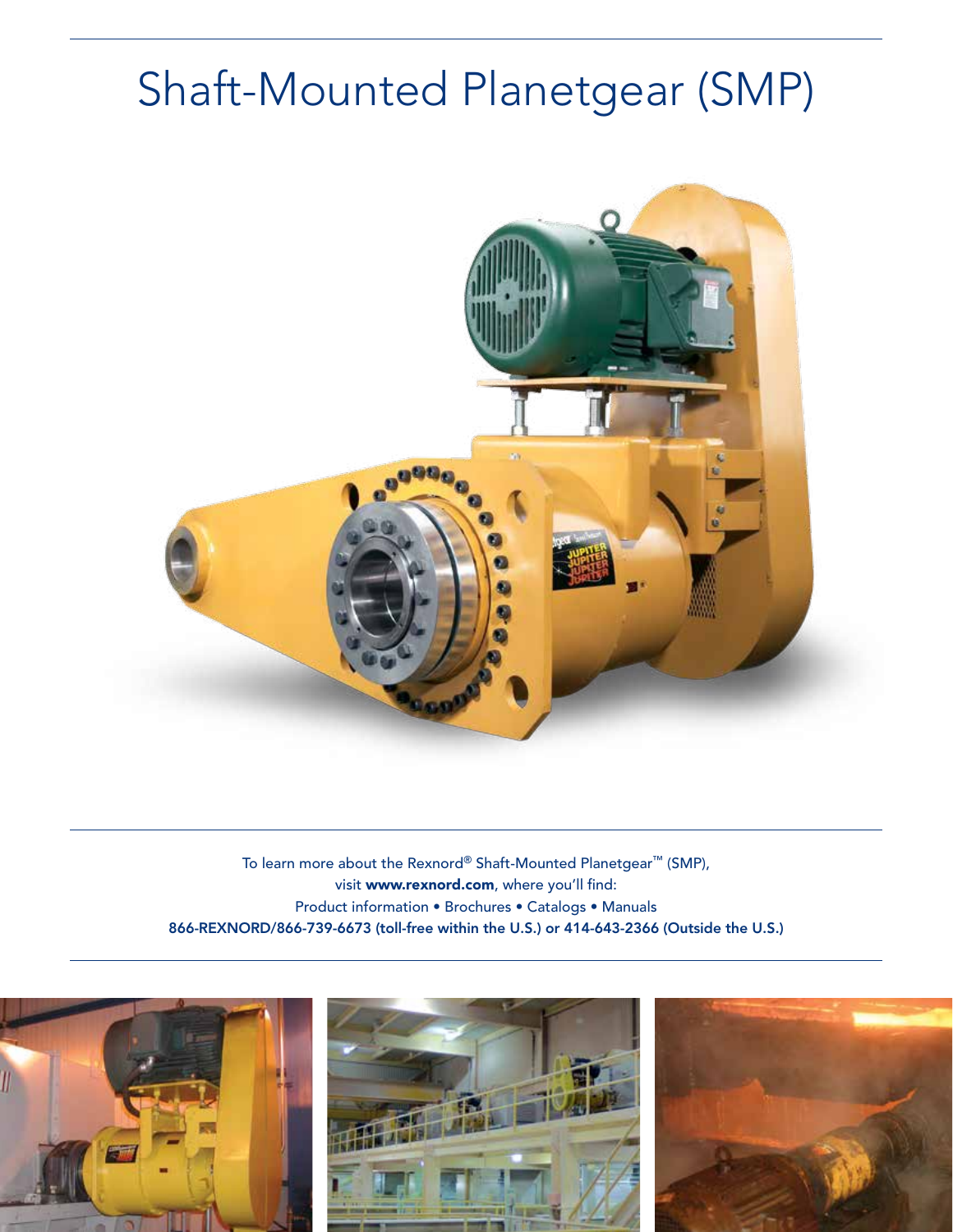### **Table Of Contents**

### **DESCRIPTION**

### **PAGE**

| <b>PLANETGEAR RATINGS</b> |  |
|---------------------------|--|
|                           |  |
|                           |  |
|                           |  |

### PLANETGEAR TECHNICAL DATA

### **PLANETGEAR DIMENSIONS & MAINTENANCE**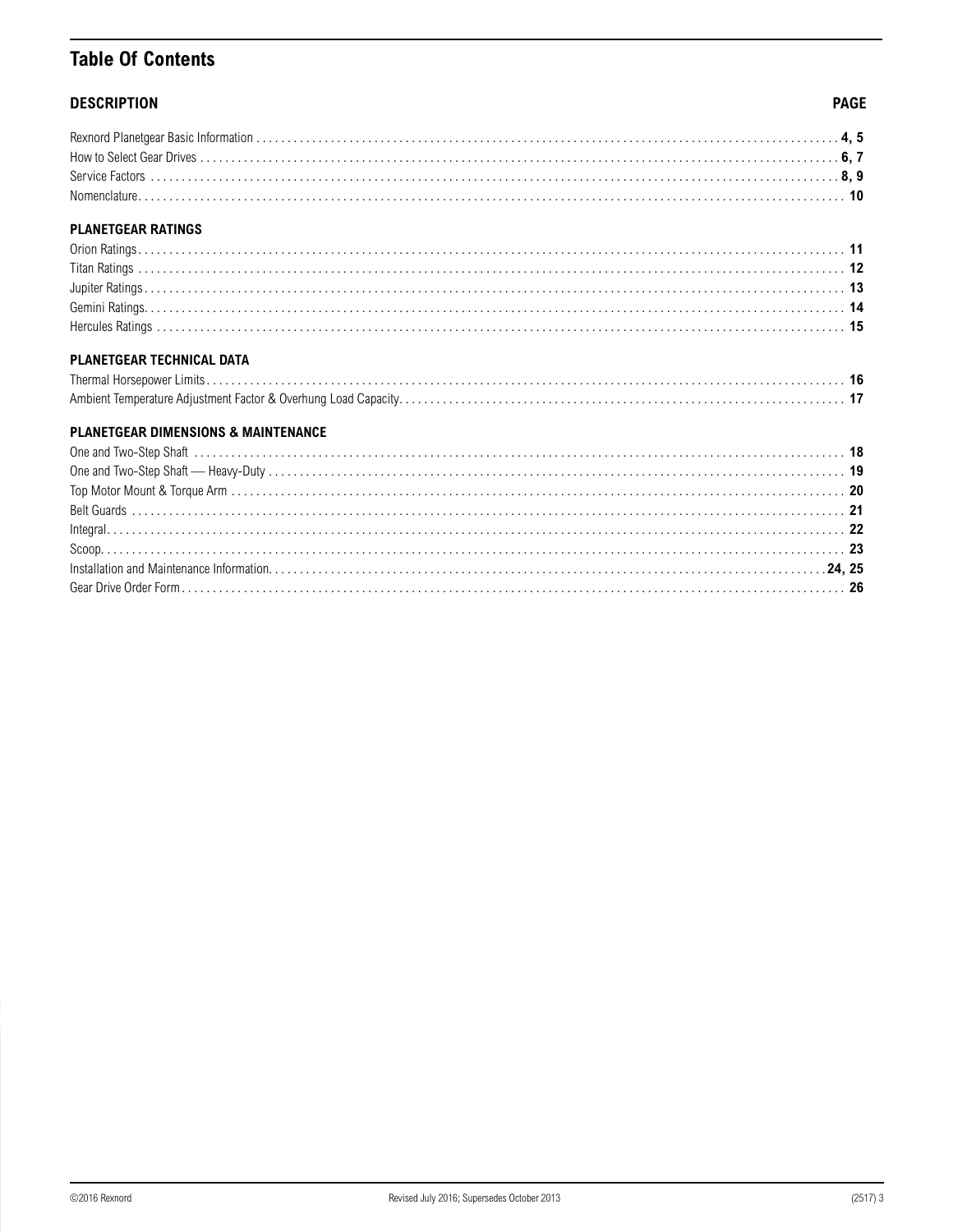### <span id="page-3-0"></span>**Rexnord Planetgear Basic Information**

### **Hydraulic Remove System (Hydro-Advantage)**



Fluid is pumped behind the shaft, filling this section. The force is at the best possible location, between the driven shaft and reducer shaft.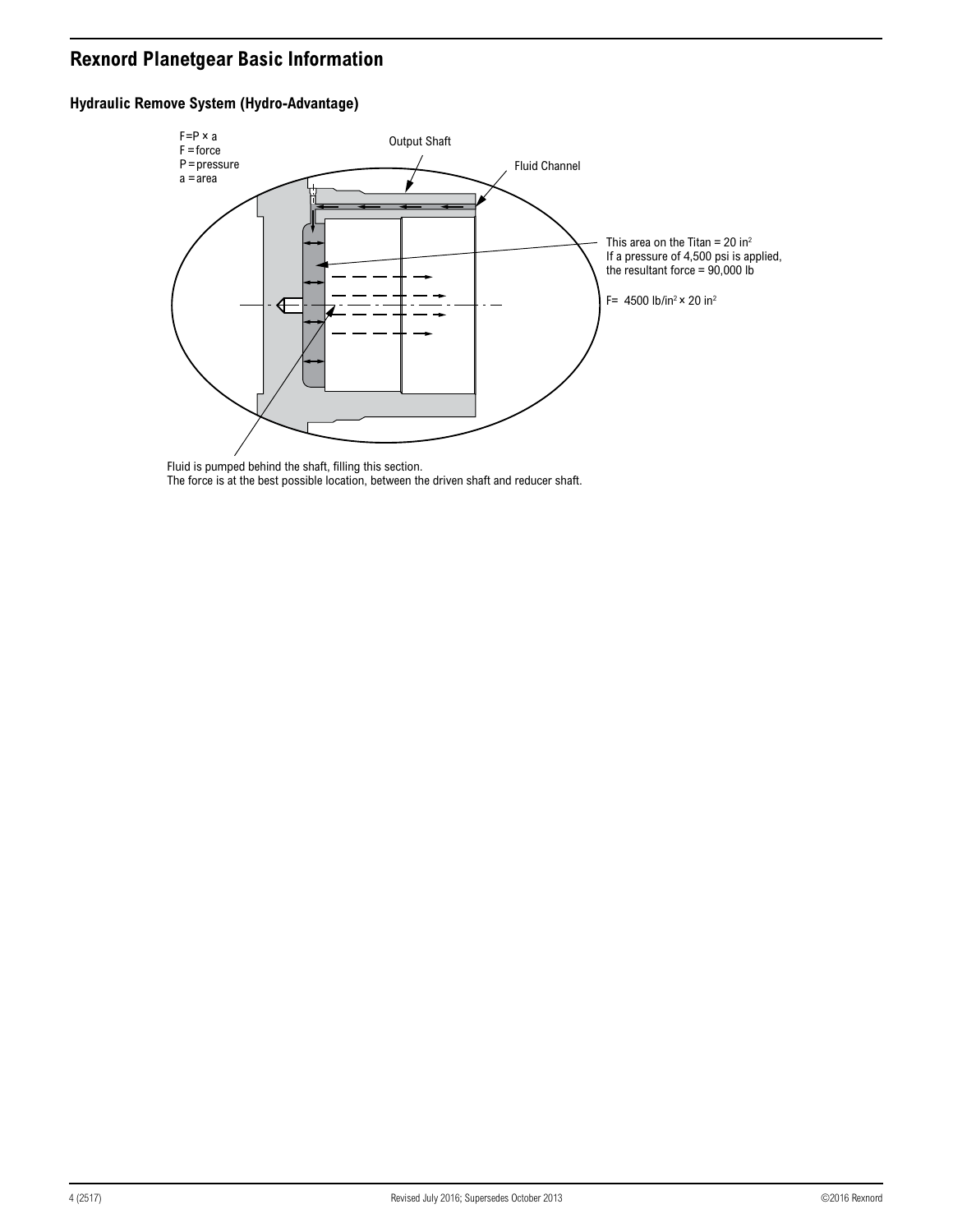### **Rexnord Planetgear Basic Information**

### **Proven, Reliable Gear Performance**

With Planetgear reducers, self-aligning planet carriers float radially and axially to provide perfect alignment of the gear train. Unlike "traditional gears", which have only one point of contact per reduction, Planetgear transmits the torque through three points of contact between sun gears and planet gears. The floating gear train ensures equal loading among the three points. State-of-the-art heat-treating techniques provide hardened, wearresistant gearing.



### **Superior Seal Protection**

Many reducer failures are attributed to bearing contamination.

Planetgear reducers are designed with TWO seals on both the input and output shafts. Our successful seal layout can be seen below.



Planetgear reducers assure extended reducer service-life even in the worst environments.



Traditional Gears only one point of contact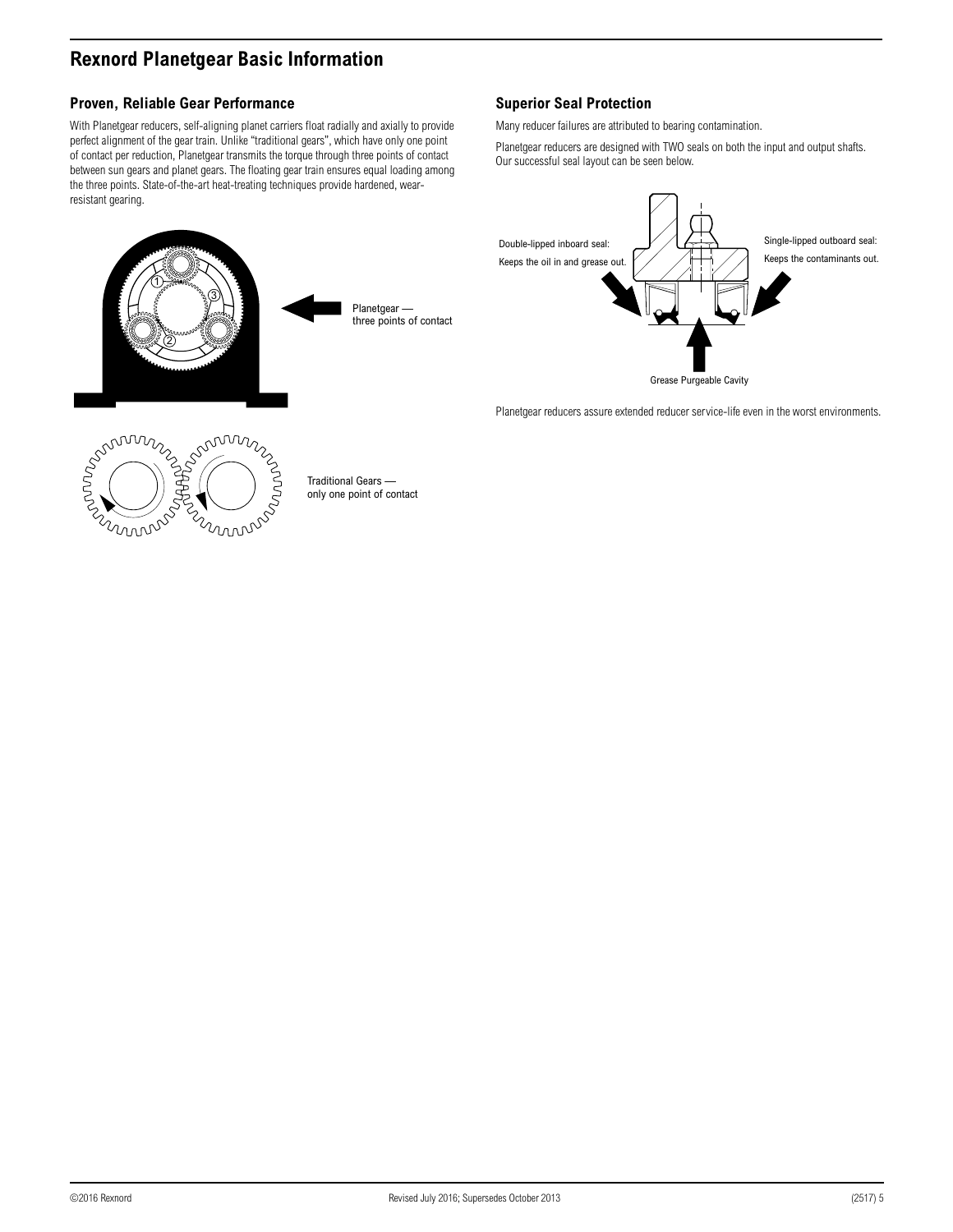### <span id="page-5-0"></span>**How to Select Gear Drives**

### **Selection of Planetgear**

Selection of Planetgear is based on the required output torque capacity of the application. The service factor method illustrated below is used to apply industry application standards based on the hours per day of operation. These application standards (service factors) are cataloged and have been developed based on practical application experience.

Information required to make reducer selection:

- The specific application and hours per day of operation.
- Reducer input speed.
- Input horsepower.
- Desired reducer output speed.
- If applicable, overhung load.

#### **Step 1 — Determine service factor**

Select the appropriate service factor from **[Table 1](#page-7-1)** on **[pages 8 and](#page-7-1) [9](#page-8-0)** for the industry and specific applications at hand. These service factors are designed for applications driven by electric motors.

| <b>Steam &amp; Gas Turbines,</b><br><b>Hydraulic or Electric Motors</b> | <b>Single Cylinder</b><br><b>Engines</b> | <b>Multi-Cylinder</b><br><b>Engines</b> |
|-------------------------------------------------------------------------|------------------------------------------|-----------------------------------------|
| 0.00                                                                    | 1.50                                     | 1.25                                    |
| 1.25                                                                    | .75                                      | 1.50                                    |
| .50                                                                     | 2.00                                     | 1.75                                    |
| .6                                                                      | 2.25                                     | 2.00                                    |
| ີ∩∩ ົ                                                                   | 2 5በ                                     | 225                                     |

If a single or multiple cylinder engine is used, adjust the service factor that is taken from **[Table 1](#page-7-1)** with the corresponding values listed above.

Rating tables are available for horizontal mounting and input speeds of 1750, 1430, 1170 and 870 rpm.

### **Step 2 — Calculate the desired reducer ratio (D.R.) using:**

 $D.R. =$  Input Speed (RPM) Output Speed (RPM)

### **Step 3 — Select closest nominal ratio (N.R.)**

Reference **[pages 11-](#page-10-1)[15](#page-14-1)**. Pick the ratio that is closest to the desired ratio calculated in Step 2.

#### **Step 4 — Calculate equivalent output torque (E.O.T.) using:**

A. When input motor horsepower is known:

**NOTE:** 59,900 is used to represent the average mechanical efficiency of reducers  $(59,900 = 63,025 \times 95\%)$ .

$$
E.0.T. = \frac{HP \times N.R. \times S.F. \times 59,900}{RPM_{in}}
$$

B. Where required output torque is known:

E.O.T. =  $T_0 \times S.F.$ 

where:

- HP = Motor horsepower
- N.R. = Nominal ratio from Step 3

S.F. = Service factor from Step 1

 $RPM_{in}$  = Reducer input shaft speed in revolutions per minute

$$
T_0 = Output torque required in lb-in
$$

### **Step 5 — Select reducer**

Use the nominal ratio determined from Step 3. Locate the smallest series that offers the output torque (lb-in) rating that is equal to or greater than the equivalent output torque (E.O.T.) determined from Step 4 for the nominal ratio required.

#### **Step 6 — Check thermal capacity**

The motor horsepower capacity must be compared to the thermal capacity of the reducer. Refer to the thermal horsepower limits tables on **[page 16](#page-15-1)** and select the rating With Fan which corresponds to the reducer series and nominal ratio required. If the nominal ratio is not listed, your application will not be thermally limited with respect to horsepower. If no horsepower is listed under the nominal ratio, your application will not be thermally limited with respect to horsepower.

If a number is listed, it may need to be adjusted based on application details before comparing against the motor rating. Use the following formula for comparison:

Motor HP Rating vs.  $(T_r)(Ac)$ 

where:

Tr = Thermal rating - **[page 16](#page-15-1)**

Ac = Ambient Temperature Adjustment Factor from **[page 17](#page-16-1)**

If the motor horsepower is less than or equal to the rating, your application will not be thermally limited with respect to horsepower with a cooling fan. If your motor horsepower exceeds this rating, contact the factory to review the possibility of increasing the thermal capacity by use of a heat exchanger. Thermal ratings can be ignored if continuous running time does not exceed idle time on a per-hour basis.

#### **Step 7 — Check dimensions**

Dimensional drawings for reducers with and without accessories are found on **[pages 18-](#page-17-1)[23](#page-22-1)**.

#### **Step 8 — Ordering reducers**

See reducer order form on **[page 26](#page-25-1).**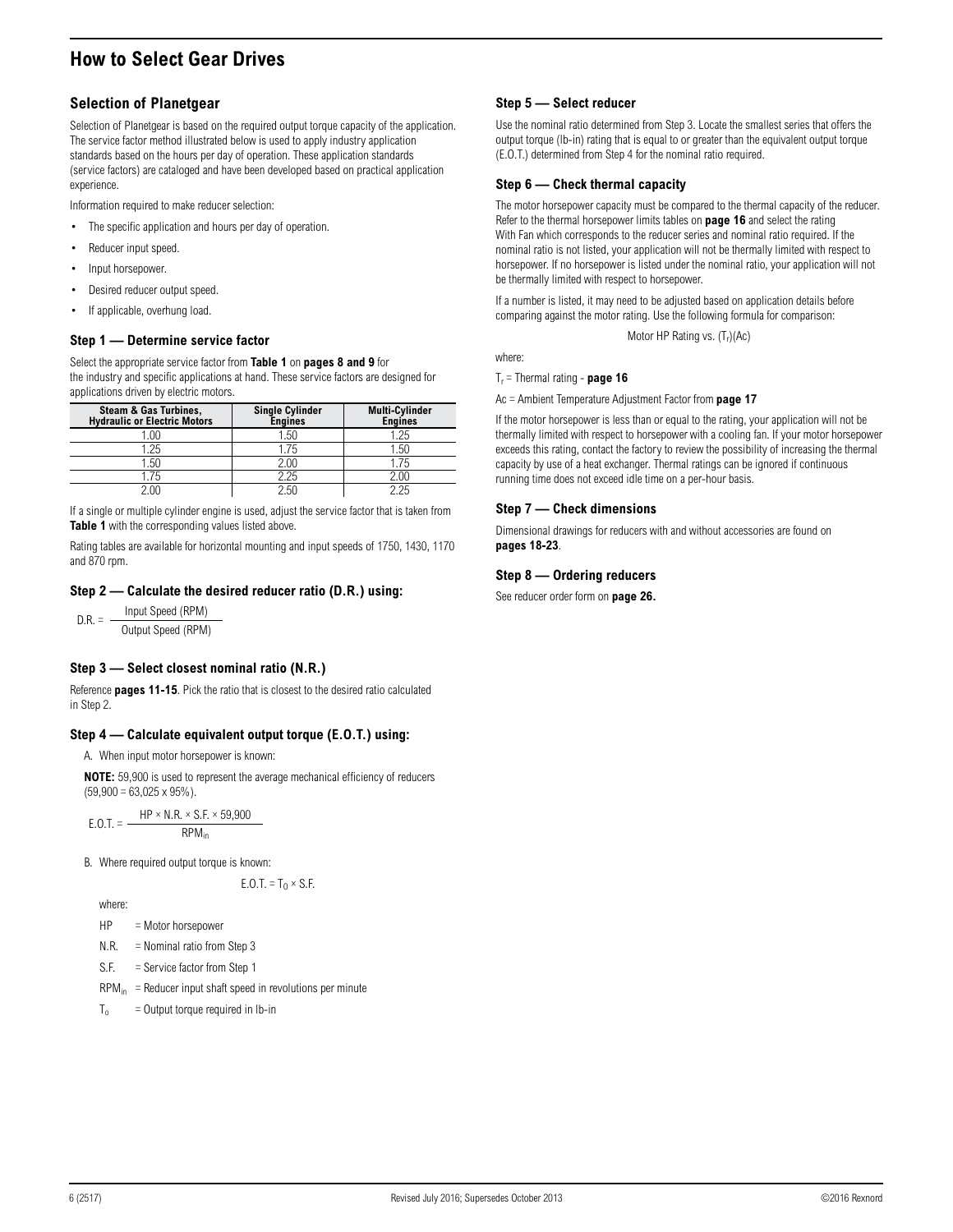### **How to Select Gear Drives**

#### **When Motor Horsepower Is Known:**

A 75 hp 1,750 rpm motor in a 365T frame is used to drive a heavy-duty bucket elevator 24 hrs/day with a 6-7/16" head shaft. The application requires a reducer that is hollow shaft-mounted with an output speed of 18 rpm. A motor will be mounted on top of the reducer and driven by a 2.25:1 v-belt drive into the reducer. The pitch diameter of the sheave mounted on the reducer input shaft is 16". The centerline will be positioned at 2.25" from the input shaft seal carrier. In addition, the customer has requested an internal backstop and input shaft belt guard.

### **Step 1 — Select service factor**

From **[Table 1](#page-7-1)** on **[pages 8 and](#page-7-1) [9](#page-8-0)**, the service factor for a heavy-duty bucket elevator 24 hrs/day operation is 1.5.

#### **Step 2 — Calculate desired ratio (D.R.)**

Reducer Input Speed =  $\frac{\text{Motor RPM}}{\text{Belt Drive Ratio}} = \frac{1750}{2.25} = 778 \text{ RPM input}$  $D.R. = \frac{778 \text{ RPM}}{18 \text{ RPM}} = 43.22$ 

### **Step 3 — Select closest nominal ratio (N.R.)**

Reference **pages 10-14**. Select nominal ratio = 43.78

Output Speed =  $\frac{778 \text{ RPM}}{43.78}$  = 17.8 RPM

### **Step 4 — Calculate equivalent output torque (E.O.T.) hp method**

E.O.T. =  $\frac{75 \text{ HP} \times 43.78 \text{ N.R.} \times 1.5 \text{ S.F.} \times 59,900}{778 \text{ (input RPM)}}$  = 379,206 lb-in

#### **Step 5 — Select reducer**

Reference **[pages 11 and](#page-10-1) [12](#page-11-1)**. The Orion rates for 263,205 lb-in and the Titan rates for 471,737 lb-in. The smallest series that meets the E.O.T. calculated in Step 4 is the Titan.

### **Step 6 — Check thermal capacity**

Compare the motor horsepower to the thermal ratings of the reducers with the following formula:

Motor  $HP \leq (T_c)(Ac)$ 

Using the 870 RPM input speed from the thermal rating on **[page 16](#page-15-1)** is 43.78:1 ratio  $T_r$  with fan = 144.

 $Ac = 1.0$ 

75 (Motor HP)  $\leq$  144 (thermal rating) (1.0)

75 < 144

The motor horsepower is less than the thermal rating.

### **Step 7 — Check dimensions**

Dimensions for the Titan on **[pages 18 and](#page-17-1) [19](#page-18-1)** for available hollow bore sizes and reducer dimensions, **[page 20](#page-19-1)** for top motor mount detail and **[page 21](#page-20-1)** for belt guard detail.

#### **Step 8 — Order Shaft-Mounted Planetgear reducer**

Create the model number using **[page 10](#page-9-1)**. The correct model number is WDVA0043336J41A.

### **When Required Output Torque Is Known:**

A heavy-duty apron conveyor is operating 24 hrs/day. The conveyor requires a reducer with a 3.7 rpm output speed and 1,600,000 lb-in output torque. The reducer will be driven by a 100 hp motor in a 405T frame with a 1750 rpm base speed. The v-belt drive ratio is 2:1 with an 18" diameter sheave on the reducer input shaft 3" from the seal carrier.

### **Step 1 — Select service factor**

From **[Table 1](#page-7-1)** on **[pages 8 and](#page-7-1) [9](#page-8-0)**, the service factor for a heavy-duty apron conveyor 24 hrs/day operation is 1.50.

**Step 2 — Calculate desired ratio (D.R.)**

#### **Step 3 — Select closest nominal ratio (N.R.)**

Reference **[pages 11-](#page-10-1)[15](#page-14-1)**. Select nominal ratio = 238.2.

#### **Step 4 — Calculate equivalent output torque (E.O.T.)**

Since output torque is known:

E.O.T. = 1,600,000 (output torque in lb-in)  $\times$  1.5 (service factor) = 2,400,000 lb-in.

#### **Step 5 — Select reducer**

Use rating selection on **[pages 11-](#page-10-1)[15](#page-14-1)**. With nominal ratio of 238.2, the smallest series listed for the E.O.T. calculated in Step 4 (2,400,000 lb.-in.) is a Hercules at 2,995,000 lb-in.

### **Step 6 — Order Shaft-Mounted Planetgear reducer**

See reducer order form on **[page 26](#page-25-1)**.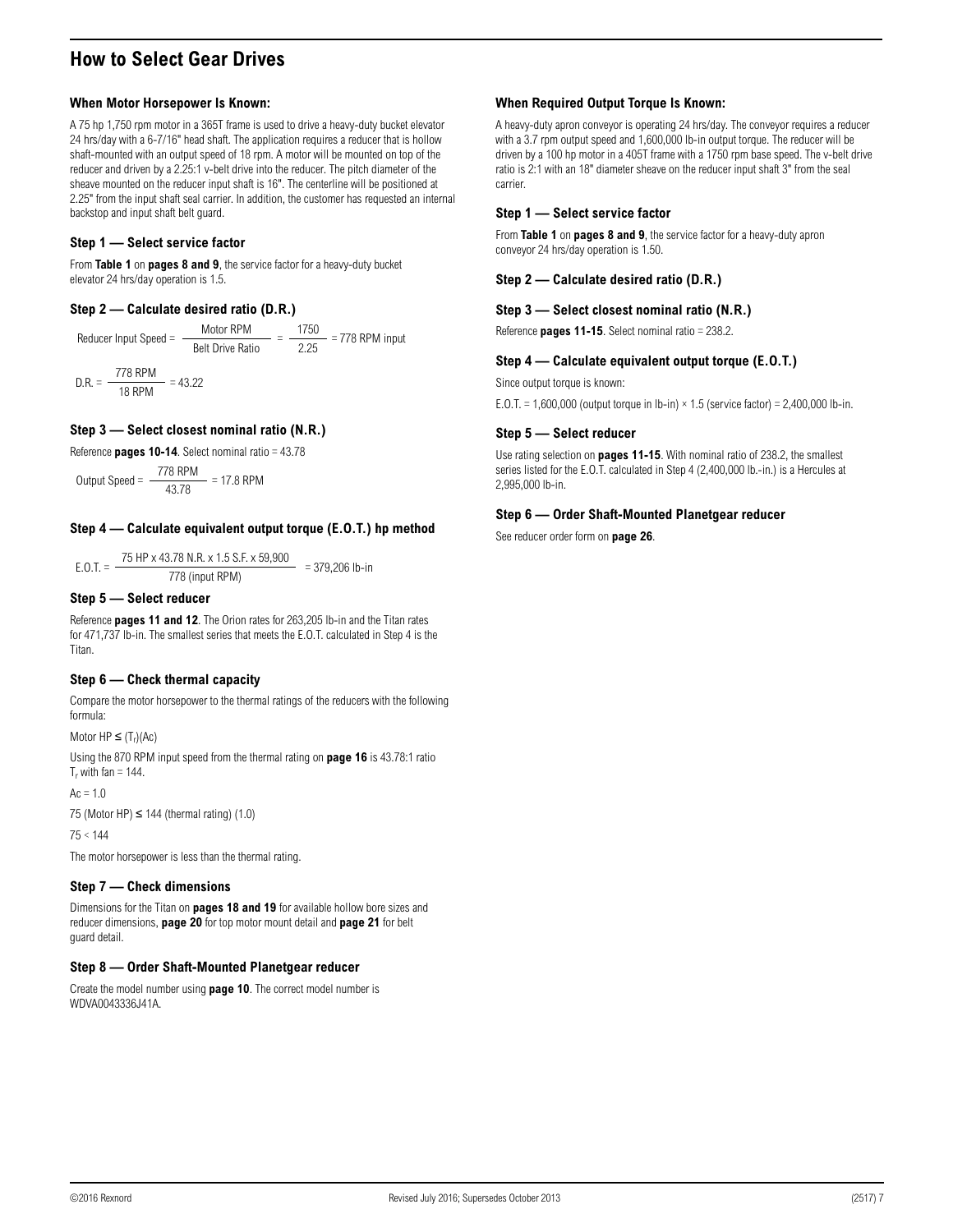### <span id="page-7-0"></span>**Service Factors**

### **Non-Motorized Selection**

### **Table 1 — Service Factors**

<span id="page-7-1"></span>**Service**

|                                                                | 10             | 24           |
|----------------------------------------------------------------|----------------|--------------|
| Application                                                    | Hrs/           | Hrs/         |
|                                                                | Day            | Day          |
| <b>AGITATORS</b>                                               |                |              |
|                                                                | 1.00           | 1.25         |
|                                                                | 1.25           | 1.50         |
| Liquids-Variable Density                                       | 1.25           | 1.50         |
| <b>APRON CONVEYORS</b>                                         |                |              |
| Uniformly-Loaded or Fed                                        | 1.00<br>1.25   | 1.25<br>1.50 |
| APRON FEEDERS                                                  | 1.25           | 1.50         |
| <b>ASSEMBLY CONVEYORS</b>                                      |                |              |
| Uniformly-Loaded or Fed                                        | 1.00           | 1.25         |
|                                                                | 1.25           | 1.50         |
|                                                                |                |              |
| <b>BARGE HAUL PULLERS </b>                                     | 1.75           | 2.00         |
| <b>BARKING</b>                                                 |                |              |
| Drums (Coupling-Connected)                                     | $\overline{a}$ | 2.00         |
| BAR SCREENS (Sewage)                                           | 1.00           | 2.00<br>1.25 |
| <b>BATCHERS (Textile) </b>                                     | 1.25           | 1.50         |
| <b>BELT CONVEYORS</b>                                          |                |              |
| Uniformly-Loaded or Fed                                        | 1.00           | 1.25         |
|                                                                | 1.25           | 1.50         |
|                                                                | 1.25           | 1.50         |
| BENDING ROLLS (Machine)                                        | 1.25           | 1.50         |
| <b>BLOWERS</b>                                                 |                |              |
|                                                                | 1.00           | 1.25         |
|                                                                | 1.25<br>1.00   | 1.50<br>1.25 |
| <b>BOTTLING MACHINERY</b>                                      | 1.00           | 1.25         |
| <b>BREWING &amp; DISTILLING</b>                                |                |              |
| Bottling Machinery                                             | 1.00           | 1.25         |
| Brew Kettles, Cont. Duty                                       | 1.00           | 1.25         |
| Can Filling Machines                                           | 1.00           | 1.25         |
| Cookers, Cont. Duty                                            | 1.00           | 1.25         |
| Mash Tubs, Cont. Duty                                          | 1.00           | 1.25         |
| Scale Hoppers, Freq. Starts                                    | 1.25           | 1.50         |
| <b>BRICK PRESS (Clay Working)</b><br><b>BRIQUETTE MACHINES</b> | 1.75           | 2.00         |
|                                                                | 1.75           | 2.00         |
| <b>BUCKET</b>                                                  |                |              |
| Conveyors Uniform                                              | 1.00           | 1.25         |
| Conveyors Heavy-Duty                                           | 1.25           | 1.50         |
| Elevators Continuous                                           | 1.00           | 1.25         |
|                                                                | 1.00           | 1.25         |
| Elevators Heavy-Duty                                           | 1.25           | 1.50         |
| <b>CALENDERS</b>                                               | 1.50           | 1.50         |
|                                                                | 1.25           | 1.50         |
| CAN FILLING MACHINES                                           | 1.00           | 1.25         |
|                                                                | 1.50           | 1.50         |
| CARD MACHINES (Textile)                                        | 1.25           | 1.50         |
|                                                                | 1.75           | 2.00         |
|                                                                | 1.25           | 1.50         |
|                                                                | ŵ.             | **           |
| CENTRIFUGAL                                                    |                |              |
| Blowers, Compressors, Discharge<br>Elevators, Fans or Pumps    | 1.00           | 1.25         |
| <b>CHAIN CONVEYORS</b>                                         |                |              |
| Uniformly-Loaded or Fed                                        | 1.00           | 1.25         |
|                                                                | 1.25           | 1.50         |
| CHEMICAL FEEDERS (Sewage)                                      | 1.00           | 1.25         |
|                                                                | 1.00           | 1.25         |
|                                                                | 1.25           | 1.50         |
| <b>CLAY WORKING INDUSTRY</b>                                   |                |              |
|                                                                | 1.75<br>1.75   | 2.00<br>2.00 |
| Briquette Machines<br>Clay Working Machinery                   | 1.25           | 1.50         |
| Pug Mills<br>                                                  | 1.25           | 1.50         |

|                                                              |              | Service      |
|--------------------------------------------------------------|--------------|--------------|
|                                                              | 10           | 24           |
| Application                                                  | Hrs/         | Hrs/         |
|                                                              | Day          | <b>Day</b>   |
| <b>COLLECTORS (Sewage)</b><br><b>COMPRESSORS</b>             | 1.00         | 1.25         |
|                                                              | 1.00         | 1.25         |
|                                                              | 1.25         | 1.50         |
| Reciprocating                                                |              |              |
| Multi-Cylinder                                               | 1.50         | 1.75         |
| Single-Cylinder<br><b>CONCRETE MIXERS</b>                    | 2.25         | 2.50         |
|                                                              | 1.25         | 1.50         |
|                                                              | 1.25         | 1.50         |
| <b>CONVEYORS</b> - Uniformly-Loaded                          |              |              |
| or Fed                                                       |              |              |
| Apron, Bucket, Assembly, Belt,<br>Chain, Flight, Oven, Screw | 1.00         | 1.25         |
| CONVEYORS - Heavy-Duty,                                      |              |              |
| Not Uniformly Fed                                            |              |              |
| Apron, Assembly, Belt, Bucket,                               |              |              |
| Chain, Flight, Oven, Screw                                   | 1.25         | 1.50         |
| <b>CONVEYORS - Severe Duty</b>                               |              |              |
| Reciprocating Shaker                                         | 1.75         | 2.00         |
| <b>COOKERS (Brewing &amp; Distilling),</b>                   |              |              |
|                                                              | 1.00         | 1.25         |
| <b>COOLING TOWER FANS</b>                                    |              |              |
| CRANES                                                       |              |              |
|                                                              | ×            | ×            |
| Bridge and Trolley Travel                                    |              |              |
| <b>CRUSHERS</b>                                              |              |              |
|                                                              | 1.75         | 2.00         |
|                                                              |              | 1.50         |
| <b>DEWATERING SCREENS (Sewage).</b>                          | 1.25         | 1.50         |
| DISTILLING (See Brewing)                                     | 1.00         | 1.25         |
| DOUBLE-ACTING PUMPS                                          |              |              |
| 2 or more Cylinders                                          | 1.25         | 1.50         |
|                                                              |              |              |
| DOUGH MIXER (Food)                                           | 1.25         | 1.50         |
| <b>DRAW BENCH (Metal Mills)</b>                              |              |              |
| Carriage & Main Drive<br><b>DREDGES</b>                      | 1.25         | 1.50         |
| Cable Reels, Conveyors                                       | 1.25         | 1.50         |
| Cutter Head & Jig Drives                                     | 1.75         | 2.00         |
| Maneuvering Winches, Pumps                                   | 1.25         | 1.50         |
|                                                              | 1.75         | 2.00         |
| Stackers, Utility Winches                                    | 1.25         | 1.50         |
| DRY DOCK CRANES<br>DRYERS & COOLERS (Mills,                  | ٠            | ٠            |
|                                                              |              | 1.50         |
| DYEING MACHINERY (Textile)                                   | 1.25         | 1.50         |
| <b>ELEVATORS</b>                                             |              |              |
| Bucket-Uniform-Load                                          | 1.00         | 1.25         |
| Bucket-Heavy-Duty<br>Bucket-Continuous                       | 1.25<br>1.00 | 1.50<br>1.25 |
| Centrifugal Discharge                                        | 1.00         | 1.25         |
|                                                              |              |              |
|                                                              | é            |              |
|                                                              | 1.00         | 1.25         |
| Man Lifts, Passenger                                         |              |              |
|                                                              | $\ddagger$   | $\ddagger$   |
| FANS                                                         | 1.00         | 1.25         |
|                                                              | ŵ            | ż            |
|                                                              |              | 1.25         |
|                                                              | 1.25         | 1.50         |
|                                                              | 1.25         | 1.50         |
|                                                              | 1.25         | 1.50         |

| Service                             |                     |                   |                                                             |                          | Service           |
|-------------------------------------|---------------------|-------------------|-------------------------------------------------------------|--------------------------|-------------------|
| Application                         | 10<br>Hrs/ l<br>Day | 24<br>Hrs/<br>Day | Application                                                 | 10<br>Hrs/<br>Day        | 24<br>Hrs/<br>Day |
| Light (Small Diameter)              | 1.00                | 1.25              | Notching Press (Belted)                                     |                          |                   |
| <b>FEEDERS</b>                      |                     |                   |                                                             | 1.75                     | 2.00              |
|                                     | 1.25                | 1.50              | Punch Press (Geared)                                        | 1.75                     | 2.00              |
|                                     | 1.00                | 1.25              |                                                             | 1.75                     | 2.00              |
|                                     | 1.75                | 2.00              | <b>MANGLE (Textile) </b>                                    | 1.25                     | 1.50              |
|                                     | 1.25                | 1.50              | <b>MASH TUBS (Brewing &amp; Distilling)</b>                 | 1.00                     | 1.25<br>1.50      |
| <b>FLIGHT CONVEYORS</b>             | 1.00                | 1.25              | <b>MEAT GRINDERS (Food) </b><br><b>METAL MILLS</b>          | 1.25                     |                   |
|                                     | 1.25                | 1.50              | Draw Bench Carriages & Main Drives                          | 1.25                     | 1.50              |
| <b>FOOD INDUSTRY</b>                |                     |                   | Pinch, Dryer & Scrubber Rolls,                              |                          |                   |
|                                     | 1.25                | 1.50              |                                                             | $\star$                  | $\star$           |
| Bottling, Can Filling Machine       | 1.00                | 1.25              |                                                             | 1.25                     | 1.50              |
|                                     | 1.00                | 1.25              | Table Conveyors, Non-Reversing                              |                          |                   |
| Dough Mixers, Meat Grinders         | 1.25                | 1.50              |                                                             | 1.25                     | 1.50              |
| <b>GENERATORS (Not Welding)</b>     | 1.00                | 1.25              |                                                             | 1.75                     | 2.00              |
| <b>GRAVITY DISCHARGE ELEVATORS.</b> | 1.00                | 1.25              |                                                             |                          | $\star$           |
| <b>HAMMER MILLS </b><br>HOISTS      | 1.75                | 2.00              | Wire Drawing & Flattening Machines<br>Wire Winding Machines | 1.25<br>1.25             | 1.50<br>1.50      |
|                                     | 1.75                | 2.00              | <b>MILLS, ROTARY</b>                                        |                          |                   |
|                                     | 1.25                | 1.50              | Ball and Rod Mills                                          |                          |                   |
|                                     | 1.25                | 1.50              | with Spur Ring Gear                                         | -                        | 2.00<br>1.50      |
| <b>INDUCED DRAFT FANS </b>          | 1.25                | 1.50              | with Helical Ring Gear<br>Direct Connected                  |                          | 2.00              |
|                                     | $\bullet\bullet$    | $\star\star$      | Kilns, Dryers & Coolers, Pebble, Plain &                    |                          |                   |
| <b>LAUNDRY WASHERS &amp;</b>        |                     |                   |                                                             |                          |                   |
|                                     | 1.25                | 1.50              |                                                             |                          | 1.50              |
| LINE SHAFTS                         | 1.25                | 1.50              |                                                             | 1.75                     | 2.00              |
| Driving Processing Equipment        | 1.00                | 1.25              | <b>MIXER (Also see Agitators)</b>                           |                          |                   |
| LIVE ROLL CONVEYORS                 |                     | ŵ                 |                                                             | 1.25                     | 1.50              |
| <b>LOBE BLOWERS OR</b>              |                     |                   |                                                             | 1.25                     | 1.50              |
| <b>COMPRESSORS</b>                  | 1.25                | 1.50              |                                                             | 1.00                     | 1.25              |
| LOG HAULS (Lumber)                  |                     |                   |                                                             | 1.25                     | 1.50              |
|                                     | 1.75                | 1.75              | <b>NAPPERS (Textile)</b>                                    | 1.25                     | 1.50              |
| LOOMS (Textile)                     | 1.25                | 1.50              | OIL INDUSTRY                                                |                          |                   |
| <b>LUMBER INDUSTRY</b>              |                     |                   |                                                             | 1.25                     | 1.50              |
| Barkers - Spindle Feed              | 1.25                | 1.50              |                                                             |                          |                   |
|                                     | 1.75                | 1.75              |                                                             | 1.25<br>1.25             | 1.50<br>1.50      |
|                                     |                     | $\star$           |                                                             | 1.75                     | 2.00              |
|                                     | 1.50                | 1.50              | OVEN CONVEYORS                                              |                          |                   |
|                                     | 1.50                | 1.75              |                                                             | 1.00                     | 1.25              |
| Conveyors                           |                     |                   |                                                             | 1.25                     | 1.50              |
|                                     | 1.25                | 1.50              | <b>PAPER MILLS <math>\bullet</math></b>                     |                          |                   |
| Main or Heavy-Duty                  | 1.50<br>1.75        | 1.50<br>2.00      |                                                             |                          | 1.50              |
| Re-Saw Merry-Go-Round               | 1.25                | 1.50              |                                                             |                          | 1.25              |
|                                     | 1.75                | 2.00              | Barking Drums, Barkers                                      |                          |                   |
|                                     | 1.25                | 1.50              |                                                             | $\overline{\phantom{0}}$ | 2.00              |
|                                     |                     | 1.75              |                                                             |                          | 1.50              |
|                                     | 1.75                | 2.00              |                                                             | $\overline{a}$           | 1.25              |
|                                     | 1.25                | 1.50              |                                                             | $\overline{a}$           | 1.25              |
|                                     | 1.75                | 1.75              |                                                             | $\overline{\phantom{0}}$ | 2.00              |
|                                     | 1.25                | 1.50              |                                                             | $\overline{\phantom{0}}$ | 1.50              |
|                                     | 2.00                | 2.00              |                                                             |                          | 1.25              |
| Log Hauls - Incline-Well Type       | 1.75                | 1.75              | Conveyors -                                                 |                          |                   |
| Log Turning Devices                 | 1.75                | 1.75              | Chip, Bark, Chemical                                        |                          | 1.25              |
|                                     | 1.25                | 1.50              | Log (including Slab)                                        |                          | 2.00<br>1.25      |
| Planer Tilting Hoists               | 1.50                | 1.50              |                                                             | -                        | 2.00              |
| Rolls, Live Off Bearing             |                     |                   |                                                             | ۳                        | 1.25              |
|                                     | 1.75                | 1.75              | $Dryers -$                                                  |                          |                   |
| Sorting, Table, Tipple Hoist        | 1.25                | 1.50              | Paper Machine & Conveyor Type                               | $\overline{\phantom{0}}$ | 1.25              |
| Transfers - Chain & Craneway        | 1.50                | 1.75              |                                                             | $\overline{a}$           | 1.25              |
|                                     | 1.25                | 1.50              |                                                             | $\overline{a}$           | 1.50              |
| Veneer Lathe Drives                 | ٠                   | $\star$           | Foundrinier Rolls                                           |                          |                   |
| <b>MACHINE TOOLS</b>                |                     |                   | Lumberbreaker, Wire Turning, Dandy                          |                          |                   |
|                                     | 1.00                | 1.25<br>1.50      |                                                             | -                        | 1.25              |
|                                     | 1.25                | 1.50              |                                                             | $\overline{\phantom{a}}$ | 1.50              |
|                                     |                     |                   |                                                             |                          |                   |

◆ Dry Dock Cranes (Hammerhead, Rotating and Whirler, Stationary or Moving) for any duration of service: Main Hoist, Auxiliary Hoist, Boom (Lifting): 3.00 S.F.; Rotating (Swing or Slew): 3.00 S.F.; Tracking (Drive Wheels): 3.00 S.F.

● Service factors for paper mill application are applied to nameplate rating of electric motor at the motor-rated base speed – consistent with TAPPI Standards.<br>● When a super calender operates over a speed range of part c

When a super calender operates over a speed range of part constant HP and torque and the constant HP speed range is greater than 1.5:1, use a service factor of 1.0 at base speed.

When operating at constant torque over the entire speed range or when the constant HP speed range is less than 1.5:1, a 1.25 factor should be applied.

\* Consult Factory.<br>\*\* See Mills Rotary

\*\* See Mills, Rotary.

■ Using anti-friction bearings only.<br>
‡ See Rubber & Plastics Industries.

See Rubber & Plastics Industries.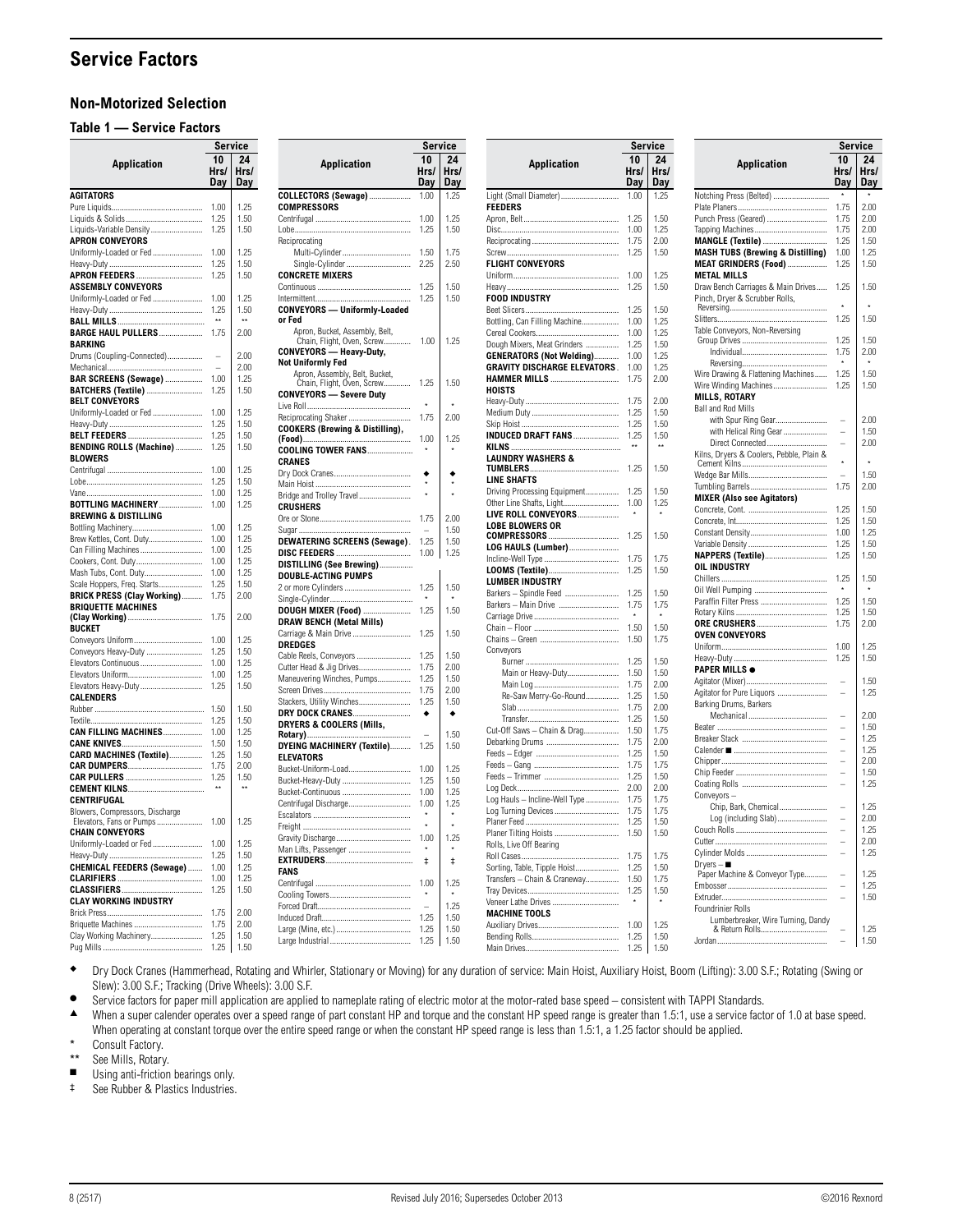### **Service Factors**

### **Non-Motorized Selection**

### **Table 1 — Service Factors (Continued)**

**Application**

**SHAKER CONVEYORS..... SINGLE-ACTING PUMP**

3 or more Cylinders ................

STONE CRUSHERS.......... **SUGAR INDUSTRY**

**WINDLASS**............................................. \* \* **WIRE**

Winding Machines................................... 1.25 1.50

<span id="page-8-0"></span>Collectors ............................................... 1.00 1.25 Dewatering Screens ................................ 1.25 1.50 Scum Breakers......................................... 1.25 1.50 Slow or Rapid Mixers............................... 1.25 1.50 Thickeners................................................ 1.25 1.50 Vacuum Filters ........................................ 1.25 1.50

I or 2 Cylinders........................................ \* \*

**SKIP HOIST**........................................... 1.25 1.50 **SLAB PUSHERS**.................................... 1.25 1.50 **SLITTERS (Metal)**................................ 1.25 1.50 **SLUDGE COLLECTORS (Sewage)....** 1.00 1.25<br>**SOAPERS (Textile).............................** 1.25 1.50 **SOAPERS (Textile)............................ SPINNERS (Textile)**............................. 1.25 1.50 **STEERING GEARS**................................. \* \* **STOKERS**............................................... 1.00 1.25

Cane, Knives, Crushers............................ 1.50 1.50 Edity, Milley, Even Communication 2.000 2.000 2.000 2.000 2.000 2.000 2.000 2.000 2.000 2.000 2.000 2.000 2.00<br>Mills (Low-Speed End) **TABLE CONVEYORS**

**(Non-Reversing)** Group Drives............................................ 1.25 1.50 Individual Drives...................................... 1.75 2.00 Reversing................................................. \* \* **TENTER FRAMES (Textile)............... TEXTILE INDUSTRY**

Batchers, Calenders................................. 1.25 1.50 Card Machines......................................... 1.25 1.50 Dry Cans, Dryers .................................... 1.25 1.50 Dyeing Machinery ................................... 1.25 1.50 Knitting Machinery................................... \* \* Looms, Mangles, Nappers, Pads............... 1.25 Range Drives............................................ \* \* Slashers, Soapers, Spinners ................... 1.25 1.50 Tenter Frames, Washers, Winders........... **THICKENERS (Sewage)**...................... 1.25 1.50 **TUMBLING BARRELS**.......................... 1.75 2.00 **VACUUM FILTERS (Sewage)**............. 1.25 1.50 **VANE BLOWERS**................................... 1.00 1.25 **WINCHES (Dredges)**........................... 1.25 1.50 **WINDERS (Textile)**.............................. 1.25 1.50

Drawing Machines................................... 1.25 1.50

**Service 10 Hrs/ Day**

**24 Hrs/ Day**

|                                                                     | Service       |              |  |
|---------------------------------------------------------------------|---------------|--------------|--|
|                                                                     | 10            | 24           |  |
| <b>Application</b>                                                  | Hrs/          | Hrs/         |  |
|                                                                     | Day           | Day          |  |
|                                                                     |               | 1.50         |  |
| Mt. Hope & Paper Rolls                                              |               | 1.25         |  |
|                                                                     |               | 1.50         |  |
| Presses (Felt & Suction)                                            |               | 1.25         |  |
| Pulper - Continuous                                                 | $\frac{1}{1}$ | 1.50         |  |
| Repulper - Heavy Stock                                              |               | 2.00         |  |
|                                                                     |               | 1.50         |  |
| Reel (Surface Type)                                                 |               | 1.25         |  |
| Screens-                                                            |               |              |  |
|                                                                     |               | 1.50         |  |
|                                                                     |               | 2.00         |  |
|                                                                     |               | 1.25         |  |
|                                                                     | $\frac{1}{1}$ | 1.25         |  |
|                                                                     |               |              |  |
| Thickener & Washer-                                                 |               |              |  |
|                                                                     |               | 1.50         |  |
|                                                                     |               | 1.25         |  |
| Wind & Unwind Stand                                                 |               | 1.00         |  |
| Winders (Surface Type)                                              |               | 1.25         |  |
|                                                                     |               | 1.25<br>×    |  |
| PASSENGER ELEVATORS                                                 | L             |              |  |
|                                                                     |               | 1.50         |  |
| <b>PLASTIC INDUSTRY <math>\ddagger</math></b>                       | $\ddagger$    | $\ddagger$   |  |
| PLATE PLANERS                                                       | 1.75          | 2.00         |  |
| <b>PRINTING PRESSES</b>                                             |               |              |  |
| PROPORTIONING PUMPS                                                 | 1.25          | 1.50         |  |
| <b>PUG MILLS (Clay)</b>                                             | 1.25          | 1.50         |  |
| <b>PULLERS (Barge Haul)</b>                                         | 1.75          | 2.00         |  |
| <b>PUMPS</b>                                                        |               |              |  |
|                                                                     | 1.00          | 1.25         |  |
|                                                                     | 1.25          | 1.50         |  |
| Reciprocating                                                       |               |              |  |
| Single-Act., 3 or more Cyl.                                         | 1.25          | 1.50         |  |
| Double-Act., 2 or more Cyl                                          | 1.25<br>×     | 1.50<br>÷    |  |
| Single-Act., 1 or 2 Cyl.                                            | ×             |              |  |
| Double-Acting, 1 Cyl.                                               |               |              |  |
| Rotary: Gear, Lobe, Vane                                            | 1.00          | 1.25         |  |
| <b>PUNCH PRESSES</b>                                                |               |              |  |
|                                                                     | 1.75          | 2.00         |  |
| RECIPROCATING                                                       |               |              |  |
| Conveyors & Feeders                                                 | 1.75          | 2.00         |  |
| RECIPROCATING COMPRESSORS                                           |               |              |  |
|                                                                     | 1.25          | 1.50         |  |
|                                                                     | 1.50          | 2.50         |  |
|                                                                     |               |              |  |
| <b>ROTARY</b>                                                       |               |              |  |
|                                                                     | 1.00          | 1.25         |  |
| Screens (Sand or Gravel)<br><b>RUBBER &amp; PLASTICS INDUSTRIES</b> | 1.25          | 1.50         |  |
|                                                                     |               |              |  |
|                                                                     | 1.50<br>2.00  | 1.50<br>2.00 |  |
|                                                                     |               |              |  |
|                                                                     | 1.50<br>1.25  | 1.50<br>1.25 |  |
|                                                                     |               |              |  |
|                                                                     | 1.50          | 1.50         |  |
| Refiners & Sheeters                                                 | 1.50          | 1.50         |  |
|                                                                     | 1.25          | 1.50         |  |
| <b>SCREENS</b>                                                      |               |              |  |
|                                                                     | 1.00          | 1.25         |  |
| Rotary - Sand or Gravel                                             | 1.25          | 1.50         |  |
| Traveling Water Intake                                              | 1.00          | 1.25         |  |
| <b>SCREW CONVEYORS</b>                                              |               |              |  |
|                                                                     | 1.00          | 1.25         |  |
| Heavy-Duty or Feeder                                                | 1.25          | 1.50         |  |
| SCUM BREAKERS (Sewage)                                              | 1.25          | 1.50         |  |
| SEWAGE DISPOSAL                                                     |               | 1.25         |  |
|                                                                     | 1.00          |              |  |
|                                                                     | 1.00          | 1.25         |  |

| * Dry Dock Cranes (Hammerhead, Rotating and Whirler, Stationary or Moving) for any duration of service: Main Hoist, Auxiliary Hoist, Boom (Lifting): 3.00 S.F.; Rotating (Swing or |
|------------------------------------------------------------------------------------------------------------------------------------------------------------------------------------|
| Slew): 3.00 S.F.; Tracking (Drive Wheels): 3.00 S.F.                                                                                                                               |

● Service factors for paper mill application are applied to nameplate rating of electric motor at the motor-rated base speed – consistent with TAPPI Standards.<br>▲ When a suner calender operates over a speed range of part c

When a super calender operates over a speed range of part constant HP and torque and the constant HP speed range is greater than 1.5:1, use a service factor of 1.0 at base speed.

When operating at constant torque over the entire speed range or when the constant HP speed range is less than 1.5:1, a 1.25 factor should be applied.

\* Consult Factory.

\*\* See Mills, Rotary.

 $\blacksquare$  Using anti-friction bearings only.<br>  $\uparrow$  See Rubber & Plastics Industries

See Rubber & Plastics Industries.

| ©2016 Rexnord |
|---------------|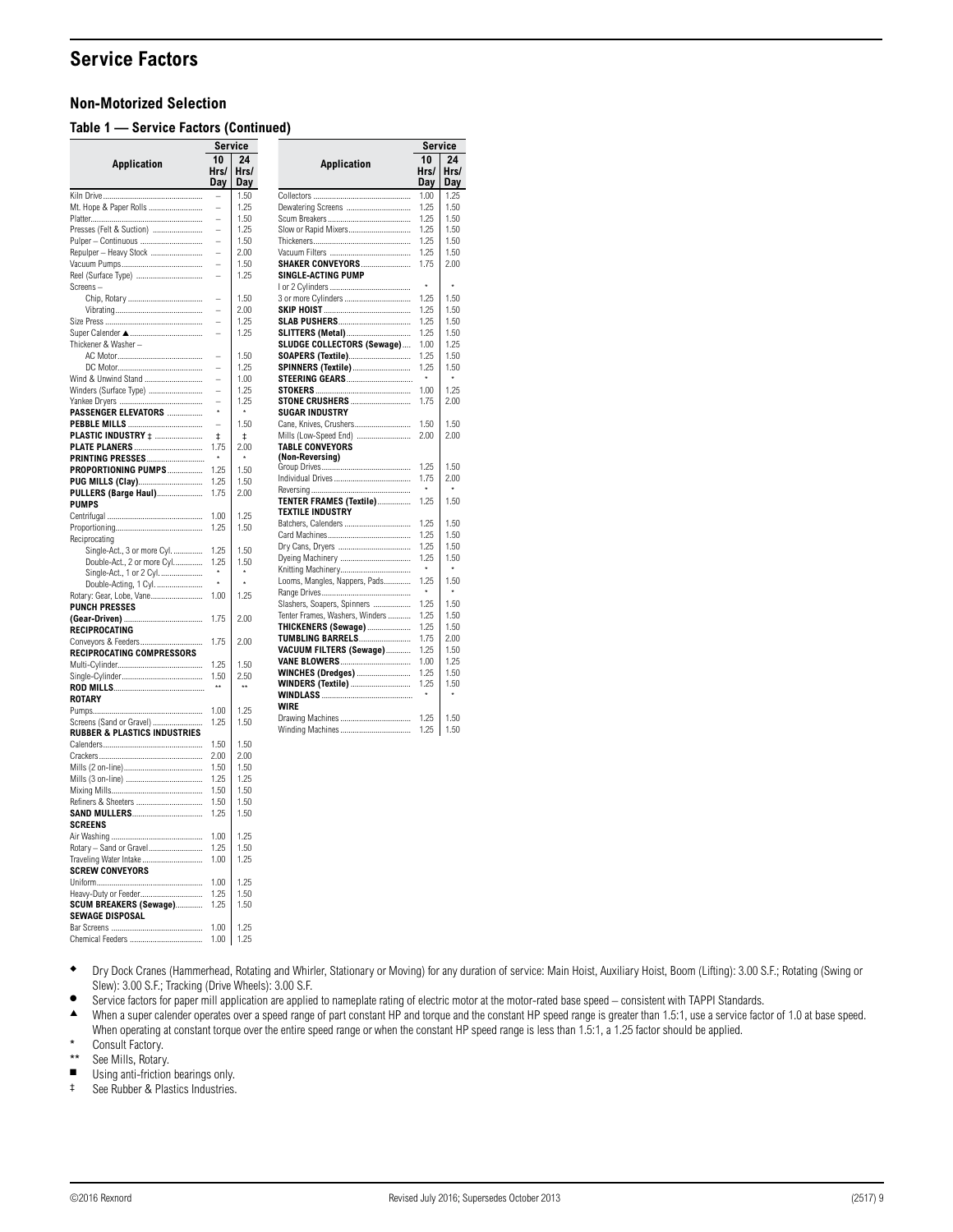### <span id="page-9-1"></span><span id="page-9-0"></span>**Nomenclature**

### **Table 2 — Part Number Schema and Processes for User Configurable Units**



|   | <b>Reducer Series</b>                   | <b>Gear Code</b>               |
|---|-----------------------------------------|--------------------------------|
| W | Orion                                   | 000XX<br>Double                |
| T | Titan                                   | 00XXX<br>Triple                |
| J | Jupiter                                 | <b>OXXXX</b><br>Quad           |
| G | Gemini                                  | XXXXX<br>Quint                 |
| Н | Hercules                                |                                |
|   |                                         | <b>Motor Frame Size - NEMA</b> |
|   | <b>Reducer Description</b>              | 00 <sup>1</sup><br>None        |
| A | Standard                                | 0 <sub>5</sub><br>56           |
| B | Backstop                                | 14<br>143/145T                 |
| C | Non-Horizontal                          | 182/184T<br>18                 |
| D | Non-Horizontal w/Backstop               | 213/215T<br>21                 |
| Ε | Integral                                | 25<br>254/256T                 |
| F | Non-Horizontal Integral                 | 28<br>284/286T                 |
|   |                                         | 32<br>324/326T                 |
|   | <b>Accessories</b>                      | 364/365T<br>36                 |
| Α | No Accessories                          | 40<br>404/405T                 |
| Β | Scoop Mount with Omega Coupling         | 444/445T<br>44                 |
| E | Motor Mount                             | 447/449T<br>47                 |
| Κ | Special                                 | ZZ<br>Special                  |
| P | Scoop Mount without High-Speed Coupling |                                |
| V | Motor Mount with Belt Guard             | <b>Motor Frame Size - IEC</b>  |

00 None 80 80 90 90S&L 11 112M 13 132S&L 16 160M&L 17 180M&L 20 200L 22 225S 23 225L

#### **Shaft Option**

- A Input/Output Standard
- B Input/Output Standard w/Fan & Shroud
- C Input Modified
- D Input Modified w/Fan & Shroud
- E Output Modified
- F Output Modified w/Fan & Shroud
- G Input/Output Modified
- H Input/Output Modified w/Fan & Shroud
- S Heavy-Duty Input
- T Heavy-Duty Input w/Fan & Shroud

### **Hollow Shaft Bore Size**

| F  | 5 313"  |
|----|---------|
| G  | 5.437"  |
| Н  | 5708"   |
| L  | 6.299"  |
| J, | ჩ.436"  |
| Κ  | 6 692"  |
| L  | 7480"   |
| Μ  | 7 874"  |
| Ν  | 9.843"  |
| N  | 11 811" |
| 7  | Special |
|    |         |
|    |         |

### **Mounting Position**

| к,     |  |
|--------|--|
| c<br>D |  |

|   | ×<br>۰. |
|---|---------|
| v |         |

- 4 B8
- 5 V5
- 6 V6
- Z Special

### **Input Shaft Rotation**

- 1 Clockwise
- 2 Counterclockwise
- X No Backstop

### **Revision**

A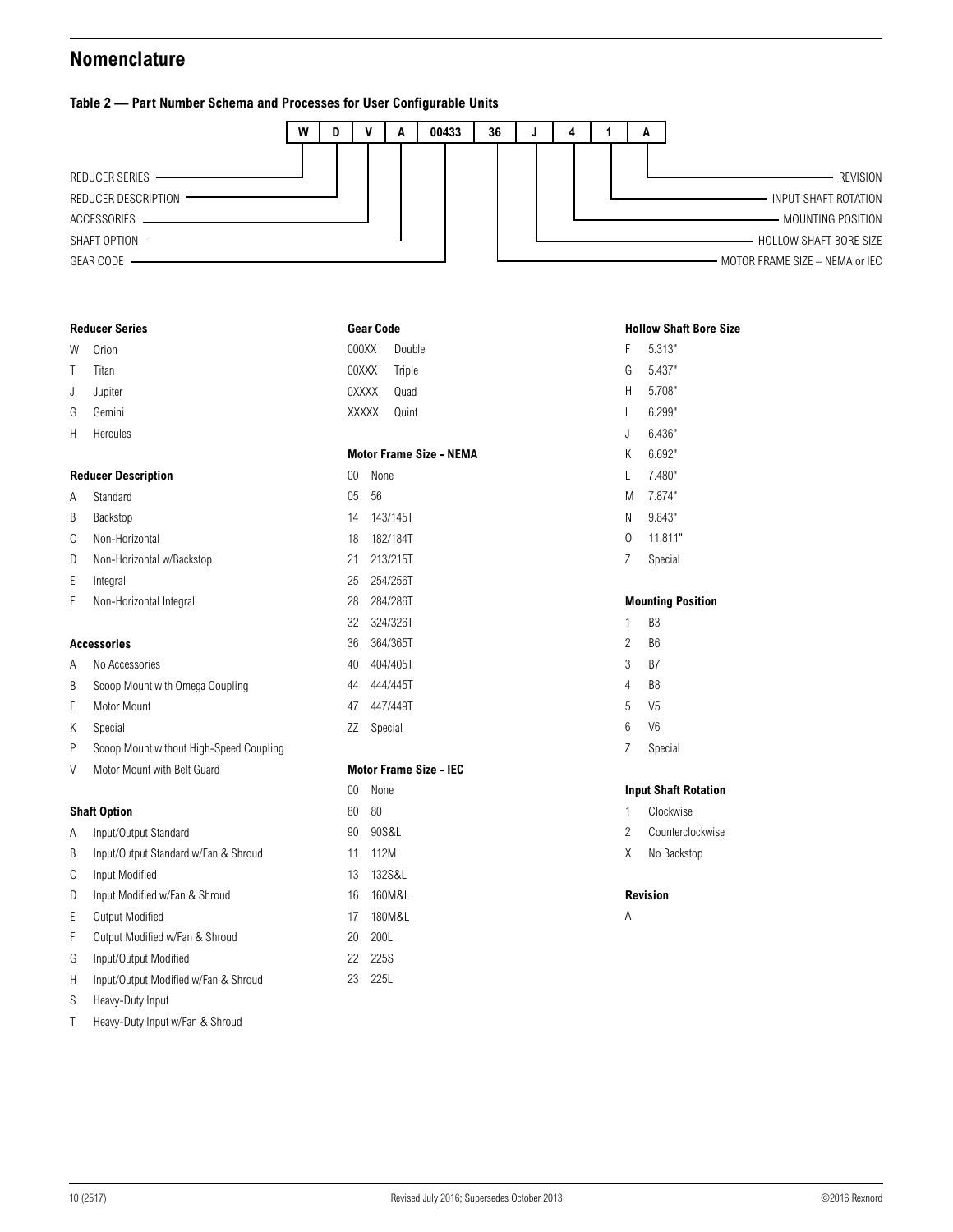## <span id="page-10-0"></span>**Orion Ratings**

### <span id="page-10-1"></span>**Orion Ratings Table**

| Nominal | <b>Orion</b>                 |          |                | 1750     |                     |                | 1450      |          |                | 1170      |          |                | 870      |          |
|---------|------------------------------|----------|----------------|----------|---------------------|----------------|-----------|----------|----------------|-----------|----------|----------------|----------|----------|
| Ratio   | <b>Exact Ratio Gear Code</b> |          | <b>RPM Out</b> | HP       | Torque <sup>4</sup> | <b>RPM Out</b> | <b>HP</b> | Torque ▲ | <b>RPM Out</b> | <b>HP</b> | Torque ▲ | <b>RPM Out</b> | HP       | Torque ▲ |
| 11.02   | 11.02                        | 00033    | 158.8          | 371      | 140                 | 131.6          | 325       | 148      | 106.2          | 280       | 158      | 79.0           | 227      | 172      |
| 13.85   | 13.66                        | 00043    | 128.1          | 310      | 145                 | 106.2          | 273       | 154      | 85.7           | 235       | 164      | 63.7           | 190      | 179      |
| 17.21   | $\ldots$                     | $\ldots$ | $\cdots$       | $\cdots$ | $\ldots$            | $\cdots$       | $\cdots$  | $\cdots$ | $\cdots$       |           | $\cdots$ | $\cdots$       | $\cdots$ | $\cdots$ |
| 20.41   | 19.05                        | 00063    | 91.9           | 236      | 154                 | 76.1           | 207       | 163      | 61.4           | 178       | 174      | 45.7           | 145      | 190      |
| 24.00   | $\ldots$                     | $\ldots$ | $\cdots$       | $\cdots$ | $\ldots$            | $\cdots$       |           |          |                |           | $\ldots$ | $\cdots$       | $\ldots$ | .        |
| 31.63   | 31.37                        | 00323    | 55.8           | 152      | 159                 | 46.2           | 133       | 168      | 37.3           | 114       | 179      | 27.7           | 93.1     | 196      |
| 36.56   | 36.57                        | 00333    | 47.9           | 164      | 200                 | 39.7           | 144       | 212      | 32.0           | 124       | 226      | 23.8           | 101      | 247      |
| 43.78   | 45.33                        | 00433    | 38.6           | 141      | 214                 | 32.0           | 124       | 226      | 25.8           | 106       | 241      | 19.2           | 86.7     | 264      |
| 54.45   | 56.18                        | 00443    | 31.1           | 118      | 222                 | 25.8           | 103       | 234      | 20.8           | 89.1      | 250      | 15.5           | 67.3     | 254      |
| 64.42   | 63.23                        | 00633    | 27.7           | 112      | 236                 | 22.9           | 98.1      | 250      | 18.5           | 84.3      | 266      | 13.8           | 64.1     | 272      |
| 69.63   | 68.20                        | 00373    | 25.7           | 90.1     | 205                 | 21.3           | 75.0      | 206      | 17.2           | 61.1      | 208      | 12.8           | 45.9     | 210      |
| 80.01   | 78.37                        | 00643    | 22.3           | 93.7     | 245                 | 18.5           | 80.4      | 254      | 14.9           | 64.9      | 254      | 11.1           | 48.5     | 255      |
| 91.41   | 84.54                        | 00473    | 20.7           | 73.4     | 207                 | 17.2           | 61.1      | 208      | 13.8           | 49.8      | 210      | 10.3           | 37.3     | 212      |
| 99.38   | 104.12                       | 03323    | 16.8           | 49.9     | 169                 | 13.9           | 43.8      | 179      | 11.2           | 37.7      | 191      | 8.4            | 30.7     | 209      |
| 111.5   | 109.32                       | 00663    | 16.0           | 58.4     | 213                 | 13.3           | 48.6      | 214      | 10.7           | 39.2      | 214      | 8.0            | 29.3     | 215      |
| 121.4   | 121.37                       | 03333    | 14.4           | 49.9     | 197                 | 11.9           | 43.6      | 208      | $9.6\,$        | 37.6      | 222      | 7.2            | 30.7     | 244      |
| 138.5   | 129.06                       | 03423    | 13.6           | 49.8     | 209                 | 11.2           | 43.8      | 222      | 9.1            | 37.6      | 236      | 6.7            | 30.7     | 259      |
| 159.8   | 150.44                       | 03433    | 11.6           | 49.8     | 244                 | 9.6            | 43.7      | 258      | 7.8            | 37.6      | 275      | 5.8            | 27.8     | 274      |
| 174.8   | 180.03                       | 03623    | 9.7            | 45.4     | 266                 | 8.1            | 39.5      | 279      | 6.5            | 31.8      | 279      | $4.8\,$        | 23.8     | 280      |
| 193.1   | 186.48                       | 04433    | 9.4            | 41.7     | 253                 | 7.8            | 37.4      | 274      | 6.3            | 30.2      | 274      | 4.7            | 22.5     | 275      |
| 206.2   | 209.86                       | 03633    | 8.3            | 40.1     | 274                 | 6.9            | 32.5      | 268      | 5.6            | 26.8      | 274      | 4.1            | 20.0     | 275      |
| 238.2   | 223.16                       | 04623    | 7.8            | 38.4     | 279                 | 6.5            | 31.8      | 279      | 5.2            | 25.8      | 280      | 3.9            | 19.2     | 280      |
| 265.4   | 260.13                       | 04633    | 6.7            | 32.4     | 274                 | 5.6            | 26.8      | 274      | 4.5            | 21.7      | 275      | 3.3            | 16.1     | 275      |
| 295.7   | 311.30                       | 06623    | 5.6            | 27.5     | 279                 | 4.7            | 22.9      | 280      | 3.8            | 18.5      | 280      | 2.8            | 13.7     | 280      |
| 330.1   | 345.59                       | 04643    | 5.1            | 22.8     | 257                 | 4.2            | 18.9      | 257      | 3.4            | 15.3      | 257      | 2.5            | 11.4     | 258      |
| 369.8   | 362.87                       | 06633    | 4.8            | 23.3     | 275                 | 4.0            | 19.3      | 275      | 3.2            | 15.6      | 275      | 2.4            | 11.6     | 275      |
| 412.1   | 402.84                       | 33333    | 4.3            | 21.5     | 275                 | 3.6            | 17.8      | 275      | $2.9\,$        | 14.4      | 275      | 2.2            | 10.7     | 275      |
| 459.0   | 449.79                       | 06643    | 3.9            | 17.6     | 257                 | 3.2            | 14.5      | 257      | 2.6            | 11.8      | 258      | 1.9            | 8.8      | 258      |
| 532.5   | 531.01                       | 44323    | 3.3            | 16.3     | 275                 | 2.7            | 13.8      | 280      | 2.2            | 11.1      | 280      | 1.6            | 8.3      | 280      |
| 617.9   | 618.97                       | 44333    | 2.8            | 14.0     | 275                 | 2.3            | 11.6      | 275      | 1.9            | 9.4       | 275      | 1.4            | 7.0      | 276      |
| 660.6   | 696.55                       | 63333    | 2.5            | 12.4     | 275                 | 2.1            | 10.3      | 275      | 1.7            | 8.3       | 276      | 1.2            | 6.2      | 276      |
| 741.2   | 767.25                       | 44433    | 2.3            | 11.3     | 275                 | 1.9            | 9.4       | 275      | 1.5            | 7.6       | 276      | 1.1            | 5.6      | 276      |
| 900.3   | 863.42                       | 64333    | 2.0            | 10.0     | 275                 | 1.7            | 8.3       | 276      | 1.4            | 6.7       | 276      | 1.0            | 5.0      | 276      |
| 1057    | 1070.26                      | 64433    | 1.6            | 8.1      | 276                 | 1.4            | 6.7       | 276      | 1.1            | 5.4       | 276      | 0.8            | 4.0      | 276      |
| 1255    | 1204.40                      | 66333    | 1.5            | 7.2      | 276                 | 1.2            | 6.0       | 276      | 1.0            | 4.8       | 276      | 0.7            | 3.6      | 276      |
| 1450    | 1492.93                      | 66433    | 1.2            | 5.8      | 276                 | 1.0            | 4.8       | 276      | 0.8            | 3.9       | 276      | 0.6            | 2.9      | 276      |
| 1785    | 1786.58                      | 66623    | 1.0            | 4.9      | 280                 | 0.8            | 4.1       | 280      | 0.7            | 3.3       | 280      | 0.5            | 2.5      | 280      |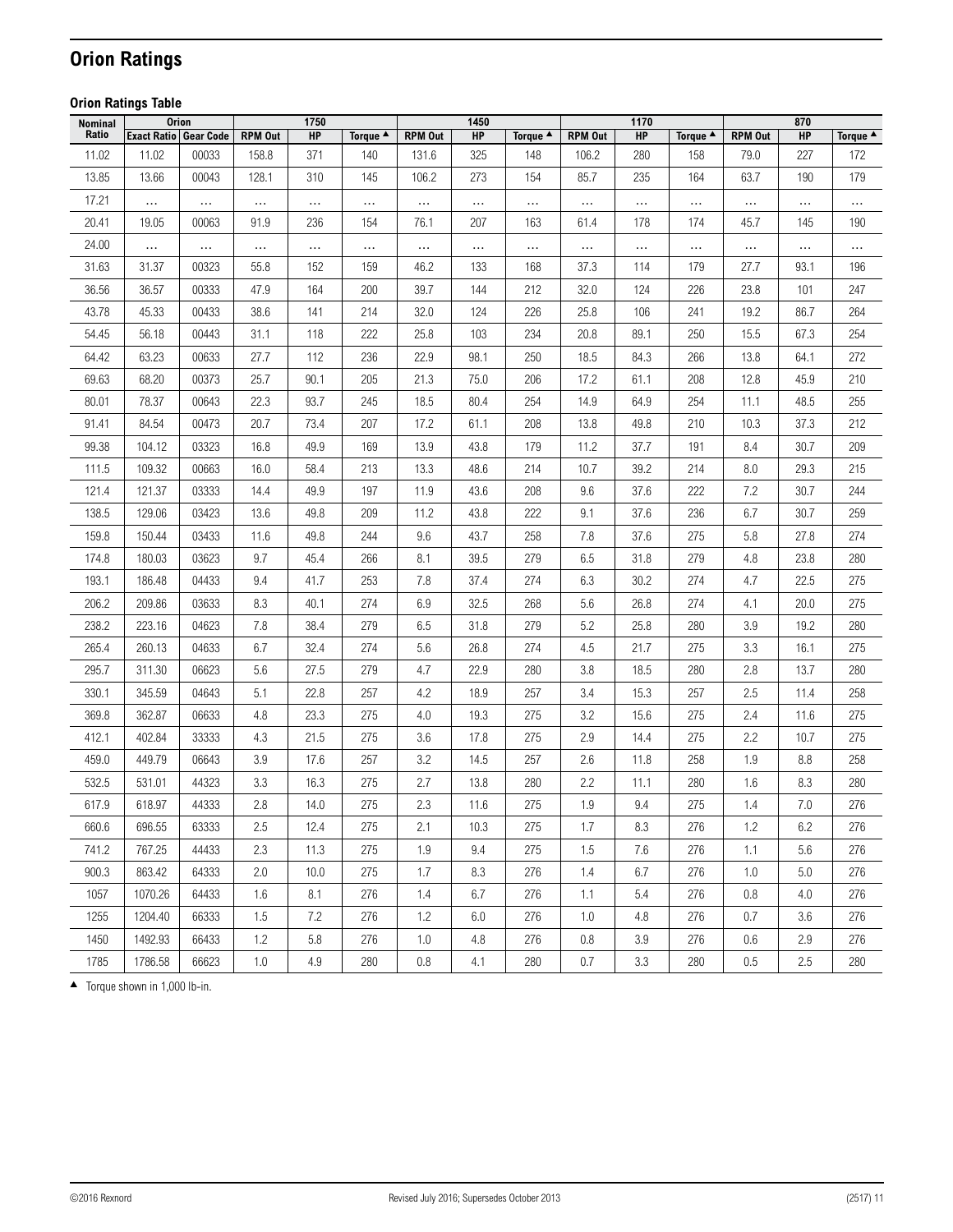## <span id="page-11-1"></span><span id="page-11-0"></span>**Titan Ratings**

### **Titan Ratings Table**

| Nominal | <b>Titan</b>                 |          |                | 1750     |          |                | 1450      |                     |                | 1170     |          |                | 870      |          |
|---------|------------------------------|----------|----------------|----------|----------|----------------|-----------|---------------------|----------------|----------|----------|----------------|----------|----------|
| Ratio   | <b>Exact Ratio Gear Code</b> |          | <b>RPM Out</b> | HP       | Torque ▲ | <b>RPM Out</b> | <b>HP</b> | Torque <sup>4</sup> | <b>RPM Out</b> | HP       | Torque ▲ | <b>RPM Out</b> | HP       | Torque ▲ |
| 11.02   | 11.02                        | 00033    | 158.8          | 665      | 251      | 131.6          | 582       | 265                 | 106.2          | 502      | 283      | 79.0           | 407      | 309      |
| 13.85   | 13.66                        | 00043    | 128.1          | 556      | 260      | 106.2          | 487       | 275                 | 85.7           | 409      | 286      | 63.7           | 341      | 321      |
| 17.21   | $\cdots$                     | $\ldots$ | $\cdots$       | $\ldots$ | $\cdots$ | $\ldots$       | $\cdots$  | $\cdots$            | $\cdots$       | $\cdots$ | $\cdots$ | $\cdots$       | $\cdots$ |          |
| 20.41   | 19.05                        | 00063    | 91.9           | 422      | 275      | 76.1           | 370       | 291                 | 61.4           | 319      | 311      | 45.7           | 258      | 339      |
| 24.00   | 24.60                        | 00083    | 71.1           | 346      | 291      | 58.9           | 302       | 307                 | 47.6           | 260      | 328      | 35.4           | 212      | 359      |
| 31.63   | 31.37                        | 00233    | 55.8           | 328      | 343      | 46.2           | 280       | 363                 | 37.3           | 247      | 387      | 27.7           | 201      | 423      |
| 36.56   | 36.57                        | 00333    | 47.9           | 294      | 359      | 39.7           | 258       | 380                 | 32.0           | 222      | 405      | 23.8           | 180      | 443      |
| 43.78   | 45.33                        | 00433    | 38.6           | 253      | 383      | 32.0           | 222       | 405                 | 25.8           | 191      | 432      | 19.2           | 155      | 472      |
| 54.45   | 56.18                        | 00443    | 31.1           | 212      | 398      | 25.8           | 186       | 420                 | 20.8           | 160      | 449      | 15.5           | 126      | 477      |
| 64.42   | 63.23                        | 00633    | 27.7           | 200      | 423      | 22.9           | 176       | 448                 | 18.5           | 151      | 477      | 13.8           | 113      | 478      |
| 69.63   | $\ldots$                     | $\ldots$ | $\cdots$       | $\cdots$ | $\ldots$ | $\cdots$       | $\cdots$  | $\cdots$            | $\cdots$       |          | $\cdots$ | $\cdots$       | $\cdots$ | $\cdots$ |
| 80.01   | 78.37                        | 00643    | 22.3           | 168      | 440      | 18.5           | 148       | 466                 | 14.9           | 122      | 477      | 11.1           | 90.8     | 478      |
| 91.41   | $\cdots$                     | $\ldots$ | $\cdots$       | $\cdots$ | $\cdots$ | $\cdots$       | $\cdots$  | $\cdots$            | $\cdots$       | $\cdots$ | $\cdots$ | $\cdots$       | $\cdots$ |          |
| 99.38   | 104.12                       | 03233    | 16.8           | 141      | 477      | 13.9           | 117       | 478                 | 11.2           | 94.3     | 478      | 8.4            | 70.3     | 479      |
| 111.5   | 109.32                       | 00663    | 16.0           | 124      | 454      | 13.3           | 109       | 478                 | 10.7           | 87.6     | 478      | $8.0\,$        | 65.3     | 479      |
| 121.4   | 121.37                       | 03333    | 14.4           | 121      | 478      | 11.9           | 100       | 478                 | 9.6            | 80.9     | 478      | 7.2            | 60.3     | 479      |
| 138.5   | 129.06                       | 04233    | 13.6           | 114      | 478      | 11.2           | 94.3      | 478                 | 9.1            | 76.1     | 478      | 6.7            | 56.7     | 479      |
| 159.8   | 150.44                       | 04333    | 11.6           | 97.6     | 478      | 9.6            | 80.9      | 478                 | 7.8            | 65.4     | 479      | 5.8            | 48.6     | 479      |
| 174.8   | 180.03                       | 06233    | 9.7            | 81.6     | 478      | 8.1            | 67.7      | 479                 | 6.5            | 54.7     | 479      | $4.8\,$        | 40.6     | 479      |
| 193.1   | 186.48                       | 04433    | 9.4            | 78.8     | 478      | 7.8            | 65.4      | 479                 | 6.3            | 52.8     | 479      | 4.7            | 39.2     | 479      |
| 206.2   | 209.86                       | 06333    | 8.3            | 70.1     | 479      | 6.9            | 58.1      | 479                 | 5.6            | 46.9     | 479      | 4.1            | 34.9     | 479      |
| 238.2   | 231.16                       | 04443    | 7.6            | 63.7     | 479      | 6.3            | 52.8      | 479                 | 5.1            | 42.6     | 479      | 3.8            | 31.7     | 479      |
| 265.4   | 260.13                       | 06433    | 6.7            | 56.6     | 479      | 5.6            | 46.9      | 479                 | 4.5            | 37.8     | 479      | 3.3            | 28.1     | 479      |
| 295.7   | 280.59                       | 04733    | 6.2            | 52.5     | 479      | 5.2            | 43.5      | 479                 | 4.2            | 35.1     | 479      | 3.1            | 26.1     | 479      |
| 330.1   | 322.45                       | 06443    | 5.4            | 45.6     | 479      | 4.5            | 37.8      | 479                 | 3.6            | 30.5     | 479      | 2.7            | 22.7     | 479      |
| 369.8   | 362.87                       | 06633    | 4.8            | 40.6     | 479      | 4.0            | 33.6      | 479                 | 3.2            | 27.1     | 479      | 2.4            | 20.2     | 480      |
| 412.1   | 391.40                       | 06733    | 4.5            | 37.6     | 479      | 3.7            | 31.2      | 479                 | 3.0            | 25.1     | 479      | 2.2            | 18.7     | 480      |
| 459.0   | 449.79                       | 06643    | 3.9            | 32.7     | 479      | 3.2            | 27.1      | 479                 | 2.6            | 21.9     | 479      | 1.9            | 16.3     | 480      |
| 532.5   | 531.01                       | 44233    | 3.3            | 28.4     | 479      | 2.7            | 23.6      | 479                 | 2.2            | 19.0     | 480      | 1.6            | 14.2     | 480      |
| 617.9   | 627.43                       | 06663    | 2.8            | 23.5     | 479      | 2.3            | 19.5      | 480                 | 1.9            | 15.7     | 480      | 1.4            | 11.7     | 480      |
| 660.6   | 676.77                       | 06763    | 2.6            | 21.7     | 479      | 2.1            | 18.1      | 480                 | 1.7            | 14.6     | 480      | 1.3            | 10.8     | 480      |
| 741.2   | 767.25                       | 44433    | 2.3            | 19.2     | 480      | 1.9            | 16.3      | 480                 | 1.5            | 13.2     | 480      | 1.1            | 9.8      | 480      |
| 900.3   | 863.42                       | 64333    | 2.0            | 17.5     | 480      | 1.7            | 14.5      | 480                 | 1.4            | 11.7     | 480      | 1.0            | 8.7      | 480      |
| 1057    | 1070.26                      | 64433    | 1.6            | 14.1     | 480      | 1.4            | 11.7      | 480                 | 1.1            | 9.4      | 480      | 0.8            | 7.0      | 480      |
| 1255    | 1204.40                      | 66333    | 1.5            | 12.6     | 480      | 1.2            | 10.4      | 480                 | 1.0            | 8.4      | 480      | 0.7            | 6.2      | 480      |
| 1450    | 1492.93                      | 66433    | 1.2            | 10.1     | 480      | 1.0            | 8.4       | 480                 | 0.8            | 6.8      | 480      | 0.6            | 5.0      | 480      |
| 1785    | 1850.58                      | 66443    | 0.9            | 8.2      | 480      | 0.8            | 6.8       | 480                 | 0.6            | 5.5      | 480      | 0.5            | 4.1      | 480      |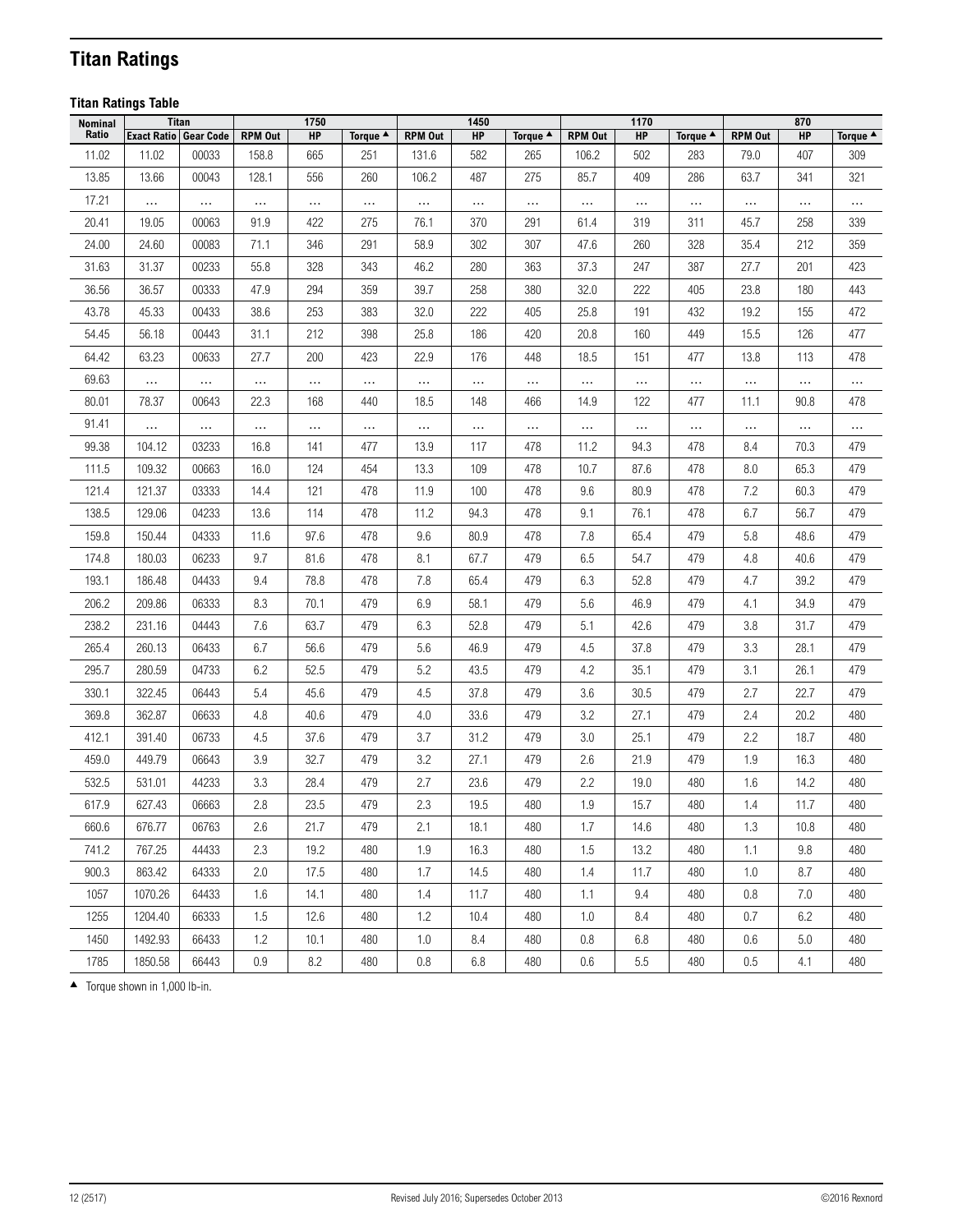## <span id="page-12-0"></span>**Jupiter Ratings**

### **Jupiter Ratings Table**

| Nominal |                              | Jupiter  |                | 1750      |                     |                | 1450      |                    |                | 1170      |                    |                | 870       |                    |
|---------|------------------------------|----------|----------------|-----------|---------------------|----------------|-----------|--------------------|----------------|-----------|--------------------|----------------|-----------|--------------------|
| Ratio   | <b>Exact Ratio Gear Code</b> |          | <b>RPM Out</b> | <b>HP</b> | Torque <sup>4</sup> | <b>RPM Out</b> | <b>HP</b> | Torque $\triangle$ | <b>RPM Out</b> | <b>HP</b> | Torque $\triangle$ | <b>RPM Out</b> | <b>HP</b> | Torque $\triangle$ |
| 11.02   | $\ldots$                     | $\ldots$ | $\cdots$       | $\ldots$  | $\cdots$            | $\cdots$       | $\ldots$  |                    |                |           |                    | $\cdots$       | $\ldots$  |                    |
| 13.85   | 12.80                        | 00034    | 136.7          | 1088      | 477                 | 113.3          | 953       | 504                | 91.4           | 821       | 538                | 68.0           | 667       | 588                |
| 17.21   | 15.87                        | 00044    | 110.3          | 898       | 488                 | 91.4           | 788       | 517                | 73.7           | 678       | 551                | 54.8           | 551       | 602                |
| 20.41   | 22.14                        | 00064    | 79.1           | 683       | 518                 | 65.5           | 599       | 548                | 52.9           | 515       | 584                | 39.3           | 419       | 638                |
| 24.00   | $\ldots$                     | $\ldots$ | $\cdots$       | $\cdots$  | $\ldots$            | $\cdots$       | $\ldots$  | $\cdots$           | $\cdots$       | $\cdots$  |                    | $\cdots$       | $\ldots$  |                    |
| 31.63   | $\cdots$                     | $\cdots$ | $\cdots$       | $\cdots$  | $\cdots$            | $\cdots$       | $\cdots$  | $\cdots$           | $\cdots$       |           |                    | $\cdots$       | $\cdots$  | $\cdots$           |
| 36.56   | $\cdots$                     | $\cdots$ | $\cdots$       | $\cdots$  | $\cdots$            | $\cdots$       | $\cdots$  | $\cdots$           | $\cdots$       | $\cdots$  |                    | $\cdots$       | $\cdots$  | $\cdots$           |
| 43.78   | 42.49                        | 00334    | 41.2           | 482       | 683                 | 34.1           | 422       | 722                | 27.5           | 363       | 771                | 20.5           | 289       | 824                |
| 54.45   | 52.67                        | 00344    | 33.2           | 398       | 700                 | 27.5           | 349       | 741                | 22.2           | 300       | 789                | 16.5           | 233       | 825                |
| 64.42   | 60.92                        | 00354    | 28.7           | 355       | 722                 | 23.8           | 311       | 764                | 19.2           | 268       | 816                | 14.3           | 202       | 826                |
| 69.63   | 65.29                        | 00444    | 26.8           | 343       | 747                 | 22.2           | 300       | 789                | 17.9           | 253       | 825                | 13.3           | 188       | 826                |
| 80.01   | 75.52                        | 00454    | 23.2           | 306       | 772                 | 19.2           | 268       | 816                | 15.5           | 219       | 826                | 11.5           | 163       | 827                |
| 91.41   | 91.08                        | 00644    | 19.2           | 271       | 825                 | 15.9           | 225       | 825                | 12.8           | 182       | 826                | 9.55           | 135       | 827                |
| 99.38   |                              | $\cdots$ | $\cdots$       | $\cdots$  | $\cdots$            | $\cdots$       |           |                    |                |           |                    |                |           | .                  |
| 111.5   | 105.34                       | 00654    | 16.6           | 235       | 825                 | 13.8           | 195       | 826                | 11.1           | 157       | 827                | 8.26           | 117.1     | 828                |
| 121.4   | 127.05                       | 00664    | 13.8           | 195       | 826                 | 11.4           | 162       | 827                | 9.21           | 130       | 827                | 6.85           | 97.1      | 828                |
| 138.5   | 136.04                       | 00854    | 12.9           | 182       | 826                 | 10.7           | 151       | 827                | 8.60           | 122       | 827                | 6.40           | 90.6      | 828                |
| 159.8   | 149.98                       | 02434    | 11.7           | 169       | 827                 | 9.67           | 140       | 827                | 7.80           | 113       | 828                | 5.80           | 84.3      | 828                |
| 174.8   | 174.83                       | 04334    | 10.0           | 145       | 827                 | 8.29           | 121       | 828                | 6.69           | 97.3      | 828                | 4.98           | 72.4      | 829                |
| 193.1   | 202.21                       | 03354    | 8.7            | 126       | 827                 | 7.17           | 104       | 828                | 5.79           | 84.1      | 828                | 4.30           | 62.6      | 829                |
| 206.2   | 216.71                       | 04434    | 8.1            | 117       | 828                 | 6.69           | 97.3      | 828                | 5.40           | 78.6      | 829                | 4.01           | 58.4      | 829                |
| 238.2   | 260.13                       | 06334    | 6.7            | 97.8      | 828                 | 5.57           | 81.0      | 828                | 4.50           | 65.5      | 829                | 3.34           | 48.7      | 829                |
| 265.4   | 268.63                       | 04444    | 6.5            | 94.7      | 828                 | 5.40           | 78.6      | 829                | 4.36           | 63.4      | 829                | 3.24           | 47.1      | 829                |
| 295.7   | 302.30                       | 06434    | 5.8            | 84.2      | 828                 | 4.80           | 69.8      | 829                | 3.87           | 56.3      | 829                | 2.88           | 41.9      | 829                |
| 330.1   | 326.07                       | 07434    | 5.4            | 78.1      | 829                 | 4.45           | 64.7      | 829                | 3.59           | 52.2      | 829                | 2.67           | 38.8      | 829                |
| 369.8   | 374.71                       | 06444    | 4.7            | 68.0      | 829                 | 3.87           | 56.3      | 829                | 3.12           | 45.4      | 829                | 2.32           | 33.8      | 829                |
| 412.1   | 404.18                       | 07444    | 4.3            | 63.0      | 829                 | 3.59           | 52.2      | 829                | 2.89           | 42.1      | 829                | 2.15           | 31.3      | 829                |
| 459.0   | 454.84                       | 07634    | 3.8            | 56.0      | 829                 | 3.19           | 46.4      | 829                | 2.57           | 37.4      | 829                | 1.91           | 27.8      | 829                |
| 532.5   | 522.70                       | 06644    | 3.3            | 48.7      | 829                 | 2.77           | 40.4      | 829                | 2.24           | 32.6      | 829                | 1.66           | 24.2      | 829                |
| 617.9   | 580.28                       | 43334    | 3.0            | 45.0      | 829                 | 2.50           | 37.3      | 829                | 2.02           | 30.1      | 829                | 1.50           | 22.4      | 830                |
| 660.6   | 652.10                       | 07654    | 2.7            | 39.1      | 829                 | 2.22           | 32.4      | 829                | 1.79           | 26.1      | 829                | 1.33           | 19.4      | 830                |
| 741.2   | 729.13                       | 06664    | 2.4            | 34.9      | 829                 | 1.99           | 28.9      | 829                | 1.60           | 23.4      | 829                | 1.19           | 17.4      | 830                |
| 900.3   | 891.61                       | 44434    | 2.0            | 29.3      | 829                 | 1.63           | 24.3      | 829                | 1.31           | 19.6      | 830                | 0.98           | 14.6      | 830                |
| 1057    | 1031.25                      | 44354    | 1.7            | 25.3      | 829                 | 1.41           | 21.0      | 830                | 1.13           | 17.0      | 830                | 0.84           | 12.6      | 830                |
| 1255    | 1243.73                      | 64434    | 1.4            | 21.0      | 830                 | 1.17           | 17.4      | 830                | 0.94           | 14.1      | 830                | 0.70           | 10.5      | 830                |
| 1450    | 1438.51                      | 64354    | 1.2            | 18.2      | 830                 | 1.01           | 15.1      | 830                | 0.81           | 12.2      | 830                | 0.60           | 9.0       | 830                |
| 1785    | 1734.92                      | 66434    | 1.0            | 15.1      | 830                 | 0.84           | 12.5      | 830                | 0.67           | 10.1      | 830                | 0.50           | 7.5       | 830                |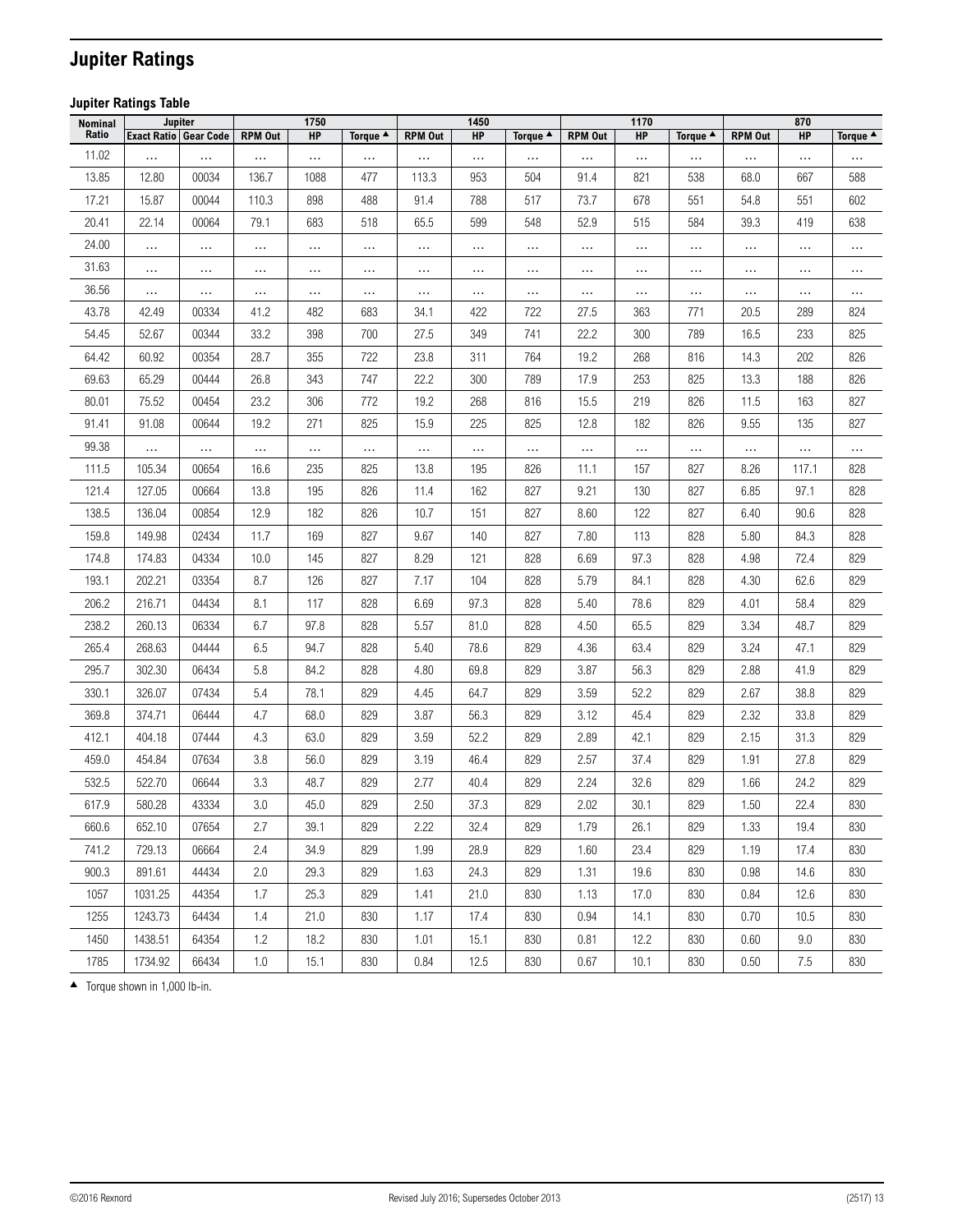## <span id="page-13-0"></span>**Gemini Ratings**

### **Gemini Ratings Table**

| Nominal |                              | Gemini   |                | 1750     |          |                | 1450      |                    |                | 1170     |                    |                | 870       |          |
|---------|------------------------------|----------|----------------|----------|----------|----------------|-----------|--------------------|----------------|----------|--------------------|----------------|-----------|----------|
| Ratio   | <b>Exact Ratio Gear Code</b> |          | <b>RPM Out</b> | HP       | Torque ▲ | <b>RPM Out</b> | <b>HP</b> | Torque $\triangle$ | <b>RPM Out</b> | HP       | Torque $\triangle$ | <b>RPM Out</b> | <b>HP</b> | Torque ▲ |
| 11.02   | 11.84                        | 00034    | 147.8          | 1968     | 798      | 122.5          | 1770      | 866                | 98.8           | 1522     | 923                | 73.5           | 1237      | 1,009    |
| 13.85   | 14.68                        | 00044    | 119.2          | 1650     | 829      | 98.8           | 1482      | 899                | 79.7           | 1276     | 959                | 59.3           | 1037      | 1,048    |
| 17.21   | $\cdots$                     | $\cdots$ | $\cdots$       | $\ldots$ | $\cdots$ | $\cdots$       | $\cdots$  | $\cdots$           | $\cdots$       | $\cdots$ | $\cdots$           | $\cdots$       | $\cdots$  | $\cdots$ |
| 20.41   | $\cdots$                     | $\ldots$ | $\ldots$       | $\cdots$ | $\cdots$ | $\cdots$       | $\ldots$  | $\cdots$           | $\cdots$       | $\cdots$ | $\cdots$           | $\cdots$       | $\cdots$  | $\ldots$ |
| 24.00   | $\cdots$                     | $\cdots$ | $\cdots$       | $\cdots$ | $\cdots$ | $\cdots$       | $\cdots$  |                    |                |          |                    | $\cdots$       | $\cdots$  |          |
| 31.63   | $\ldots$                     | $\cdots$ | $\ldots$       | $\cdots$ | $\cdots$ | $\cdots$       | $\cdots$  | $\cdots$           | $\cdots$       |          | $\cdots$           | $\cdots$       | $\cdots$  | $\cdots$ |
| 36.56   | 39.30                        | 00334    | 44.5           | 665      | 872      | 36.9           | 582       | 922                | 29.8           | 501      | 984                | 22.1           | 407       | 1,075    |
| 43.78   | 48.72                        | 00344    | 35.9           | 665      | 1,081    | 29.8           | 597       | 1,172              | 24.0           | 501      | 1,219              | 17.9           | 396       | 1,297    |
| 54.45   | $\cdots$                     | $\cdots$ | $\cdots$       | $\ldots$ | $\cdots$ | $\cdots$       | $\ldots$  | $\cdots$           | $\cdots$       |          | $\cdots$           | $\cdots$       | $\cdots$  |          |
| 64.42   | 60.39                        | 00444    | 29.0           | 556      | 1,121    | 24.0           | 487       | 1,186              | 19.4           | 420      | 1,266              | 14.4           | 341       | 1,383    |
| 69.63   | 67.96                        | 00634    | 25.8           | 422      | 958      | 21.3           | 370       | 1,013              | 17.2           | 318      | 1,080              | 12.8           | 259       | 1,181    |
| 80.01   | 84.24                        | 00644    | 20.8           | 422      | 1,187    | 17.2           | 370       | 1,256              | 13.9           | 318      | 1,339              | 10.3           | 259       | 1,464    |
| 91.41   | 87.76                        | 00834    | 19.9           | 345      | 1,011    | 16.5           | 303       | 1,070              | 13.3           | 260      | 1,141              | 9.9            | 212       | 1,247    |
| 99.38   | $\cdots$                     | $\cdots$ | $\cdots$       | $\cdots$ | $\cdots$ | $\cdots$       | $\ldots$  | $\cdots$           | $\cdots$       |          | $\cdots$           | $\cdots$       | $\cdots$  |          |
| 111.5   | 108.79                       | 00844    | 16.1           | 345      | 1,253    | 13.3           | 303       | 1,326              | 10.8           | 260      | 1,414              | 8.0            | 212       | 1,545    |
| 121.4   | 130.45                       | 03334    | 13.4           | 294      | 1,249    | 11.1           | 256       | 1,310              | 9.0            | 222      | 1,410              | 6.7            | 180       | 1,541    |
| 138.5   | 138.72                       | 02344    | 12.6           | 328      | 1,479    | 10.5           | 287       | 1,565              | 8.4            | 247      | 1,669              | 6.3            | 189       | 1,713    |
| 159.8   | 161.70                       | 03344    | 10.8           | 294      | 1,549    | 9.0            | 258       | 1,638              | 7.2            | 217      | 1,707              | 5.4            | 162       | 1,719    |
| 174.8   | 171.96                       | 02444    | 10.2           | 274      | 1,535    | 8.4            | 240       | 1,624              | 6.8            | 204      | 1,710              | 5.1            | 153       | 1,721    |
| 193.1   | 193.51                       | 02634    | 9.0            | 208      | 1,311    | 7.5            | 182       | 1,387              | 6.0            | 150      | 1,414              | 4.5            | 112       | 1,420    |
| 206.2   | 200.44                       | 04344    | 8.7            | 250      | 1,630    | 7.2            | 217       | 1,707              | 5.8            | 176      | 1,716              | 4.3            | 131       | 1,725    |
| 238.2   | 225.57                       | 06334    | 7.8            | 201      | 1,472    | 6.4            | 176       | 1,558              | 5.2            | 151      | 1,661              | 3.9            | 119       | 1,750    |
| 265.4   | 248.46                       | 04444    | 7.0            | 199      | 1,608    | 5.8            | 176       | 1,716              | 4.7            | 142      | 1,723              | 3.5            | 106       | 1,731    |
| 295.7   | 301.59                       | 07344    | 5.8            | 172      | 1,691    | 4.8            | 145       | 1,722              | 3.9            | 118      | 1,728              | 2.9            | 87.9      | 1,735    |
| 330.1   | 346.58                       | 06444    | 5.0            | 150      | 1,693    | 4.2            | 127       | 1,726              | 3.4            | 103      | 1,731              | 2.5            | 76.6      | 1,737    |
| 369.8   | 373.84                       | 07444    | 4.7            | 139      | 1,695    | 3.9            | 118       | 1,728              | 3.1            | 95.2     | 1,733              | 2.3            | 71.0      | 1,738    |
| 412.1   | 432.99                       | 33334    | 4.0            | 127      | 1,750    | 3.3            | 106       | 1,752              | 2.7            | 85.3     | 1,754              | 2.0            | 63.5      | 1,756    |
| 459     | 460.44                       | 42334    | 3.8            | 120      | 1,751    | 3.1            | 99.4      | 1,752              | 2.5            | 80.3     | 1,754              | 1.9            | 59.7      | 1,756    |
| 532.5   | 536.72                       | 43334    | 3.3            | 103      | 1,752    | 2.7            | 85.3      | 1,754              | 2.2            | 68.9     | 1,755              | 1.6            | 51.3      | 1,757    |
| 617.9   | 570.75                       | 42434    | 3.1            | 96.7     | 1,752    | 2.5            | 80.2      | 1,754              | 2.0            | 64.8     | 1,756              | 1.5            | 48.3      | 1,758    |
| 660.6   | 642.29                       | 62334    | 2.7            | 86.1     | 1,754    | 2.3            | 71.3      | 1,755              | 1.8            | 57.6     | 1,757              | 1.4            | 42.9      | 1,758    |
| 741.2   | 748.68                       | 63334    | 2.3            | 73.9     | 1,755    | 1.9            | 61.2      | 1,756              | 1.6            | 49.4     | 1,757              | 1.2            | 36.8      | 1,759    |
| 900.3   | 824.67                       | 44434    | 2.1            | 67.1     | 1,756    | 1.8            | 55.6      | 1,757              | 1.4            | 44.9     | 1,758              | 1.1            | 33.4      | 1,759    |
| 1057    | 1001.02                      | 47334    | 1.7            | 55.3     | 1,757    | 1.4            | 45.9      | 1,758              | 1.2            | 37.0     | 1,759              | 0.9            | 27.5      | 1,760    |
| 1255    | 1150.36                      | 64434    | 1.5            | 48.2     | 1,758    | 1.3            | 39.9      | 1,758              | 1.0            | 32.2     | 1,759              | 0.8            | 24.0      | 1,760    |
| 1450    | 1396.36                      | 67334    | 1.3            | 39.7     | 1,758    | 1.0            | 32.9      | 1,759              | 0.8            | 26.6     | 1,760              | 0.6            | 19.7      | 1,760    |
| 1785    | 1730.87                      | 67434    | 1.0            | 32.0     | 1,759    | 0.8            | 26.6      | 1,760              | 0.7            | 21.4     | 1,760              | 0.5            | 15.9      | 1,761    |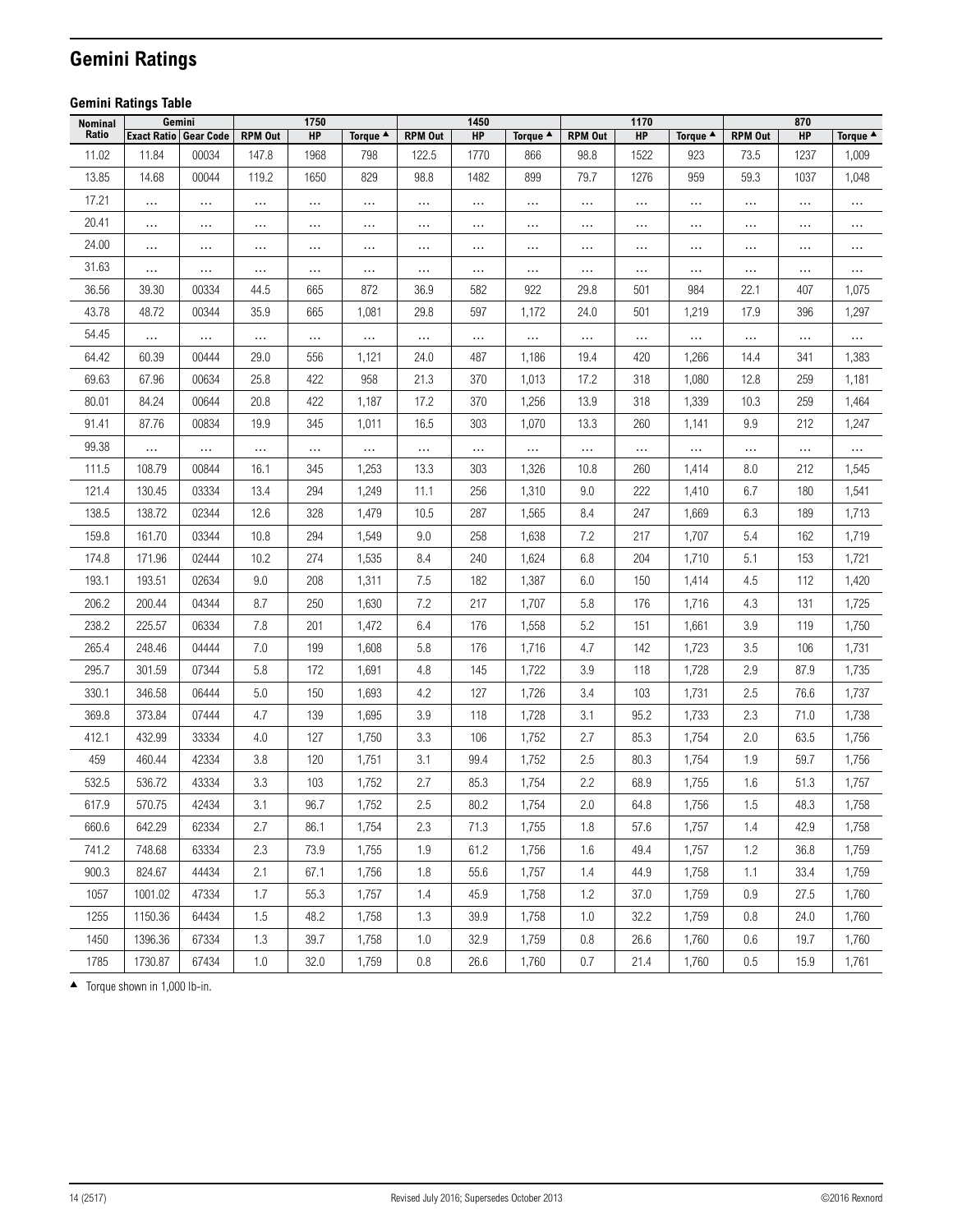## <span id="page-14-0"></span>**Hercules Ratings**

### <span id="page-14-1"></span>**Hercules Ratings Table**

| Nominal |                              | <b>Hercules</b> |                | 1750     |          |                | 1450      |                    |                | 1170     |          |                | 870      |                    |
|---------|------------------------------|-----------------|----------------|----------|----------|----------------|-----------|--------------------|----------------|----------|----------|----------------|----------|--------------------|
| Ratio   | <b>Exact Ratio Gear Code</b> |                 | <b>RPM Out</b> | HP       | Torque ▲ | <b>RPM Out</b> | <b>HP</b> | Torque $\triangle$ | <b>RPM Out</b> | HP       | Torque ▲ | <b>RPM Out</b> | HP       | Torque $\triangle$ |
| 11.02   | $\ldots$                     | $\ldots$        | $\cdots$       | $\cdots$ | $\cdots$ | $\cdots$       |           | $\cdots$           |                |          | $\cdots$ | $\cdots$       | $\ldots$ | $\ldots$           |
| 13.85   | $\cdots$                     | $\cdots$        | $\cdots$       | $\cdots$ | $\cdots$ | $\cdots$       |           | $\cdots$           | $\cdots$       | $\ldots$ | $\cdots$ | $\cdots$       | $\cdots$ | $\ldots$           |
| 17.21   | $\cdots$                     | $\ddotsc$       |                | $\ddots$ | $\cdots$ |                |           |                    |                |          | $\cdots$ |                | $\cdots$ |                    |
| 20.41   | $\cdots$                     | $\ldots$        | $\cdots$       | $\cdots$ | $\cdots$ | $\cdots$       | $\cdots$  | $\cdots$           | $\cdots$       | $\cdots$ | $\cdots$ | $\cdots$       | $\ldots$ | $\cdots$           |
| 24.00   | $\cdots$                     | $\cdots$        | $\cdots$       | $\cdots$ | $\ldots$ |                |           |                    |                |          | $\cdots$ |                | $\cdots$ |                    |
| 31.63   | $\cdots$                     | $\cdots$        | $\cdots$       | $\cdots$ | $\cdots$ |                |           |                    |                |          | $\cdots$ | $\cdots$       | $\cdots$ | $\cdots$           |
| 36.56   | $\ldots$                     | $\ldots$        | $\cdots$       | $\ldots$ | $\cdots$ | $\cdots$       |           | $\ldots$           | $\cdots$       | $\ldots$ | $\cdots$ | $\cdots$       | $\ldots$ | $\ldots$           |
| 43.78   | 47.80                        | 00344           | 36.6           | 1115     | 1,779    | 30.3           | 978       | 1,883              | 24.5           | 841      | 2,008    | 18.2           | 684      | 2,195              |
| 54.45   | 59.25                        | 00444           | 29.5           | 922      | 1,823    | 24.5           | 808       | 1,928              | 19.7           | 695      | 2,057    | 14.7           | 565      | 2,248              |
| 64.42   | 68.52                        | 00544           | 25.5           | 823      | 1,883    | 21.2           | 722       | 1,992              | 17.1           | 621      | 2,125    | 12.7           | 505      | 2,322              |
| 69.63   | 71.21                        | 00454           | 24.6           | 884      | 2,101    | 20.4           | 775       | 2,223              | 16.4           | 658      | 2,339    | 12.2           | 492      | 2,354              |
| 80.01   | 82.37                        | 00554           | 21.2           | 798      | 2,195    | 17.6           | 700       | 2,323              | 14.2           | 571      | 2,347    | 10.6           | 427      | 2,361              |
| 91.41   | 88.15                        | 00464           | 19.9           | 615      | 1,809    | 16.4           | 513       | 1,821              | 13.3           | 416      | 1,832    | 9.87           | 312      | 1,844              |
| 99.38   | 99.34                        | 00654           | 17.6           | 700      | 2,322    | 14.6           | 586       | 2,346              | 11.8           | 475      | 2,356    | 8.76           | 355      | 2,367              |
| 111.5   | 106.59                       | 00564           | 16.4           | 512      | 1,821    | 13.6           | 426       | 1,831              | 11.0           | 346      | 1,840    | 8.16           | 258      | 1,850              |
| 121.4   | 128.56                       | 00664           | 13.6           | 427      | 1,831    | 11.3           | 355       | 1,840              | 9.10           | 288      | 1,847    | 6.77           | 215      | 1,856              |
| 138.5   | $\cdots$                     | $\ldots$        | $\ldots$       | $\ldots$ | $\ldots$ | $\cdots$       |           | $\ldots$           | $\cdots$       | $\ldots$ | $\cdots$ | $\ldots$       | $\cdots$ | $\cdots$           |
| 159.8   | 158.64                       | 03344           | 11.0           | 494      | 2,550    | 9.14           | 433       | 2,698              | 7.38           | 373      | 2,878    | 5.48           | 280      | 2,909              |
| 174.8   | $\cdots$                     | $\cdots$        | $\cdots$       | $\cdots$ | $\ldots$ | $\cdots$       |           | $\cdots$           |                |          | $\cdots$ | $\cdots$       | $\cdots$ | $\cdots$           |
| 193.1   | 196.65                       | 04344           | 8.9            | 425      | 2,720    | 7.37           | 373       | 2,878              | 5.95           | 313      | 2,992    | 4.42           | 233      | 2,995              |
| 206.2   | 227.44                       | 03544           | 7.7            | 364      | 2,698    | 6.38           | 320       | 2,855              | 5.14           | 270      | 2,994    | 3.83           | 201      | 2,995              |
| 238.2   | 243.75                       | 04444           | 7.2            | 351      | 2,786    | 5.95           | 308       | 2,948              | 4.80           | 252      | 2,994    | 3.57           | 188      | 2,995              |
| 265.4   | 274.31                       | 06344           | 6.4            | 335      | 2,992    | 5.29           | 278       | 2,994              | 4.27           | 224      | 2,995    | 3.17           | 167      | 2,996              |
| 295.7   | 281.93                       | 04544           | 6.2            | 326      | 2,992    | 5.14           | 270       | 2,994              | 4.15           | 218      | 2,995    | 3.09           | 162      | 2,996              |
| 330.1   | 340.02                       | 06444           | 5.1            | 271      | 2,994    | 4.26           | 224       | 2,995              | 3.44           | 181      | 2,996    | 2.56           | 135      | 2,996              |
| 369.8   | 354.25                       | 08344           | 4.9            | 260      | 2,994    | 4.09           | 215       | 2,995              | 3.30           | 174      | 2,996    | 2.46           | 129      | 2,997              |
| 412.1   | 439.12                       | 08444           | $4.0$          | 210      | 2,995    | 3.30           | 174       | 2,996              | 2.66           | 140      | 2,996    | 1.98           | 104      | 2,997              |
| 459.0   | 474.30                       | 06644           | 3.7            | 194      | 2,995    | 3.06           | 161       | 2,996              | 2.47           | 130      | 2,997    | 1.83           | 96.5     | 2,997              |
| 532.5   | 507.88                       | 08544           | 3.4            | 181      | 2,996    | 2.85           | 150       | 2,997              | 2.30           | 121      | 2,997    | 1.71           | 90.1     | 2,997              |
| 617.9   | 612.53                       | 08644           | 2.9            | 150      | 2,996    | 2.37           | 125       | 2,997              | 1.91           | 101      | 2,997    | 1.42           | 74.8     | 2,999              |
| 660.6   | 652.70                       | 43344           | 2.7            | 145      | 2,996    | 2.22           | 120       | 2,997              | 1.79           | 96.7     | 2,997    | 1.33           | 72.0     | 2,999              |
| 741.2   | 754.91                       | 33544           | 2.3            | 125      | 2,997    | 1.92           | 104       | 2,997              | 1.55           | 83.6     | 2,997    | 1.15           | 62.2     | 2,999              |
| 900.3   | 910.46                       | 63344           | 1.9            | 104      | 2,997    | 1.59           | 86.0      | 2,997              | 1.29           | 69.4     | 2,999    | 0.96           | 51.6     | 2,999              |
| 1057    | 1044.33                      | 27444           | 1.7            | 90.4     | 2,997    | 1.39           | 75.0      | 2,999              | 1.12           | 60.5     | 2,999    | 0.83           | 45.0     | 2,999              |
| 1255    | 1217.33                      | 74344           | 1.4            | 77.6     | 2,998    | 1.19           | 64.3      | 2,999              | 0.96           | 51.9     | 2,999    | 0.71           | 38.6     | 2,999              |
| 1450    | 1407.97                      | 73544           | 1.2            | 67.1     | 2,999    | 1.03           | 55.6      | 2,999              | 0.83           | 44.9     | 2,999    | 0.62           | 33.4     | 2,999              |
| 1785    | 1698.08                      | 76344           | 1.0            | 55.7     | 2,999    | 0.85           | 46.1      | 2,999              | 0.69           | 37.2     | 2,999    | 0.51           | 27.7     | 3,000              |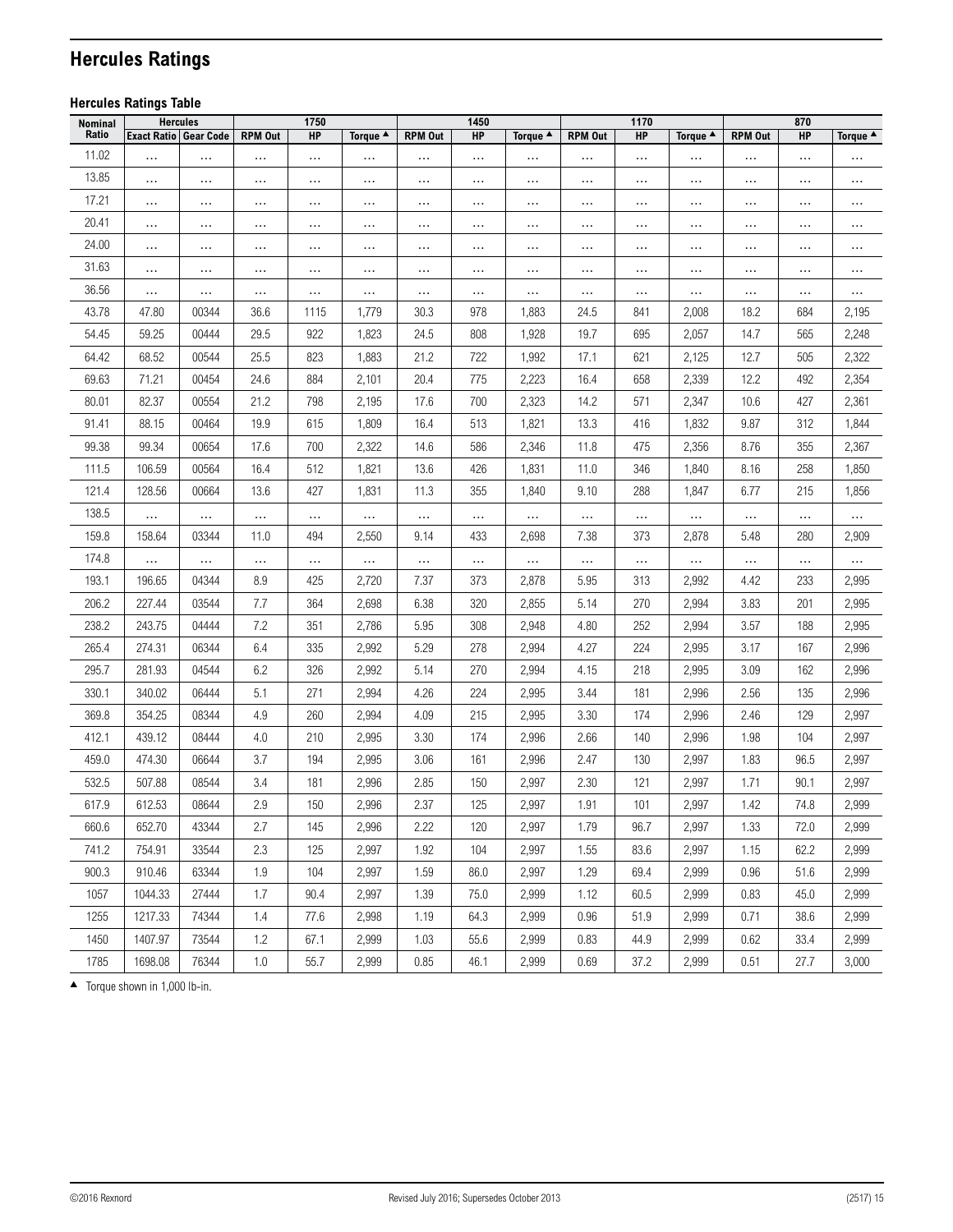### <span id="page-15-1"></span><span id="page-15-0"></span>**Thermal Horsepower Limits**

•Consult factory for drive thermal ratings without shaft fan cooling

### **1750 RPM**

|       | <b>Orion</b> | <b>Titan</b> | Jupiter | Gemini  | <b>Hercules</b> |
|-------|--------------|--------------|---------|---------|-----------------|
| Ratio | W/Fan        | W/Fan        | W/Fan   | W/Fan   | W/Fan           |
| 11.02 | 46           | $\star$      | $\star$ | $\star$ | $\star$         |
| 13.85 | 56           | 37           | 23      | 26      | $\star$         |
| 17.21 | $\star$      | $\star$      | 28      | $\star$ | $\star$         |
| 20.41 | 61           | 115          | 109     | $\star$ | $\star$         |
| 24.00 | $\star$      | 126          | $\star$ | $\star$ | $\star$         |
| 31.63 | 48           | 64           | $\star$ | $\star$ | $\star$         |
| 36.56 | 44           | 64           | $\star$ | 69      | $\star$         |
| 43.78 | 47           | 66           | 84      | 92      | 99              |
| 54.45 | 47           | 73           | 84      | $\star$ | 137             |
| 64.42 | 45           | 69           | 103     | 132     | 161             |
| 69.63 | 48           | $^\star$     | 108     | 128     | 149             |
| 80.01 | 49           | 99           | 108     | 144     | 180             |
| 91.41 | 50           | $\star$      | 131     | 146     | 161             |
| 99.38 | 50           | 100          | $\star$ | $\star$ | 166             |
| 111.5 | 49           | 100          | 136     | 163     | 190             |
| 121.4 | 46           | 100          | 133     | 165     | 209             |
| 138.5 | 50           | 101          | 137     | 165     | $\star$         |
| 159.8 | 49           | 100          | 126     | 165     | 161             |

| Ratio | <b>Orion</b> | <b>Titan</b> | Jupiter | Gemini  | <b>Hercules</b> |
|-------|--------------|--------------|---------|---------|-----------------|
|       | <b>W/Fan</b> | W/Fan        | W/Fan   | W/Fan   | W/Fan           |
| 11.02 | 64           | 19           | $\star$ | 20      | $\star$         |
| 13.85 | 82           | 85           | 96      | 109     | $\star$         |
| 17.21 | $\star$      | $\star$      | 115     | $\star$ | $\star$         |
| 20.41 | 85           | 121          | 161     | $\star$ | $\star$         |
| 24.00 | $\star$      | 144          | $\star$ | $\star$ | $\star$         |
| 31.63 | 64           | 95           | $\star$ | $\star$ | $\star$         |
| 36.56 | 68           | 95           | $\star$ | 140     | $\star$         |
| 43.78 | 69           | 102          | 133     | 146     | 160             |
| 54.45 | 71           | 131          | 133     | $\star$ | 225             |
| 64.42 | 72           | 130          | 154     | 203     | 252             |
| 69.63 | 72           | $\star$      | 145     | 192     | 239             |
| 80.01 | 73           | 134          | 173     | 223     | 273             |
| 91.41 | 74           | $\star$      | 186     | 219     | 252             |
| 99.38 | 73           | 135          | $\star$ | $\star$ | 285             |
| 111.5 | 73           | 136          | 193     | 238     | 285             |
| 121.4 | 65           | 135          | 100     | 141     | 179             |
| 138.5 | 73           | 136          | 101     | 144     | $\star$         |
| 159.8 | 72           | 135          | 100     | 134     | 166             |

### **1170 RPM**

|       | <b>Orion</b> | <b>Titan</b> | Jupiter | Gemini  | <b>Hercules</b> |       | <b>Orion</b> | <b>Tita</b>     |  |
|-------|--------------|--------------|---------|---------|-----------------|-------|--------------|-----------------|--|
| Ratio | W/Fan        | W/Fan        | W/Fan   | W/Fan   | W/Fan           | Ratio | W/Fan        | W/Fa            |  |
| 11.02 | 93           | 104          | $\star$ | 124     | $\star$         | 11.02 | 92           | 133             |  |
| 13.85 | 96           | 134          | 139     | 159     | $\star$         | 13.85 | 93           | 155             |  |
| 17.21 | $\star$      | $\star$      | 167     | $\star$ | $\star$         | 17.21 | $\star$      | $\star$         |  |
| 20.41 | 98           | 163          | 209     | $\star$ | $\star$         | 20.41 | 95           | 176             |  |
| 24.00 | $\star$      | 172          | $\star$ | $\star$ | $\star$         | 24.00 | $\star$      | 182             |  |
| 31.63 | 75           | 119          | $\star$ | $\star$ | $\star$         | 31.63 | 93           | 139             |  |
| 36.56 | 83           | 119          | $\star$ | 175     | $\star$         | 36.56 | 88           | 139             |  |
| 43.78 | 85           | 124          | 164     | 199     | 234             | 43.78 | 90           | 144             |  |
| 54.45 | 86           | 130          | 174     | $\star$ | 293             | 54.45 | 91           | 147             |  |
| 64.42 | 86           | 126          | 196     | 257     | 317             | 64.42 | 91           | 146             |  |
| 69.63 | 86           | $\star$      | 179     | 242     | 305             | 69.63 | 91           | $\star$         |  |
| 80.01 | 87           | 135          | 201     | 242     | 335             | 80.01 | 92           | 15 <sub>3</sub> |  |
| 91.41 | 89           | $\star$      | 217     | 242     | 317             | 91.41 | 94           | $\star$         |  |
| 99.38 | 88           | 136          | $\star$ | $\star$ | 344             | 99.38 | 93           | 15 <sub>3</sub> |  |
| 111.5 | 87           | 139          | 223     | 242     | 346             | 111.5 | 92           | 155             |  |
| 121.4 | 87           | 139          | 221     | 242     | 365             | 121.4 | 93           | 154             |  |
| 138.5 | 87           | 138          | 221     | 242     | $\star$         | 138.5 | 93           | 156             |  |
| 159.8 | 87           | 138          | 221     | 242     | 365             | 159.8 | 93           | 154             |  |
|       |              |              |         |         |                 |       |              |                 |  |

## **870 RPM**

**1450 RPM**

| Ratio | <b>Orion</b> | <b>Titan</b> | Jupiter | Gemini  | <b>Hercules</b> |
|-------|--------------|--------------|---------|---------|-----------------|
|       | W/Fan        | W/Fan        | W/Fan   | W/Fan   | W/Fan           |
| 11.02 | 92           | 133          | $\star$ | 167     | $\star$         |
| 13.85 | 93           | 155          | 189     | 215     | $\star$         |
| 17.21 | $\star$      | $\star$      | 226     | $\star$ | $\star$         |
| 20.41 | 95           | 176          | 257     | $\star$ | $\star$         |
| 24.00 | $^\star$     | 182          | $\star$ | $\star$ | $\star$         |
| 31.63 | 93           | 139          | $\star$ | $\star$ | $\star$         |
| 36.56 | 88           | 139          | $\star$ | 208     | $\star$         |
| 43.78 | 90           | 144          | 197     | 254     | 311             |
| 54.45 | 91           | 147          | 207     | $\star$ | 357             |
| 64.42 | 91           | 146          | 225     | 301     | 377             |
| 69.63 | 91           | $\star$      | 212     | 289     | 366             |
| 80.01 | 92           | 153          | 231     | 311     | 391             |
| 91.41 | 94           | $\star$      | 242     | 309     | 376             |
| 99.38 | 93           | 153          | $\star$ | $\star$ | 380             |
| 111.5 | 92           | 155          | 246     | 322     | 399             |
| 121.4 | 93           | 154          | 244     | 322     | 414             |
| 138.5 | 93           | 156          | 247     | 322     | $\star$         |
| 159.8 | 93           | 154          | 245     | 322     | 414             |

**NOTE:** Application-adjusted thermal ratings must be calculated using the Ambient Temperature Adjustment Factors on **[page 17](#page-16-1)** before comparing to the required load. For cooling beyond the range of values listed, contact the Factory. Thermal ratings are calculated assuming a 200ºF sump temperature, but actual sump temperatures will vary based upon exact ambient conditions and load profile.

\* Contact Factory.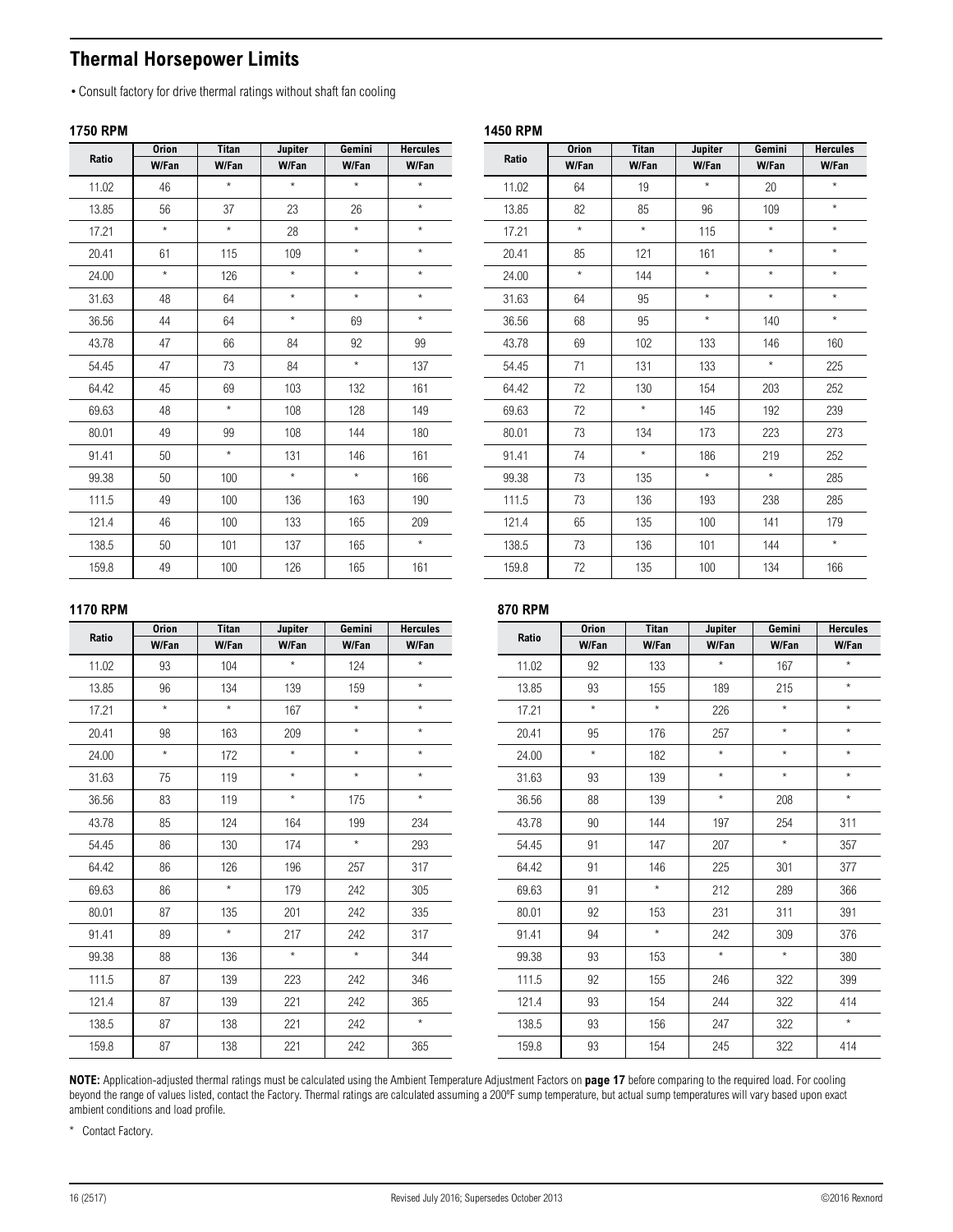### <span id="page-16-1"></span><span id="page-16-0"></span>**Ambient Temperature Adjustment Factor & Overhung Load Capacity**

| <b>Ambient</b>             | Percent of Operational Time Per Hour |                 |      |  |  |  |  |  |
|----------------------------|--------------------------------------|-----------------|------|--|--|--|--|--|
| <b>Temperature</b><br>(°F) | 100%                                 | 75%             | 50%  |  |  |  |  |  |
| below 54                   | 1.20                                 | 1.27            | 1.40 |  |  |  |  |  |
| 55 to 69                   | 1.10                                 | 1.17            | 1.29 |  |  |  |  |  |
| 70 to 84                   | 1.00                                 | 1.06            | 1.17 |  |  |  |  |  |
| 85 to 99                   | 0.85                                 | 0.90            | 0.99 |  |  |  |  |  |
| 100 to 114                 | 0.70                                 | 0.74            | 0.81 |  |  |  |  |  |
| above 115                  |                                      | Consult Factory |      |  |  |  |  |  |
|                            |                                      |                 |      |  |  |  |  |  |

### **Ambient Temperature Adjustment Factor (Ac)**

### **Overhung Load Capacity**

|                             |                          |                           | Load Location Factor (L1) - High-Speed Shaft                                                  |                                                  |  |  |
|-----------------------------|--------------------------|---------------------------|-----------------------------------------------------------------------------------------------|--------------------------------------------------|--|--|
| <b>Distance</b><br>$(in)$ * | Orion (qu)<br>Titan (qu) | <b>Orion</b><br>Orion (q) | Titan, Titan (q)<br>Jupiter, Jupiter (q)<br>Jupiter (qu)<br>Gemini, Gemini (q)<br>Gemini (qu) | <b>Hercules</b><br>Hercules (q)<br>Hercules (qu) |  |  |
| 3/4                         | 0.80                     | 0.73                      | 0.70                                                                                          | 0.73                                             |  |  |
| 1                           | 0.85                     | 0.78                      | 0.74                                                                                          | 0.76                                             |  |  |
| $1 - 1/4$                   | 0.89                     | 0.82                      | 0.79                                                                                          | 0.79                                             |  |  |
| $1 - 1/2$                   | 0.93                     | 0.87                      | 0.83                                                                                          | 0.82                                             |  |  |
| $1 - 3/4$                   | 0.98                     | 0.92                      | 0.87                                                                                          | 0.85                                             |  |  |
| $\overline{c}$              | 1.02                     | 0.97                      | 0.91                                                                                          | 0.88                                             |  |  |
| $2 - 1/4$                   | 1.07                     | 1.03                      | 0.96                                                                                          | 0.91                                             |  |  |
| $2 - 1/2$                   | 1.11                     | 1.08                      | 1.00                                                                                          | 0.94                                             |  |  |
| $2 - 3/4$                   | 1.15                     | 1.13                      | 1.04                                                                                          | 0.97                                             |  |  |
| 3                           | 1.2                      | 1.18                      | 1.09                                                                                          | 1.00                                             |  |  |
| $3 - 1/4$                   | 1.25                     | 1.23                      | 1.13                                                                                          | 1.03                                             |  |  |
| $3 - 1/2$                   | 1.31                     | 1.28                      | 1.17                                                                                          | 1.06                                             |  |  |
| $3 - 3/4$                   | 1.38                     | 1.33                      | 1.21                                                                                          | 1.09                                             |  |  |
| $\overline{4}$              | 1.44                     | 1.38                      | 1.26                                                                                          | 1.12                                             |  |  |
| $4 - 1/4$                   | 1.50                     | 1.43                      | 1.31                                                                                          | 1.15                                             |  |  |
| $4 - 1/2$                   | .                        | 1.49                      | 1.37                                                                                          | 1.18                                             |  |  |
| $4 - 3/4$                   | .                        | .                         | 1.42                                                                                          | 1.21                                             |  |  |
| 5                           | .                        | .                         | 1.47                                                                                          | 1.24                                             |  |  |
| $5 - 1/2$                   | .                        | .                         | 1.58                                                                                          | 1.30                                             |  |  |
| 6                           | .                        |                           |                                                                                               | 1.36                                             |  |  |
| $6 - 1/2$                   | .                        |                           | .                                                                                             | 1.42                                             |  |  |

|                   |                          |                           | Overhung Load Capacity (Ibf) - High-Speed Shaft                                               |                                                  |
|-------------------|--------------------------|---------------------------|-----------------------------------------------------------------------------------------------|--------------------------------------------------|
| H.S. Shaft<br>RPM | Orion (qu)<br>Titan (qu) | <b>Orion</b><br>Orion (q) | Titan, Titan (q)<br>Jupiter, Jupiter (q)<br>Jupiter (qu)<br>Gemini, Gemini (q)<br>Gemini (qu) | <b>Hercules</b><br>Hercules (q)<br>Hercules (gu) |
| 1750              | 941                      | 1,500                     | 1,900                                                                                         | 2,500                                            |
| 1430              | 999                      | 1,600                     | 2.040                                                                                         | 2,660                                            |
| 1170              | 1,060                    | 1.700                     | 2,160                                                                                         | 2,830                                            |
| 870               | 1,160                    | 1,860                     | 2,360                                                                                         | 3,100                                            |
| 720               | 1.230                    | 1.960                     | 2,500                                                                                         | 3.270                                            |
| 580               | 1,310                    | 2,100                     | 2,670                                                                                         | 3,490                                            |

| Distance (in) | <b>Orion Factor</b>                                          | Titan<br>Jupiter<br>Gemini<br>Factor |
|---------------|--------------------------------------------------------------|--------------------------------------|
|               | SMP High Overhung Load LLF (L1) High-Speed Shaft - (d, t, q) |                                      |
| 0.25          |                                                              | 0.77                                 |
| 0.50          | .                                                            | 0.80                                 |
| 0.75          | 0.81                                                         | 0.82                                 |
| 1.00          | 0.85                                                         | 0.85                                 |
| 1.25          | 0.89                                                         | 0.88                                 |
| 1.50          | 0.93                                                         | 0.90                                 |
| 1.75          | 0.97                                                         | 0.92                                 |
| 2.00          | 1.01                                                         | 0.95                                 |
| 2.25          | 1.04                                                         | 0.97                                 |
| 2.50          | 1.08                                                         | 1.00                                 |
| 2.75          | 1.12                                                         | 1.02                                 |
| 3.00          | 1.16                                                         | 1.05                                 |
| 3.25          | 1.20                                                         | 1.07                                 |
| 3.50          | 1.24                                                         | 1.10                                 |
| 3.75          | 1.27                                                         | 1.12                                 |
| 4.00          | 1.31                                                         | 1.15                                 |
| 4.25          | 1.35                                                         | 1.17                                 |
| 4.50          | 1.39                                                         | 1.20                                 |
| 4.75          | 1.43                                                         | 1.22                                 |
| 5.00          | 1.47                                                         | 1.25                                 |
| 5.25          | 1.54                                                         | 1.28                                 |
| 5.50          | 1.62                                                         | 1.30                                 |
| 5.75          | 1.70                                                         | 1.32                                 |
| 6.00          | 1.78                                                         | 1.35                                 |
| 6.50          | 1.85                                                         | 1.40                                 |
| 7.00          |                                                              | 1.45                                 |
| 7.50          |                                                              | 1.50                                 |
| 8.00          |                                                              | 1.55                                 |
| 8.50          |                                                              | 1.60                                 |
| 9.00          |                                                              | 1.65                                 |
|               | SMP High Overhung Load Capacity (Ibf) High-Speed Shaft       |                                      |
| 1750          | 3560                                                         | 5510                                 |
| 1430          | 3790                                                         | 5860                                 |
| 1170          | 4020                                                         | 6220                                 |
| 870           | 4400                                                         | 6800                                 |
| 720           | 4650                                                         | 7200                                 |
| 580           | 4950                                                         | 7670                                 |

Interpolate for intermediate values.

■ If desired speed is not shown, use next higher speed.

 $s =$ single reduction d = double reduction t = triple reduction q = quadruple reduction qu = quintuple reduction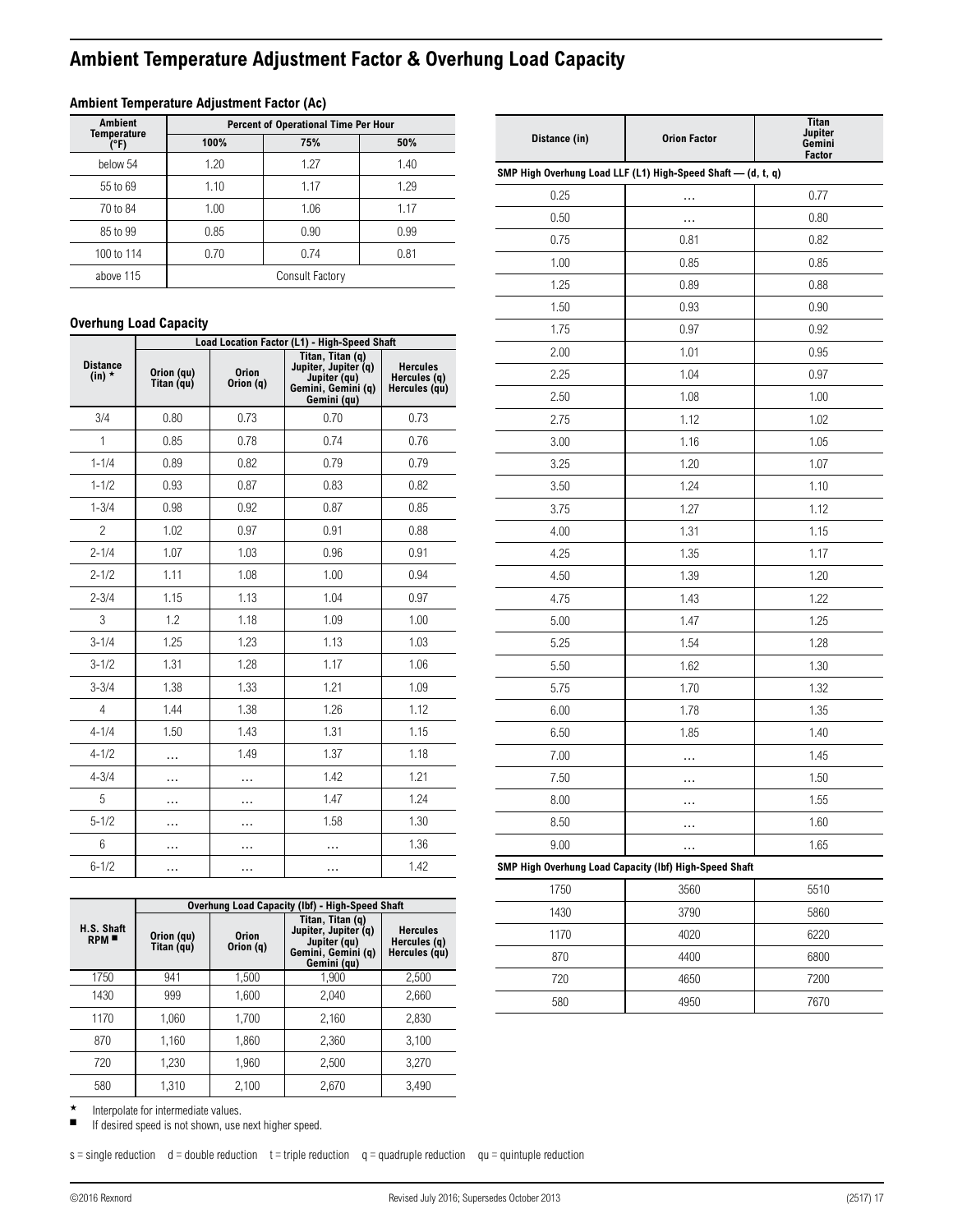### <span id="page-17-1"></span><span id="page-17-0"></span>**One and Two-Step Shaft**

### **Shaft Mount Flange B.C.**



#### **Dimensions (in)**

|               | . .                  |         |                 |                 |                 |          |                      |                 |                 |                        |            |      |
|---------------|----------------------|---------|-----------------|-----------------|-----------------|----------|----------------------|-----------------|-----------------|------------------------|------------|------|
| <b>Series</b> | SA(Ø)                | SA1 (Ø) | SB <sub>1</sub> | SC <sub>1</sub> | SD <sub>1</sub> | SA2 (Ø)  | SB <sub>2</sub>      | SC <sub>2</sub> | SD <sub>2</sub> | H                      | $B.C.$ (Ø) | M    |
| Orion         | $\cdots$             | 5.313   | 6.102           | 0.110           | 0.06            | $\cdots$ | $\cdots$             | $\cdots$        | 11.811          | $(24)$ M16             | 17.250     | 4.65 |
| Orion         | $\cdots$             | 5.437   | 6.102           | 0.110           | 0.06            | $\cdots$ | $\cdots$             | $\cdots$        | 11.811          | $(24)$ M16             | 17.250     | 4.65 |
| Titan         | $\sim$ $\sim$ $\sim$ | 5.708   | 7.480           | 0.120           | 0.06            | $\cdots$ | $\cdots$             | $\cdots$        | 12.992          | $(24)$ M20             | 20.625     | 5.17 |
| Titan         | $\ldots$             | 6.299   | 7.480           | 0.120           | 0.06            | $\cdots$ | $\cdots$             | $\cdots$        | 14.567          | $(24)$ M20             | 20.625     | 5.17 |
| Titan         | $\sim 10$            | 6.436   | 7.480           | 0.120           | 0.06            | $\cdots$ | $\sim$ $\sim$ $\sim$ | $\cdots$        | 14.567          | $(24)$ M20             | 20.625     | 5.17 |
| Titan         | $\cdots$             | 6.692   | 7.480           | 0.120           | 0.06            | $\cdots$ | $\cdots$             | $\cdots$        | 15.945          | $(24)$ M <sub>20</sub> | 20.625     | 5.17 |
| Titan         | $\sim 100$           | 7.480   | 7.480           | 0.120           | 0.06            | $\cdots$ | $\sim$ $\sim$        | $\cdots$        | 15.945          | $(24)$ M20             | 20.625     | 5.17 |
| Jupiter       | 7.874                | 7.480   | 3.937           | 0.098           | 0.06            | 7.677    | 3.937                | 0.098           | 16.929          | $(32)$ M20             | 22.375     | 7.02 |
| Jupiter       | 8.268                | 7.874   | 3.937           | 0.098           | 0.06            | 7.677    | 3.937                | 0.098           | 16.929          | $(32)$ M20             | 22.375     | 7.02 |
| Gemini        | 10.236               | 9.843   | 4.724           | 0.098           | 0.06            | 9.646    | 4.724                | 0.098           | 20.472          | $(32)$ M24             | 26.125     | 8.67 |
| Hercules      | 12.210               | 11.811  | 5.021           | 0.098           | 0.06            | 11.614   | 5.021                | 0.098           | 25.394          | $(32)$ M24             | 33.375     | 9.34 |

|               |         | <b>NA</b> |               |       |         | <b>UA</b> |                                 |                                 |  |
|---------------|---------|-----------|---------------|-------|---------|-----------|---------------------------------|---------------------------------|--|
| <b>Series</b> |         | w/o Fan   |               | w/Fan |         |           |                                 |                                 |  |
|               | d, t, q | qu        | d, t, q       | qu    | d, t, q | qu        | d, t, q                         | au                              |  |
| Orion         | 4.50    | 4.25      | 3.25          | 2.88  | 2.125   | 1.875     | $1/2 \times 1/2 \times 4$       | $1/2 \times 1/2 \times 3 - 3/4$ |  |
| Titan         | 5.68    | 4.25      | 3.56          | 2.88  | 2.500   | 1.875     | $5/8 \times 5/8 \times 5 - 1/8$ | $1/2 \times 1/2 \times 3 - 3/4$ |  |
| Jupiter       | 6.50    | 5.68      | 4.1'          | 3.56  | 2.500   | 2.500     | $5/8 \times 5/8 \times 6$       | $5/8 \times 5/8 \times 5 - 1/8$ |  |
| Gemini        | 6.50    | 5.68      | $4.1^{\circ}$ | 3.56  | 2.500   | 2.500     | $5/8 \times 5/8 \times 6$       | $5/8 \times 5/8 \times 5 - 1/8$ |  |
| Hercules      | 6.50    | 6.50      | 4.38          | 4.38  | 3.000   | 3.000     | $3/4 \times 3/4 \times 5 - 7/8$ | $3/4 \times 3/4 \times 5 - 7/8$ |  |

| <b>Series</b> |         |       | D     |         |       |         | L2    | L1      |       | 01    | 02    |         | W     |
|---------------|---------|-------|-------|---------|-------|---------|-------|---------|-------|-------|-------|---------|-------|
|               | d, t, q | qu    |       | d, t, q | qu    | d, t, q | qu    | d, t, q | qu    |       |       | d, t, q | qu    |
| Orion         | 33.36   | 34.98 | 9.19  | 17.27   | 17.33 | 8.64    | 8.70  | 8.63    | 8.63  | 18.38 | 14.37 | 11.44   | 13.00 |
| Titan         | 40.49   | 39.88 | 11.06 | 22.16   | 21.91 | 11.86   | 11.61 | 10.30   | 10.30 | 22.13 | 19.37 | 13.16   | 12.80 |
| Jupiter       | 47.30   | 49.93 | 12.00 | 26.30   | 29.75 | 12.36   | 15.81 | 13.94   | 13.94 | 24.00 | 20.40 | 13.98   | 13.16 |
| Gemini        | 53.38   | 56.01 | 13.88 | 30.73   | 34.18 | 12.36   | 15.81 | 18.37   | 18.37 | 27.75 | 20.40 | 13.98   | 13.16 |
| Hercules      | 65.75   | 65.75 | 17.75 | 42.16   | 42.16 | 23.20   | 23.20 | 18.96   | 18.96 | 35.50 | 26.75 | 14.25   | 14.25 |

 $s =$ single reduction d = double reduction  $t =$  triple reduction q = quadruple reduction qu = quintuple reduction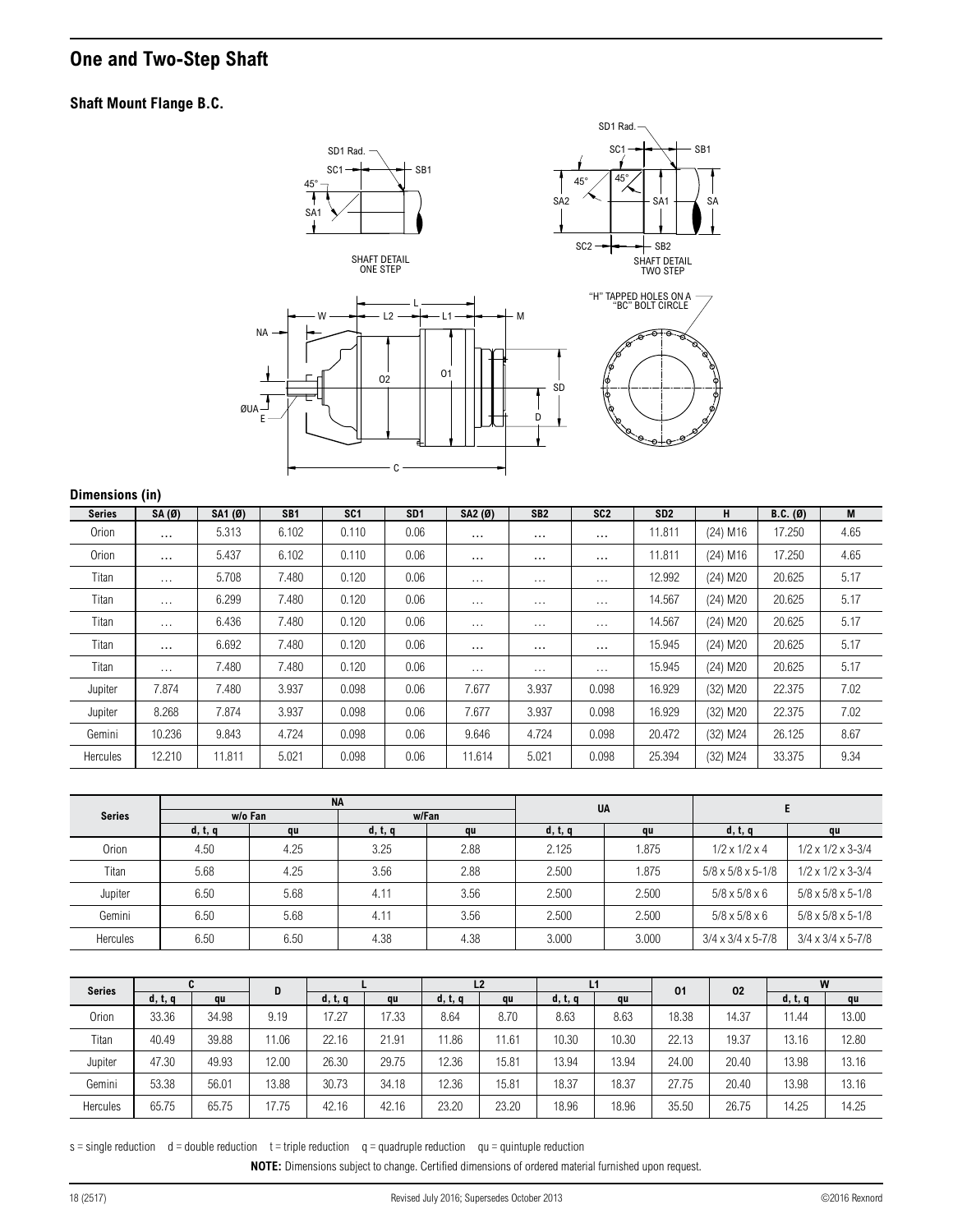## <span id="page-18-1"></span><span id="page-18-0"></span>**One and Two-Step Shaft — Heavy-Duty**

### **Shaft Mount Flange B.C.**



### **Dimensions (in)**

| <b>Series</b> | SA (Ø)   | SA1 (Ø) | SB <sub>1</sub> | SC <sub>1</sub> | SD <sub>1</sub> | SA2 (Ø)  | SB <sub>2</sub> | SC <sub>2</sub> | SD <sub>2</sub> | н                      | $B.C.$ (Ø) | M    |
|---------------|----------|---------|-----------------|-----------------|-----------------|----------|-----------------|-----------------|-----------------|------------------------|------------|------|
| Orion         | $\cdots$ | 5.315   | 6.102           | 0.110           | 0.06            | $\cdots$ | $\cdots$        | $\cdots$        | 11.811          | $(24)$ M <sub>16</sub> | 17.250     | 4.65 |
| Titan         | $\cdots$ | 6.299   | 480             | 0.120           | 0.06            | $\cdots$ | $\cdots$        | $\cdots$        | 13.000          | (24) M20               | 20.625     | 5.17 |
| Jupiter       | 8.268    | 7.874   | 3.937           | 0.098           | 0.06            | /.677    | 3.937           | 0.098           | 16.929          | (32) M20               | 22.375     | 7.02 |
| Gemini        | 10.236   | 9.843   | 4.724           | 0.098           | 0.06            | 9.646    | 4.724           | 0.098           | 20.472          | (32) M24               | 26.125     | 8.67 |

| <b>Series</b> |         | <b>NA</b> | <b>UA</b> | W     |                                 | C     |       |       | L2    | L1    | 01    | 02    |
|---------------|---------|-----------|-----------|-------|---------------------------------|-------|-------|-------|-------|-------|-------|-------|
|               | w/o Fan | w/Fan     |           |       |                                 |       |       |       |       |       |       |       |
| Orion         | 7.93    | 5.06      | 2.130     | 13.88 | $1/2 \times 1/2 \times 4$       | 37.05 | 9.19  | 18.52 | 9.89  | 8.63  | 18.38 | 14.37 |
| Titan         | 9.19    | 7.43      | 2.500     | 17.04 | $5/8 \times 5/8 \times 8 - 1/2$ | 46.37 | 11.06 | 24.16 | 13.86 | 10.30 | 22.13 | 19.37 |
| Jupiter       | 10.19   | 8.43      | 2.500     | 18.04 | $5/8 \times 5/8 \times 9 - 1/2$ | 53.36 | 12.00 | 28.30 | 14.36 | 13.94 | 24.00 | 20.40 |
| Gemini        | 10.19   | 8.43      | 2.500     | 18.04 | $5/8 \times 5/8 \times 9 - 1/2$ | 59.44 | 13.88 | 32.73 | 14.36 | 18.37 | 27.75 | 20.40 |

 $s =$ single reduction d = double reduction t = triple reduction q = quadruple reduction qu = quintuple reduction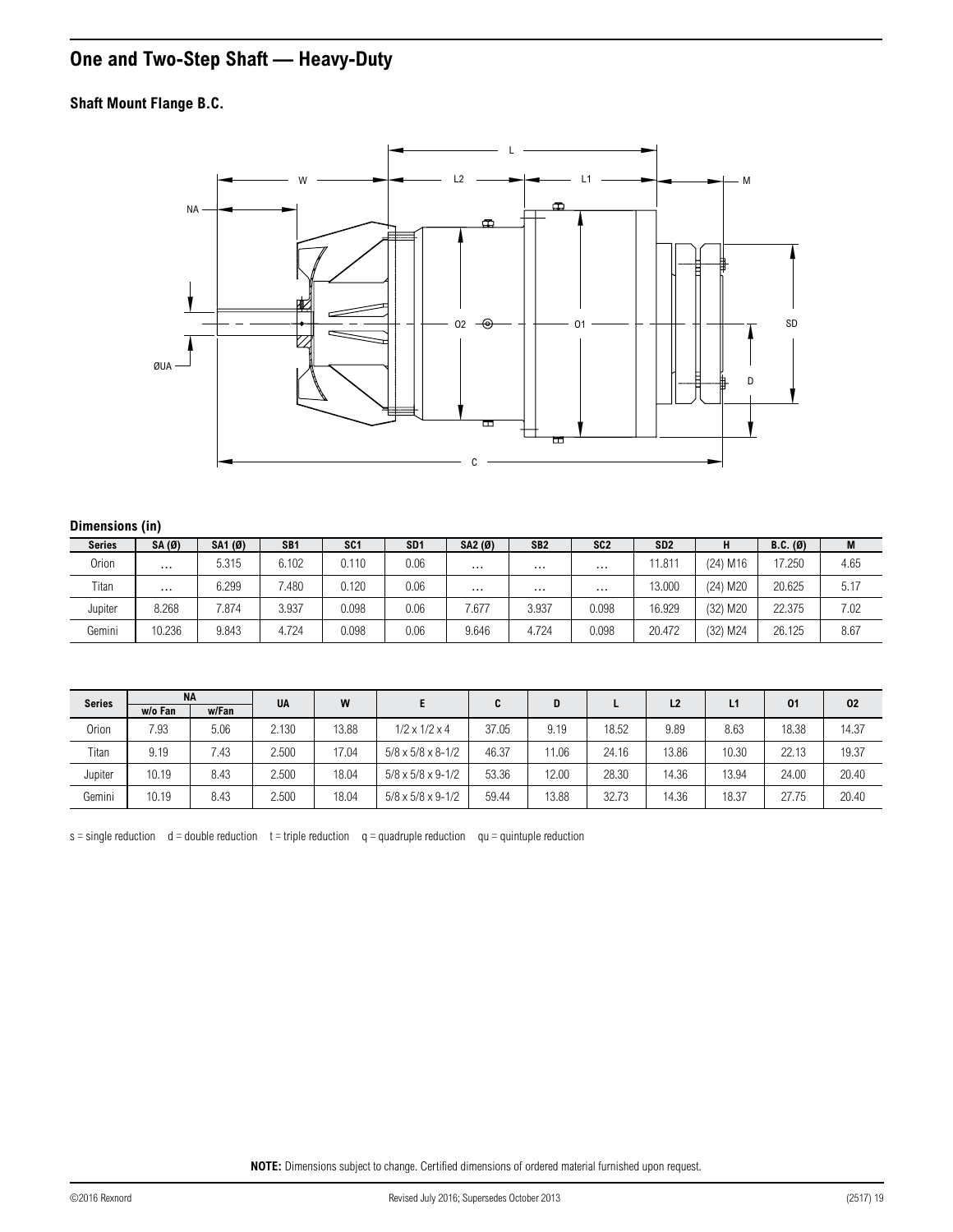## <span id="page-19-1"></span><span id="page-19-0"></span>**Top Motor Mount & Torque Arm**

### **Shaft Mount**





### **Dimensions (in)**

| AA<br><b>Series</b> |       |         |       | L <sub>2</sub> | LA    |         | <b>PA</b> |       |       | W       | <b>TA</b> | TB    | TC    |       |
|---------------------|-------|---------|-------|----------------|-------|---------|-----------|-------|-------|---------|-----------|-------|-------|-------|
|                     |       | d, t, q | au    | d, t, q        | au    | d, t, q | au        | min.  | max.  | d, t, q | au        |       |       |       |
| Orion               | 19.00 | 33.36   | 34.98 | 8.64           | 8.70  | 6.69    | 8.19      | 13.35 | 16.53 | 1.44    | 13.00     | 34.00 | 38.25 | 48.75 |
| Titan               | 22.25 | 40.49   | 39.88 | 11.86          | 1.61  | 7.66    | 7.06      | 16.72 | 20.52 | 13.16   | 12.80     | 34.00 | 38.25 | 49.56 |
| Jupiter             | 27.25 | 47.30   | 49.93 | 12.36          | 15.81 | 7.95    | 7.95      | 16.85 | 20.52 | 13.98   | 13.16     | 43.31 | 48.31 | 64.31 |
| Gemini              | 22.25 | 53.38   | 56.01 | 12.36          | 15.81 | 7.50    | 7.88      | 16.75 | 20.50 | 13.98   | 13.16     | 59.06 | 65.31 | 81.31 |
| Hercules            | 30.00 | 65.75   | 65.75 | 23.20          | 23.20 | 10.25   | 10.25     | 19.19 | 22.63 | 14.25   | 14.25     | 72.83 | 80.34 | 98.08 |

| <b>Series</b> | TG     | <b>THE</b>     | ÷.,<br>ın | TE (Ø) | TD (Ø) I | IJ                | TH             | TL (Ø) |
|---------------|--------|----------------|-----------|--------|----------|-------------------|----------------|--------|
| Orion         | 6.000  | 1.00           | 4.00      | 3.00   | 2.520    | 3.650             | 2.220          | 6.890  |
| Titan         | 6.500  | 12.00          | 4.00      | 3.00   | 2.520    | 4.170             | 2.669          | 7.284  |
| Jupiter       | 8.250  | 12.50          | ن3.4      | 3.00   | 5.020    | 0.111<br>14<br>υ. | 4.415          | 10.236 |
| Gemini        | 8.8750 | 13.50          | 4.00      | 3.00   | 6.375    | 7.291             | $6.04^{\circ}$ | 12.598 |
| Hercules      | 12.375 | 15.25<br>ا ب∠. | 4.00      | 3.00   | 7.188    | 7.466             | 6.466          | 14.961 |

|              | Motor Frame Size ▲ |           |           |                 |                       |                       |                         |                        |                          |  |  |  |  |  |
|--------------|--------------------|-----------|-----------|-----------------|-----------------------|-----------------------|-------------------------|------------------------|--------------------------|--|--|--|--|--|
| <b>Orion</b> | Titan              | Jupiter   | Gemini    | <b>Hercules</b> | Orion HD <sup>®</sup> | Titan HD <sup>®</sup> | Jupiter HD <sup>®</sup> | Gemini HD <sup>®</sup> | Hercules HD <sup>®</sup> |  |  |  |  |  |
| 213T/215T    | 213T/215T          | 213T/215T | 213T/215T | 213T/215T       | 213T/215T             | 213T/215T             | 213T/215T               | 213T/215T              | 213T/215T                |  |  |  |  |  |
| 254T/256T    | 254T/256T          | 254T/256T | 254T/256T | 254T/256T       | 254T/256T             | 254T/256T             | 254T/256T               | 254T/256T              | 254T/256T                |  |  |  |  |  |
| 284T/286T    | 284T/286T          | 284T/286T | 284T/286T | 284T/286T       | 284T/286T             | 284T/286T             | 284T/286T               | 284T/286T              | 284T/286T                |  |  |  |  |  |
| 324T/326T    | 324T/326T          | 324T/326T | 324T/326T | 324T/326T       | 324T/326T             | 324T/326T             | 324T/326T               | 324T/326T              | 324T/326T                |  |  |  |  |  |
| 364T/365T    | 364T/365T          | 364T/365T | 364T/365T | 364T/365T       | 364T/365T             | 364T/365T             | 364T/365T               | 364T/365T              | 364T/365T                |  |  |  |  |  |
| 404T/405T    | 404T/405T          | 404T/405T | 404T/405T | 404T/405T       | 404T/405T             | 404T/405T             | 404T/405T               | 404T/405T              | 404T/405T                |  |  |  |  |  |
| 444T/445T    | 444T/445T          | 444T/445T | 444T/445T | 444T/445T       | 444T/445T             | 444T/445T             | 444T/445T               | 444T/445T              | 444T/445T                |  |  |  |  |  |

| <b>Series</b> | <b>Heavy-Duty</b><br>AA       |         | L2             | LA      | <b>PA</b> |       | W       |       |       |
|---------------|-------------------------------|---------|----------------|---------|-----------|-------|---------|-------|-------|
| d, t, q       |                               | d, t, q | <b>S, d, ւ</b> | d, t, q | min.      | max.  | d, t, q | TA    | TB    |
| Orion         | 19.00                         | 37.05   | 9.89           | 9.56    | 13.35     | 16.53 | 13.88   | 34.00 | 38.25 |
| Titan         | 000T<br>- ا<br>LL.LJ          | 46.37   | 13.86          | 13.53   | 16.72     | 20.52 | 17.04   | 34.00 | 38.25 |
| Jupiter       | 22 ZE<br>$\sqrt{2}$<br>20.IJ  | 53.36   | 14.36          | 13.04   | 16.85     | 20.52 | 18.04   | 43.31 | 48.31 |
| Gemini        | 00.75<br>$\sqrt{2}$<br>20.I J | 59.44   | 4.36           | 10.75   | 16.75     | 20.50 | 18.04   | 59.06 | 65.31 |

| <b>Series</b><br><b>Heavy-Duty</b><br>d, t, q | <b>TC</b>       | <b>TG</b> | TF    | TK   | TE $(0)$ | TD(Ø) | TJ    | TH    | TL $(\emptyset)$ |
|-----------------------------------------------|-----------------|-----------|-------|------|----------|-------|-------|-------|------------------|
| Orion                                         | 48.75           | 6.000     | 1.00  | 4.00 | 3.00     | 2.520 | 3.650 | 2.220 | 6.890            |
| Titan                                         | 49.56           | 6.500     | 12.00 | 4.00 | 3.00     | 2.520 | 4.170 | 2.669 | 7.284            |
| Jupiter                                       | 64.31           | 8.250     | 12.50 | 4.33 | 3.00     | 5.020 | 6.141 | 4.415 | 10.236           |
| Gemini                                        | 01, 01<br>8 I.J | 8.875     | 13.50 | 4.00 | 3.00     | 6.375 | 7.291 | 6.041 | 12.598           |

▲ Contact factory for motor frame sizes other than "T" frame motors.<br>■ TOLERANCES: 3.000" Diameter or less + 000/-001

■ TOLERANCES: 3.000" Diameter or less +.000/-.001

● Heavy-Duty

 $s =$ single reduction d = double reduction t = triple reduction q = quadruple reduction qu = quintuple reduction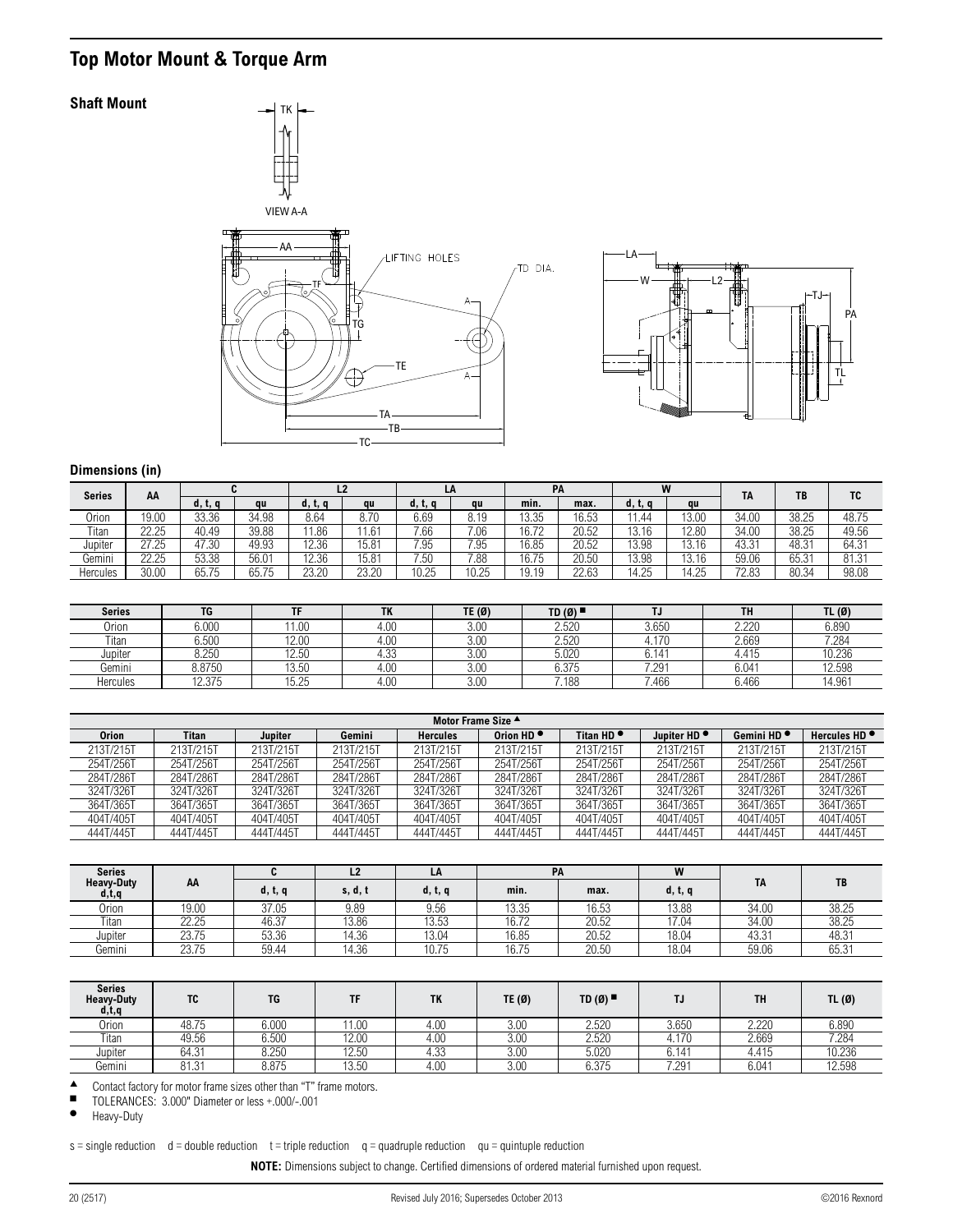### <span id="page-20-1"></span><span id="page-20-0"></span>**Belt Guards**

### **Shaft Mount**



### **Dimensions (in)** ▲

| <b>Series</b> | D                         | GA <sub>1</sub>      | GA <sub>2</sub>    | <b>GB</b>               | <b>OAH</b>            | <b>Motor Size Range</b> |
|---------------|---------------------------|----------------------|--------------------|-------------------------|-----------------------|-------------------------|
|               | <b>Base to Centerline</b> | Max Sheave Ø Reducer | Max Sheave Ø Motor | <b>Max Sheave Width</b> | <b>Overall Height</b> |                         |
| Orion         | 9.19                      | 15.00                | 15.00              | 8.00                    | 43.50                 | 215T-286T               |
|               |                           |                      |                    |                         | 50.25                 | 324T-405T               |
| Titan         | 11.06                     | 17.00                | 17.00              | 8.00                    | 48.00                 | 215T-286T               |
|               |                           |                      |                    |                         | 53.75                 | 324T-445T               |
|               | 12.00                     | 17.00                | 17.00              | 8.00                    | 48.00                 | 215T-286T               |
| Jupiter       |                           |                      |                    |                         | 53.75                 | 324T-445T               |
| Gemini        |                           | 17.00                | 17.00              |                         | 48.00                 | 215T-286T               |
|               | 13.88                     |                      |                    | 8.00                    | 53.75                 | 324T-445T               |
|               |                           |                      |                    |                         | 53.38                 | 215T-286T               |
| Hercules      | 17.75                     | 19.50                | 19.50              | 8.00                    | 57.50                 | 324T-445T               |

| <b>Series</b>     | D                         | GA <sub>1</sub>      | GA <sub>2</sub>    | <b>GB</b>               | <b>OAH</b>            | <b>Motor Size Range</b> |
|-------------------|---------------------------|----------------------|--------------------|-------------------------|-----------------------|-------------------------|
| <b>Heavy-Duty</b> | <b>Base to Centerline</b> | Max Sheave Ø Reducer | Max Sheave Ø Motor | <b>Max Sheave Width</b> | <b>Overall Height</b> |                         |
| Orion             | 9.19                      | 15.00                | 15.00              | 8.00                    | 43.50                 | 215T-286T               |
|                   |                           |                      |                    |                         | 50.25                 | 324T-405T               |
| Titan             | 11.06                     | 17.00                | 17.00              | 8.00                    | 48.00                 | 215T-286T               |
|                   |                           |                      |                    |                         | 53.75                 | 324T-445T               |
|                   |                           |                      |                    |                         | 48.00                 | 215T-286T               |
| Jupiter           | 12.00                     | 17.00                | 17.00              | 8.00                    | 53.75                 | 324T-445T               |
| Gemini            | 13.88                     | 17.00                | 17.00              | 8.00                    | 53.38                 | 215T-286T               |
|                   |                           |                      |                    |                         | 57.50                 | 324T-445T               |
|                   | 13.88                     | 19.50                | 19.50              | 8.00                    | 53.38                 | 215T-286T               |
| Hercules          |                           |                      |                    |                         | 57.50                 | 324T-445T               |

▲ Guards based on synchronous belt with ratio not to exceed 2.5:1.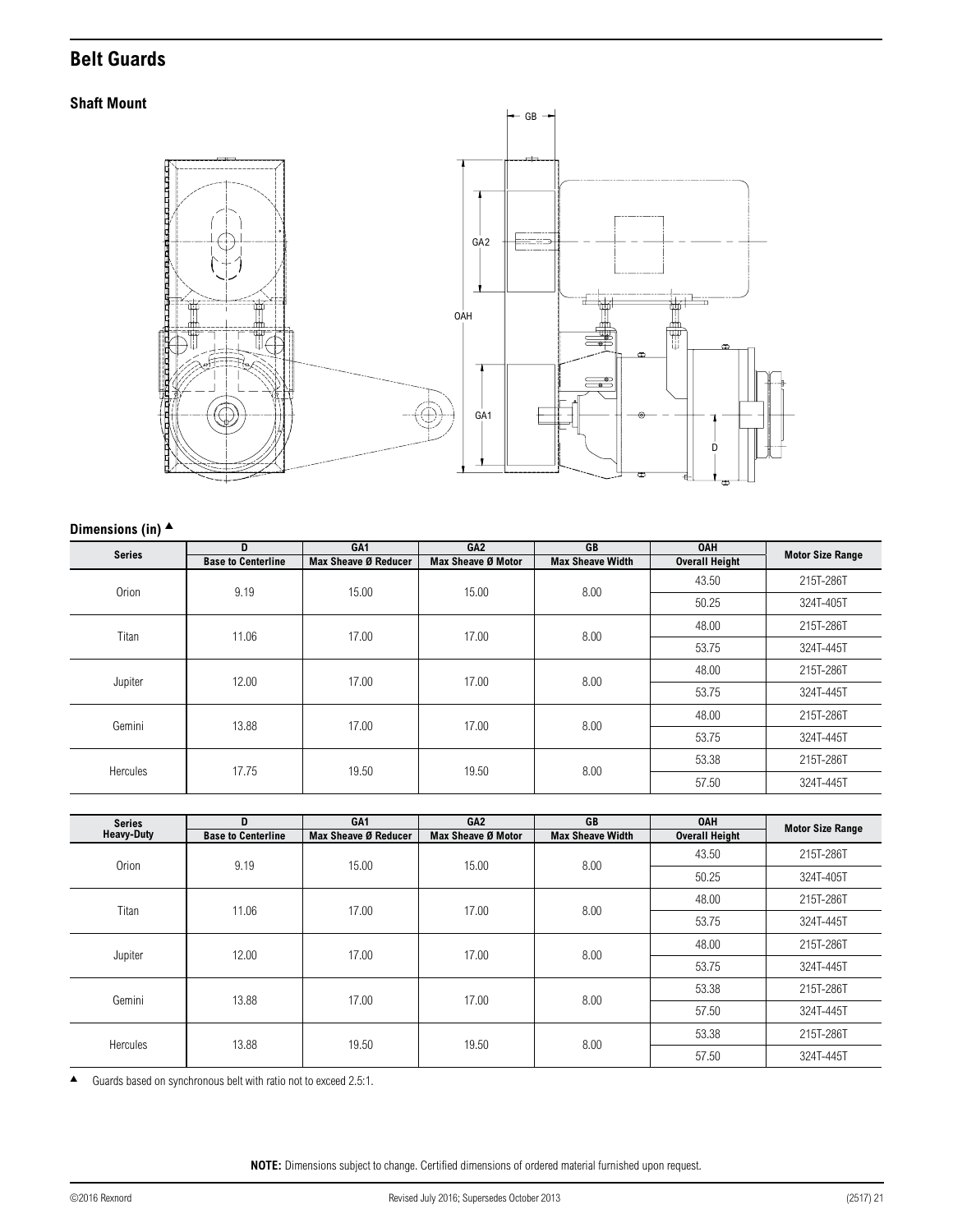### <span id="page-21-0"></span>**Integral**

### **Shaft Mount**



### **Dimensions (in)**

| <b>Series</b>    | <b>Frame Size</b> | $HA(\emptyset)$ | AJ(Ø) | <b>UA</b> | BD(0) | AK(Ø) | W    | <b>WA</b> |       | L <sub>2</sub> | L1   | M     |       | υ    | LB   | 01    | 02    |
|------------------|-------------------|-----------------|-------|-----------|-------|-------|------|-----------|-------|----------------|------|-------|-------|------|------|-------|-------|
|                  | 143TC-145TC       | 0.38            | 5.875 | 0.875     | 6.63  | 4.50  | 4.86 | 4.67      | 17.33 | 8.70           | 8.63 | 4.650 | 30.06 | 9.19 | 3.22 | 18.38 | 14.37 |
|                  | 182TC-184TC       | 0.50            | .250  | l.125     | 9.00  | 8.50  | 5.91 | 5.72      | 17.33 | 8.70           | 8.63 | 4.650 | 31.11 | 9.19 | 3.22 | 18.38 | 14.37 |
| Orion<br>(d,t,q) | 213TC-215TC       | 0.50            | .250  | .375      | 9.00  | 8.50  | 5.91 | 5.72      | 17.33 | 8.70           | 8.63 | 4.650 | 31.11 | 9.19 | 3.22 | 18.38 | 14.37 |
|                  | 254TC-256TC       | 0.50            | 1.250 | 1.625     | 9.00  | 8.50  | 5.91 | 5.72      | 17.33 | 8.70           | 8.63 | 4.650 | 31.11 | 9.19 | 3.22 | 18.38 | 14.37 |
|                  | 284TC-286TC       | 0.50            | 9.000 | .875      | 1.00  | 10.50 | 6.06 | 5.87      | 17.33 | 8.70           | 8.63 | 4.650 | 31.26 | 9.19 | 3.22 | 18.38 | 14.37 |

| <b>Series</b> | <b>Frame Size</b> | $HA(\emptyset)$ | AJ(Ø)       | <b>UA</b> | BD(Ø) | AK(Ø) | W    | <b>WA</b> |       | L <sub>2</sub> | L1   | М     | u     | D    | LB   | 01    | 02    |
|---------------|-------------------|-----------------|-------------|-----------|-------|-------|------|-----------|-------|----------------|------|-------|-------|------|------|-------|-------|
|               | 143TC-145TC       | 0.38            | 5.875       | 0.875     | 6.63  | 4.50  | 4.86 | 4.67      | 17.33 | 8.70           | 8.63 | 4.650 | 30.06 | 9.19 | 3.22 | 18.38 | 14.37 |
|               | 182TC-184TC       | 0.50            | $250^\circ$ | 1.125     | 9.00  | 8.50  | 5.91 | 5.72      | 17.33 | 8.70           | 8.63 | 4.650 | 31.11 | 9.19 | 3.22 | 18.38 | 14.37 |
| Orion<br>(qu) | 213TC-215TC       | 0.50            | 7.250       | 1.375     | 9.00  | 8.50  | 5.91 | 5.72      | 17.33 | 8.70           | 8.63 | 4.650 | 31.11 | 9.19 | 3.22 | 18.38 | 14.37 |
|               | 254TC-256TC       | 0.50            | 7.250       | . 625     | 9.00  | 8.50  | 5.91 | 5.72      | 17.33 | 8.70           | 8.63 | 4.650 | 31.11 | 9.19 | 3.22 | 18.38 | 14.37 |
|               | 284TC-286TC       | 0.50            | 9.000       | .875      | 1.00  | 10.50 | 6.06 | 5.87      | 17.33 | 8.70           | 8.63 | 4.650 | 31.26 | 9.19 | 3.22 | 18.38 | 14.37 |

| <b>Series</b> | <b>Frame Size</b> | $HA(\emptyset)$ | AJ(Ø)            | <b>UA</b> | BD(0) | AK(Ø) | W    | <b>WA</b> | ь.    | L <sub>2</sub> | L1    | М    | u     | D     | LB   | 01    | 02    |
|---------------|-------------------|-----------------|------------------|-----------|-------|-------|------|-----------|-------|----------------|-------|------|-------|-------|------|-------|-------|
|               | 143TC-145TC       | 0.38            | 5.875            | 0.875     | 6.63  | 4.50  | 4.86 | 4.67      | 21.91 | 11.61          | 10.30 | 5.17 | 34.96 | 1.06  | 3.02 | 22.13 | 19.37 |
|               | 182TC-184TC       | 0.50            | $^{\prime}$ .250 | .125      | 9.00  | 8.50  | 5.91 | 5.72      | 21.91 | 11.61          | 10.30 | 5.17 | 36.01 | 1.06  | 3.02 | 22.13 | 19.37 |
| Titan<br>(qu) | 213TC-215TC       | 0.50            | $^{\prime}$ .250 | .375      | 9.00  | 8.50  | 5.91 | 5.72      | 21.91 | 11.61          | 10.30 | 5.17 | 36.01 | 1.06  | 3.02 | 22.13 | 19.37 |
|               | 254TC-256TC       | 0.50            | 7.250            | .625      | 9.00  | 8.50  | 5.91 | 5.72      | 21.91 | 11.61          | 10.30 | 5.17 | 36.01 | 11.06 | 3.02 | 22.13 | 19.37 |
|               | 284TC-286TC       | 0.50            | 9.000            | .875      | 11.00 | 10.50 | 6.06 | 5.87      | 21.91 | 11.61          | 10.30 | 5.17 | 36.16 | 1.06  | 3.02 | 22.13 | 19.37 |

| <b>Series</b>    | <b>Frame Size</b> | HA(0) | AJ(Ø)       | <b>UA</b> | BD(0) | AK (Ø) | W    | <b>WA</b> |       | L2   | L1    | M    |       | D     | LB   | 01    | 02    |
|------------------|-------------------|-------|-------------|-----------|-------|--------|------|-----------|-------|------|-------|------|-------|-------|------|-------|-------|
|                  | 143TC-145TC       | 0.38  | 5.875       | 0.875     | 6.63  | 4.50   | 4.86 | 4.67      | 21.91 | 1.61 | 10.30 | 5.17 | 34.96 | 1.06  | 3.02 | 22.1  | 19.37 |
|                  | 182TC-184TC       | 0.50  | .250        | l.125     | 9.00  | 8.50   | 5.91 | 5.72      | 21.91 | 1.61 | 10.30 | 5.17 | 36.01 | 11.06 | 3.02 | 22.13 | 19.37 |
| Titan<br>(d,t,q) | 213TC-215TC       | 0.50  | $250^\circ$ | 1.375     | 9.00  | 8.50   | 5.91 | 5.72      | 21.91 | 1.61 | 10.30 | 5.17 | 36.01 | 11.06 | 3.02 | 22.13 | 19.37 |
|                  | 254TC-256TC       | 0.50  | 7.250       | .625      | 9.00  | 8.50   | 5.91 | 5.72      | 21.91 | 1.61 | 10.30 | 5.17 | 36.01 | 11.06 | 3.02 | 22.13 | 19.37 |
|                  | 284TC-286TC       | 0.50  | 9.000       | i.875     | 11.00 | 10.50  | 6.06 | 5.87      | 21.91 | 1.61 | 10.30 | 5.17 | 36.16 | 1.06  | 3.02 | 22.1  | 19.37 |

 $s =$  single reduction d = double reduction  $t =$  triple reduction q = quadruple reduction qu = quintuple reduction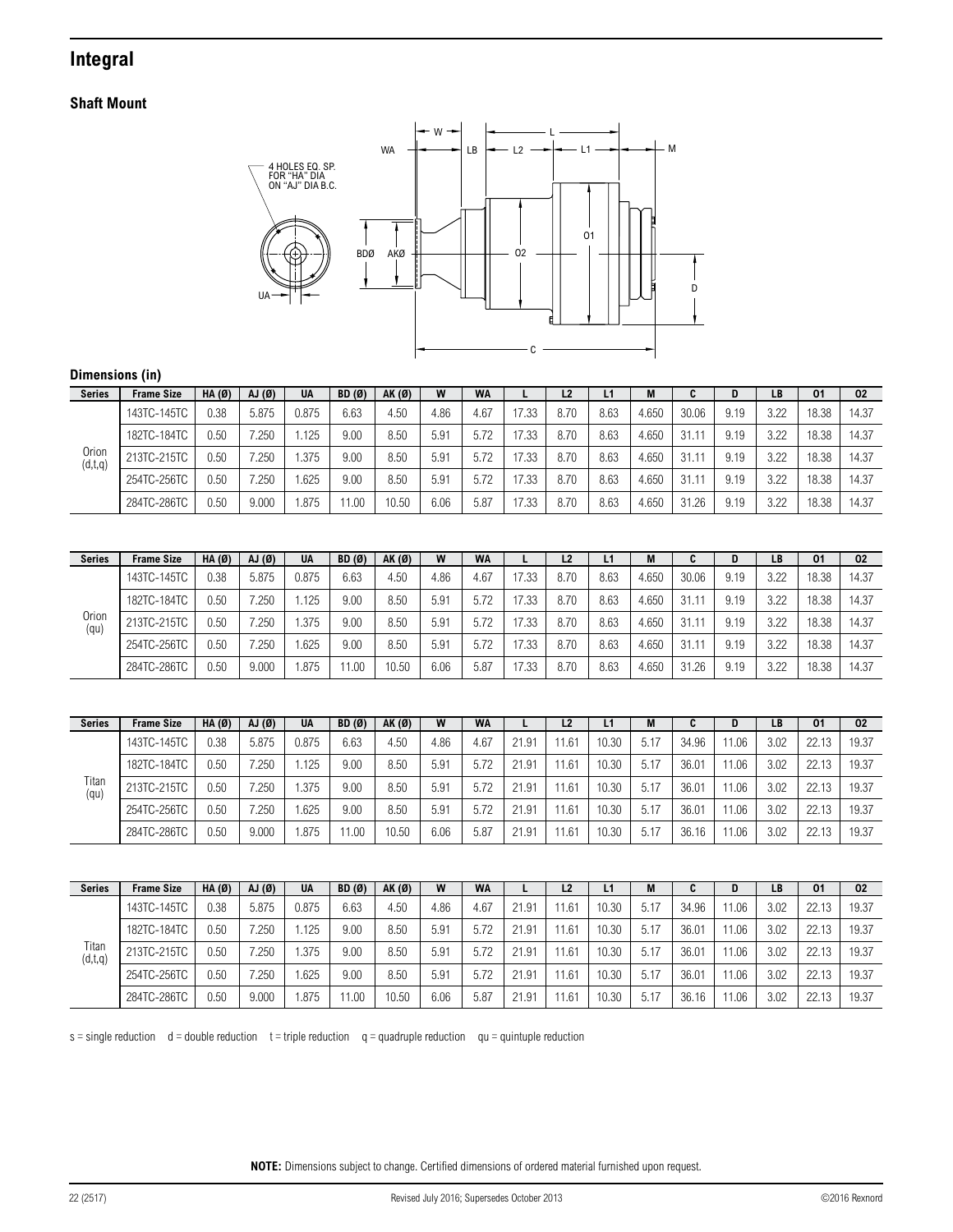### <span id="page-22-1"></span><span id="page-22-0"></span>**Scoop**

### **Shaft Mount**



### **Dimensions (in)**

| <b>Series</b>   | <b>Motor Range Size</b> |         | C.    | CA      |       | AA      |       | D Base to         |
|-----------------|-------------------------|---------|-------|---------|-------|---------|-------|-------------------|
|                 |                         | d, t, q | qu    | d, t, q | qu    | d, t, q | qu    | <b>Centerline</b> |
| Orion           | 143T-256T               | 33.36   | 34.98 | 53.92   | 55.14 | 16.75   | 15.25 | 9.19              |
|                 | 284T-326T               | 33.36   | 34.98 | 58.92   | 58.14 | 19.00   | 17.00 |                   |
| Titan           | 143T-286T               | 40.49   | 39.88 | 63.33   | 60.03 | 23.00   | 15.25 | 11.06             |
|                 | 324T-326T               | 40.49   | 39.88 | 66.33   | 63.03 | 23.00   | 17.00 |                   |
| Jupiter         | 143T-286T               | 47.30   | 49.93 | 72.82   | 72.76 | 27.25   | 23.00 | 12.00             |
|                 | 324T-326T               | 47.30   | 49.93 | 75.82   | 75.76 | 27.25   | 23.00 |                   |
| Gemini          | 143T-286T               | 53.38   | 56.01 | 78.90   | 78.85 | 27.25   | 23.00 | 13.88             |
|                 | 324T-326T               | 53.38   | 56.01 | 81.90   | 81.85 | 27.25   | 23.00 |                   |
|                 | 143T-326T               | 65.75   | 65.75 | 91.00   | 91.00 | 27.25   | 27.25 | 17.75             |
| <b>Hercules</b> | 364T-365T               | 65.75   | 65.75 | 94.00   | 94.00 | 27.25   | 27.25 |                   |

|                 |         |         | <b>NA</b> |       |         | UA ▲  |                                 |                                 |                  |
|-----------------|---------|---------|-----------|-------|---------|-------|---------------------------------|---------------------------------|------------------|
| <b>Series</b>   |         | w/o Fan |           | w/Fan |         |       |                                 | Key                             | Avg. Wt.<br>(lb) |
|                 | d, t, q | qu      | d, t, q   | qu    | d, t, q | qu    | d, t, q                         | qu                              |                  |
| Orion           | 4.50    | 4.25    | 3.25      | 2.88  | 2.125   | 1.875 | $1/2 \times 1/2 \times 4$       | $1/2 \times 1/2 \times 3 - 3/4$ | 950              |
| Titan           | 5.68    | 4.25    | 3.56      | 2.88  | 2.50    | 1.875 | $5/8 \times 5/8 \times 5 - 1/8$ | $1/2 \times 1/2 \times 3 - 3/4$ | 1,825            |
| Jupiter         | 6.50    | 5.68    | 4.11      | 3.56  | 2.50    | 2.50  | $5/8 \times 5/8 \times 6$       | $5/8 \times 5/8 \times 5 - 1/8$ | 2,600            |
| Gemini          | 6.50    | 5.68    | 4.11      | 3.56  | 2.50    | 2.50  | $5/8 \times 5/8 \times 6$       | $5/8 \times 5/8 \times 5 - 1/8$ | 4,853            |
| <b>Hercules</b> | 6.50    | 6.50    | 4.38      | 4.38  | 3.00    | 3.00  | $3/4 \times 3/4 \times 5 - 7/8$ | $3/4 \times 3/4 \times 5 - 7/8$ | 6,850            |

 $s =$  single reduction d = double reduction  $t =$  triple reduction q = quadruple reduction qu = quintuple reduction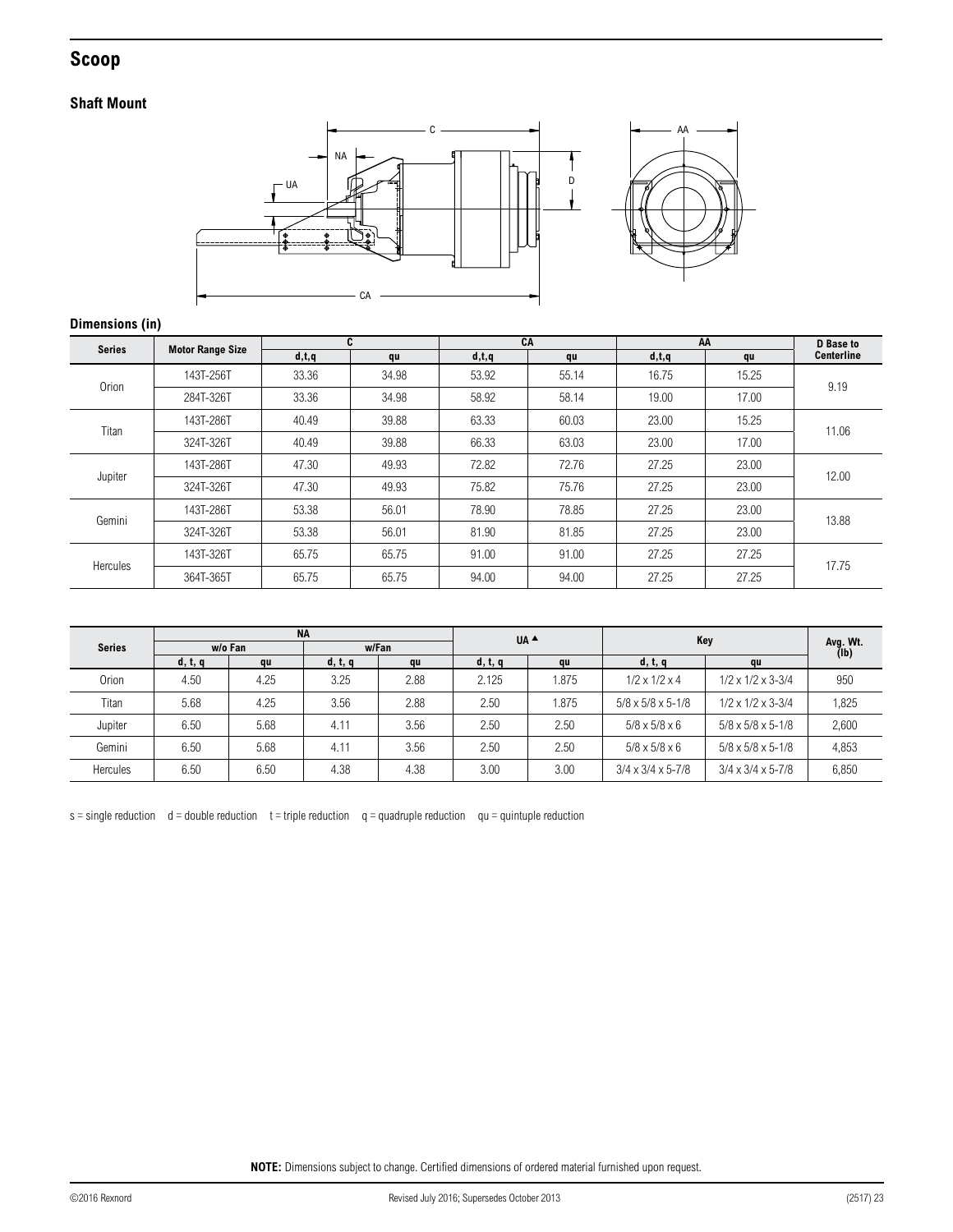### <span id="page-23-0"></span>**Installation and Maintenance Information**

**NOTE:** The following instructions apply to all standard horizontally mounted Planetgear speed reducers. To assure long life and performance of Planetgear speed reducers, the following practices should be followed.

### **Nameplate**



Operation of the reducer shall not differ from the application data warranted on the nameplate. Any change from this data requires submittal of new application information along with all nameplate data to the factory for engineering approval. All data changes require a new nameplate be issued and installed on the reducer. Note location of serial number and model number on the nameplate. When contacting the factory or sales representative, have the serial number and model number available as these unique numbers fully describe the reducer and allow for the fastest and most accurate exchange of information.

### **Spare and Repair Parts**

When ordering parts, always give complete data from the nameplate on the Planetgear reducer. Model number and serial number information is necessary. Complete nameplate data will assure that you are receiving the correct parts. If a new nameplate is received with the new parts (as when a drive ratio is changed), replace the old nameplate on the drive with the new nameplate for future reference. Sun gears and carrier assemblies are stamped with a part number for easy identification.

### **Alignment**

If reducer is received coupled to a motor, it has been aligned at the factory. However, because alignment may have been disturbed in shipment, it is best to check alignment and realign if necessary. The reliability and long life of the reducer requires careful installation of accessories and accurate alignment of the connecting shafts.

If the reducer is mounted onto a Planetgear baseplate and must be direct-coupled to a drive shaft, shimming should be done underneath the baseplate. Shim under the baseplate until the baseplate is level and all feet are on the same plane.

After first week — Check alignment of the total system and realign if necessary. Also tighten all bolts and plugs as required. Remember to remove the load from the system before attempting to service the reducer. This action reduces the possibility of unexpected motion in the system. Check coupling for alignment to make sure that settling or vibration has not caused excessive misalignment.

### **Coupling Alignment**

Detailed instructions for installation of Rexnord Elastomer couplings are available from the factory, your Sales Engineer or local distributor. The following are general instructions:

- Correct for angular misalignment by measuring the distance from coupling hub (on motor shaft) to coupling hub (on reducer input shaft) at four places, each 90 degrees apart. Adjust or shim until the four readings are equal.
- Correct for parallel offset misalignment by placing a straight edge across the hub flange in two places, 90 degrees apart. Adjust or shim until the straight edge lays flat on both ends.
- Recheck for angular misalignment, adjust if necessary and tighten down the connected equipment.
- Install Elastomer center member elements. Tighten all cap screws to the correct torque value listed in the coupling installation sheet.

### **Face Mounted Scoops**

The scoops have been designed to accommodate the motor weight and the starting torque based on the correct selections in this catalog and using standard 1750, 1430, 1170 and 950 AC motors. If a customer feels deflection is excessive, we suggest either placing a support under the end of the scoop, or drilling a hole in the end of the face scoop and installing a jack screw.

### **Pulley and Sheave Connections**

Mount power takeoff as close as possible to the gear case in order to reduce the cantilever effect of overhung loads on the shaft bearings. If the power takeoff has only one hub, that hub should be on the outside with the plate closest to the seal cage of the reducer. Adjust belts to manufacturer specifications to prevent overtightening.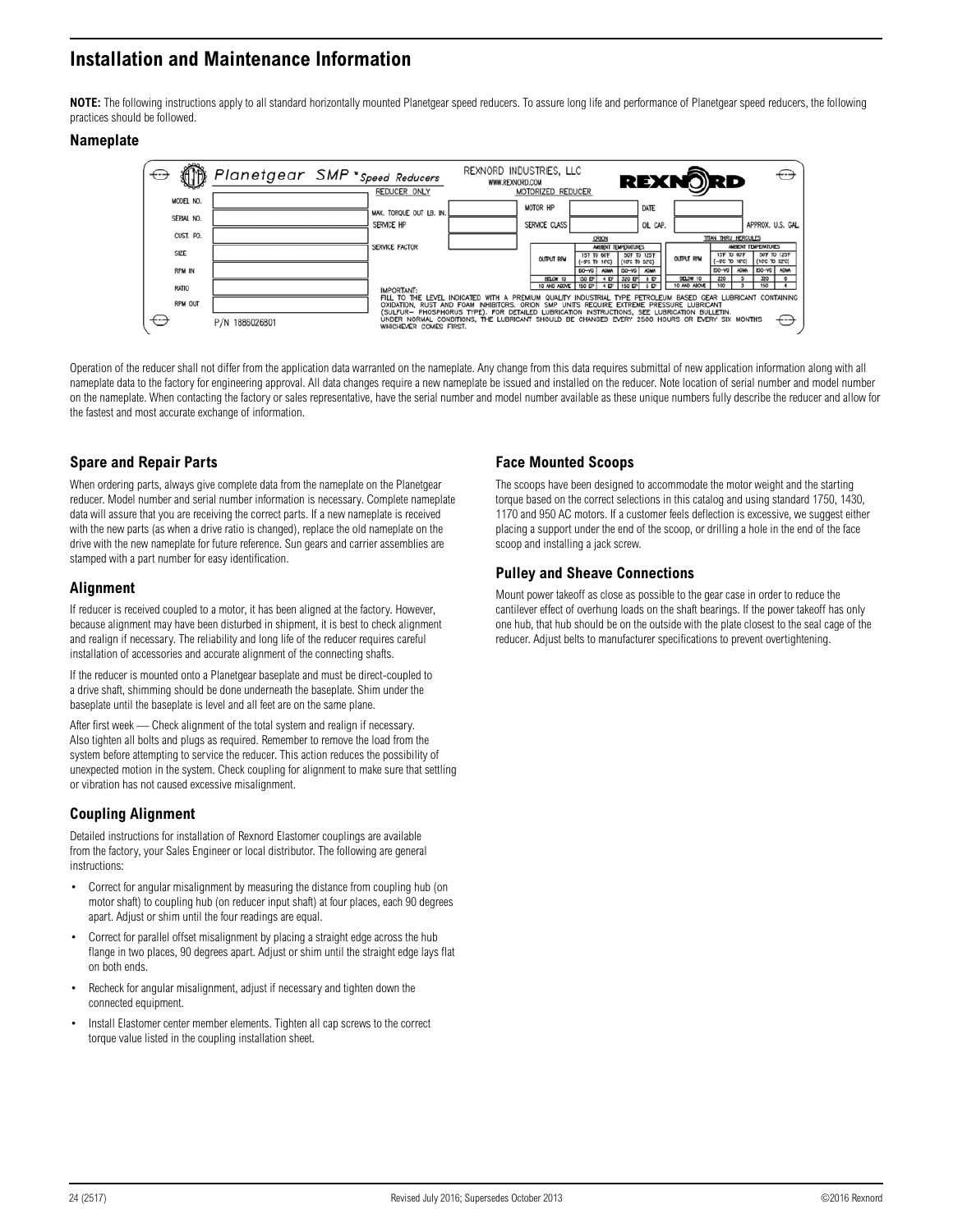### **Installation and Maintenance Information**

### **Gear Drive Lubrication**

Read and carry out all instructions on the nameplate and review all warning tags. Determine minimum and maximum ambient temperatures the unit is to operate in. From the nameplate or the Ambient Temperature Table below, determine the proper AGMA or ISO grade lubricant for those temperature conditions and select an appropriate oil. SAE oils apply to gear lubricants only. Automotive oils are not recommended. All drives are splash-lubricated by gear rotation with even distribution to all gear meshes and bearings.

#### Determine specific oil quantity needed. **From the nameplate, determine the quantity of oil needed to operate the gear drive.**

#### **Ambient Temperature – Speeds > 6 RPM Out**

| <b>Ambient Temp.</b>                                                                                                                           | Viscosity $@$ 40 $°C$<br><b>Centistokes</b> | AGMA Grade #   ISO Grade # |            |
|------------------------------------------------------------------------------------------------------------------------------------------------|---------------------------------------------|----------------------------|------------|
| $-10^{\circ}$ C to 15 $^{\circ}$ C 15 $^{\circ}$ F to 60 $^{\circ}$ F<br>10 $\rm{^{\circ}C}$ to 50 $\rm{^{\circ}C}$<br>$50^{\circ}$ F to 125°F | $90 - 110$<br>$135 - 165$                   |                            | 100<br>150 |

#### **Ambient Temperature – Speeds < 6 RPM Out**

|                                                                                                                                        | <b>Ambient Temp.</b>                                                                                                     |                                             | Viscosity @ 40°C<br><b>Centistokes</b>                    |                                 | <b>AGMA Grade #</b>     | ISO Grade #                                                                                             |
|----------------------------------------------------------------------------------------------------------------------------------------|--------------------------------------------------------------------------------------------------------------------------|---------------------------------------------|-----------------------------------------------------------|---------------------------------|-------------------------|---------------------------------------------------------------------------------------------------------|
|                                                                                                                                        | $-10^{\circ}$ C to 15 $^{\circ}$ C<br>10°C to 50°C                                                                       | 15°F to 60°F<br>50°F to 125°F               | 198 - 242<br>288 - 352                                    |                                 | 5<br>6                  | 220<br>320                                                                                              |
| 3940<br>3600<br>3245<br>2900<br>2550<br>2300<br>2100<br>1850<br>1700<br>1460<br>1300<br>1100<br>950<br>810<br>650<br>535<br>394<br>278 | 850<br>775<br>700<br>625<br>550<br>500<br>450<br>400<br>355<br>315<br>290<br>240<br>205<br>175<br>140<br>115<br>85<br>60 | 460<br>320<br>220<br>150<br>100<br>68<br>46 | 8<br>$\overline{7}$<br>6<br>5<br>4<br>3<br>$\overline{2}$ | 140<br>90<br>85W<br>80W         | 50<br>40<br>30<br>20    | 42<br>40<br>38<br>36<br>34<br>32<br>30<br>28<br>26<br>24<br>22<br>20<br>18<br>16<br>14<br>12<br>10<br>8 |
| 186                                                                                                                                    | 40                                                                                                                       | 132                                         | 1                                                         | <b>75W</b>                      | <b>10W</b>              | 6                                                                                                       |
| 98                                                                                                                                     | 20                                                                                                                       | $\overline{22}$                             |                                                           |                                 | 5W                      | $\overline{4}$                                                                                          |
| 59                                                                                                                                     | 10                                                                                                                       | ٨                                           | ٨                                                         | Δ                               | ٨                       | $\overline{c}$                                                                                          |
| SUS @ 100°F<br>(Approximate)                                                                                                           | <b>CSt @ 40°C</b>                                                                                                        | ISO<br>VG                                   | <b>AGMA</b><br>Lubricant<br>No.                           | SAE<br>Gear<br>Viscosity<br>No. | SAE<br>Viscosity<br>No. | CSt @ 100°C                                                                                             |

### **Petroleum Based R&O Gear Oils**

| Maximum operating temperature of lubricants: $200^{\circ}F$ (93 $^{\circ}C$ ) |
|-------------------------------------------------------------------------------|
| AGMA 3: 15°F - 60°F AGMA 4: 50°F - 125°F                                      |

| <b>Manufacturer</b>     | <b>AGMA Viscosity Grade 3</b> | <b>AGMA Viscosity Grade 4</b> |
|-------------------------|-------------------------------|-------------------------------|
|                         | Lubricant                     | Lubricant                     |
| Amoco Oil Co.           | American Ind. Oil #100        | American Ind. Oil #150        |
| Chevron U.S.A. Inc.     | AW Machine Oil 100            | AW Machine Oil 150            |
| Cities Service Co.      | Citgo Pacemaker 100           | Citgo Pacemaker 150           |
| Conoco Inc.             | Dectol R&O Oil 100            | Dectol R&O Oil 150            |
| Exxon Company, U.S.A.   | Teresstic 100                 | Teresstic 150                 |
| Gulf Oil Corp.          | Harmony 100                   | Harmony 150 D                 |
| Gulf Canada Limited     | Harmony 66                    | Harmony 77                    |
| Imperial Oil Ltd.       | Teresso 100                   | Teresso 150                   |
| Mobil Oil Corp.         | DTE Heavy                     | <b>DTE Extra Heavy</b>        |
| Phillips Petroleum Co.  | Magnus Oil 100                | Magnus Oil 150                |
| Shell Oil Co.           | Morlina 100                   | Morlina 150                   |
| Shell Canada Limited    | Tellus 100                    | Tellus 150                    |
| Standard Oil Co. (Ohio) | Industron 66                  | Industron 80                  |
| Texaco Inc.             | Regal Oil R&O 100             | Regal Oil R&O 150             |

| <b>Manufacturer</b>            | <b>AGMA Viscosity Grade 3</b><br>Lubricant | <b>AGMA Viscosity Grade 4</b><br>Lubricant |  |
|--------------------------------|--------------------------------------------|--------------------------------------------|--|
| Texas Canada Inc.              | Regal R&O 100                              | Regal R&O 150                              |  |
| Union Oil Co. of Calif. (East) | Unax RX 100                                | Unax RX 150                                |  |
| Union Oil Co. of Calif. (West) | Turbine Oil 100                            | Turbine Oil 150                            |  |
|                                |                                            |                                            |  |

Maximum operating temperature of lubricants: 200°F (93°C) AGMA 5: 15°F - 60°F AGMA 6: 50°F - 125°F

|                               | <b>AGMA Viscosity Grade 5</b> | <b>AGMA Viscosity Grade 6</b> |
|-------------------------------|-------------------------------|-------------------------------|
| <b>Manufacturer</b>           | 198-242                       | 288-352                       |
|                               | Lubricant                     | Lubricant                     |
| Amoco Oil Co.                 | Amer. Ind. Oil 220            | Amer. Ind. Oil 320            |
| BP Oil Co.                    | Energol HLP-HD 220            |                               |
| Chevron U.S.A., Inc.          | Machine Oil AW 220            | Machine Oil AW 320            |
| Citgo Petroleum Corp.         | Citgo Pacemaker 220           | Citgo Pacemaker 320           |
| Conoco Inc.                   | Dectol R&O Oil 220            | Dectol R&O Oil 320            |
| Exxon Company, U.S.A.         | Teresstic 220                 | Teresstic 320                 |
| Houghton Internation, Inc.    | hydro-Drive HP 1000           |                               |
| Imperial Oil Ltd.             | Teresso 220                   | Teresso 320                   |
| Kendall Refining Co.          |                               |                               |
| Keystone Lubricants           | $KLC-50$                      |                               |
| Lyondell Petrochemical (ARCO) | <b>Duro 220</b>               | Duro 32                       |
| Mobil Oil Corp.               | DTE Oil BB                    | DTE Oil AA                    |
| Pennzoil Products Company     | Pennzbell AW Oil 220          | Pennzbell AW Oil 320          |
| Petro-Canada Products         | Premium R&O Oil 220           | Premium R&O 320               |
| Phillips 66 Co.               | Magnus Oil 220                | Magnus Oil 320                |
| Shell Oil Co.                 | Morlina 220                   | Morlina 320                   |
| Shell Canada Limited          | Tellus 220                    | Tellus 320                    |
| Sun Oil Co.                   | Sunvis 9220                   |                               |
| <b>Texaco Lubricants</b>      | Regal Oil R&O 220             | Regal Oil R&O 320             |
| Unocal 76 (East)              | Unax RX 220                   | Unax AW 320                   |
| Unocal 76 (West)              | Turbine Oil 220               | Turbine Oil 320               |
| Valvoline Oil Co.             | Valvoline AW ISO 220          | Valvoline AW ISO 320          |

### **Operating Temperature**

If the speed reducer operates under extreme conditions or is exposed to large temperature fluctuations, the use of a synthetic oil is recommended. Contact lubrication supplier for recommendations.

**NOTE:** The synthetic lubricant should conform to the requirements of ANSI/AGMA 9005-D94.

If the speed reducer operates in an environment where the temperature fluctuations are predictable, choose an oil viscosity that is recommended for that given temperature (i.e. for cold weather operation, use an oil that will circulate freely at all times). The pour point of the oil should be 9°F (5°C) less than the minimum external temperature during reducer operation. During hot weather, use a higher viscosity oil that will not thin out and lose its lubricating qualities.

Special measures should be taken to protect drives operating in direct sunlight at ambient temperatures over 38°F (100°F). This protection can consist of a canopy over the drive or reflective paint on the drive.

If neither is possible, a heat exchanger or other cooling device may be required to prevent the reducer sump temperature from exceeding the allowable maximum oil temperature of 200°F (93°C).

Temperatures in excess of 120°F (49°C) feel hot to the human hand. Planetgear reducers can be operated with reducer sump oil temperatures of up to 200°F (93°C).

### **Oil Levels**

Determine specific oil quantity needed. From the nameplate or the oil capacity chart, determine the quantity of oil in gallons needed to operate the reducer.

### **Lubrication Changes**

For normal conditions, change oil every six months or 2,500 hours, whichever comes first. If operating under abnormal conditions such as high temperature, severe duty, moisture or particle contamination, oil may need to be changed more frequently. Reference Owners' Manual for maintenance.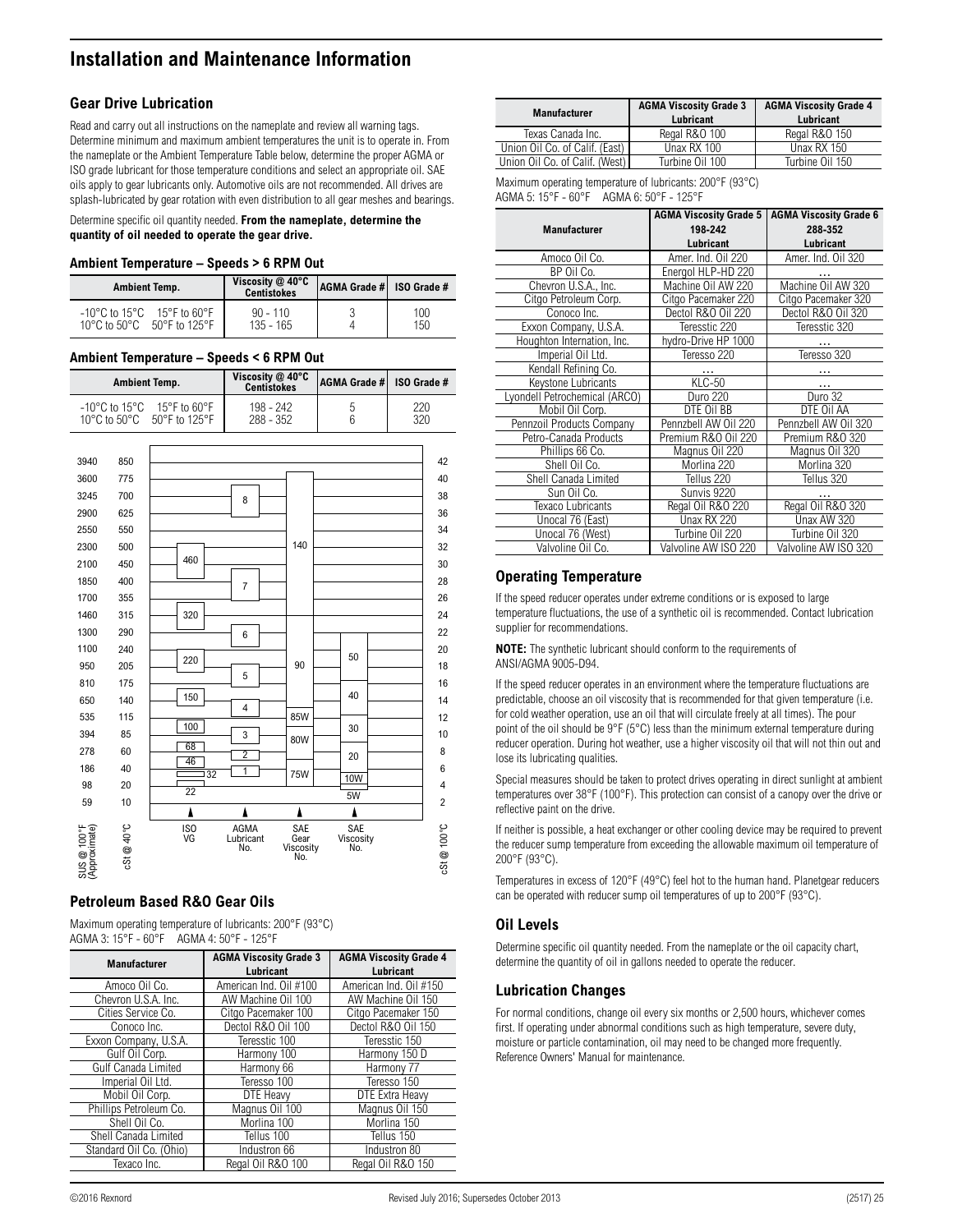### <span id="page-25-1"></span><span id="page-25-0"></span>**Gear Drive Order Form**

The following information is required when ordering a Planetgear speed gear drive:

| <b>Reducer Series:</b>                  |              |                                                        |                                                               |                                                                                                                                                                                                                                |  |  |
|-----------------------------------------|--------------|--------------------------------------------------------|---------------------------------------------------------------|--------------------------------------------------------------------------------------------------------------------------------------------------------------------------------------------------------------------------------|--|--|
| $\Box$ Orion                            | $\Box$ Titan | $\Box$ Jupiter                                         | $\Box$ Gemini                                                 | $\Box$ Hercules                                                                                                                                                                                                                |  |  |
|                                         |              |                                                        |                                                               |                                                                                                                                                                                                                                |  |  |
| <b>Mounting Orientation:</b>            |              |                                                        |                                                               |                                                                                                                                                                                                                                |  |  |
| $\Box$ Horizontal                       |              | $\Box$ Inclined                                        |                                                               |                                                                                                                                                                                                                                |  |  |
|                                         |              | $\Box$                                                 | Degrees High-Speed Shaft Up                                   |                                                                                                                                                                                                                                |  |  |
|                                         |              | $\Box$                                                 | Degrees Low-Speed Shaft Up                                    |                                                                                                                                                                                                                                |  |  |
| $\Box$ Vertical                         |              | $\Box$ Rotated                                         |                                                               |                                                                                                                                                                                                                                |  |  |
| High-Speed Shaft Up                     |              | □ Degrees Clockwise Rotation (viewing Low Speed Shaft) |                                                               |                                                                                                                                                                                                                                |  |  |
| □ Low-Speed Shaft Up                    |              |                                                        | □ Degrees Counterclockwise Rotation (viewing Low Speed Shaft) |                                                                                                                                                                                                                                |  |  |
| <b>Rating Information:</b>              |              |                                                        |                                                               |                                                                                                                                                                                                                                |  |  |
|                                         |              |                                                        |                                                               | Motor HP: Notice And the Second Contract of the Second Contract of the Second Contract of the Second Contract of the Second Contract of the Second Contract of the Second Contract of the Second Contract of the Second Contra |  |  |
|                                         |              |                                                        |                                                               |                                                                                                                                                                                                                                |  |  |
|                                         |              |                                                        |                                                               |                                                                                                                                                                                                                                |  |  |
|                                         |              |                                                        |                                                               |                                                                                                                                                                                                                                |  |  |
|                                         |              |                                                        |                                                               |                                                                                                                                                                                                                                |  |  |
| <b>Standard Reducers/Non-Motorized:</b> |              |                                                        |                                                               |                                                                                                                                                                                                                                |  |  |
| <b>Basic Configuration</b>              |              |                                                        |                                                               | <b>Optional Accessories</b>                                                                                                                                                                                                    |  |  |
| Gear Drive Only                         |              |                                                        | Couplings                                                     |                                                                                                                                                                                                                                |  |  |
|                                         |              |                                                        | Coupling Guard                                                |                                                                                                                                                                                                                                |  |  |
| Scoop Mount (Frame Size_                |              |                                                        | Fan & Shroud                                                  |                                                                                                                                                                                                                                |  |  |

C-Face (Frame Size\_\_\_\_\_\_\_\_\_\_\_\_\_\_\_\_\_\_\_\_\_\_\_\_) Backstop (Rotation CW or CCW)

Vertical Modification High Temperature Seals Extended Shafts Motor Double Torque Arm